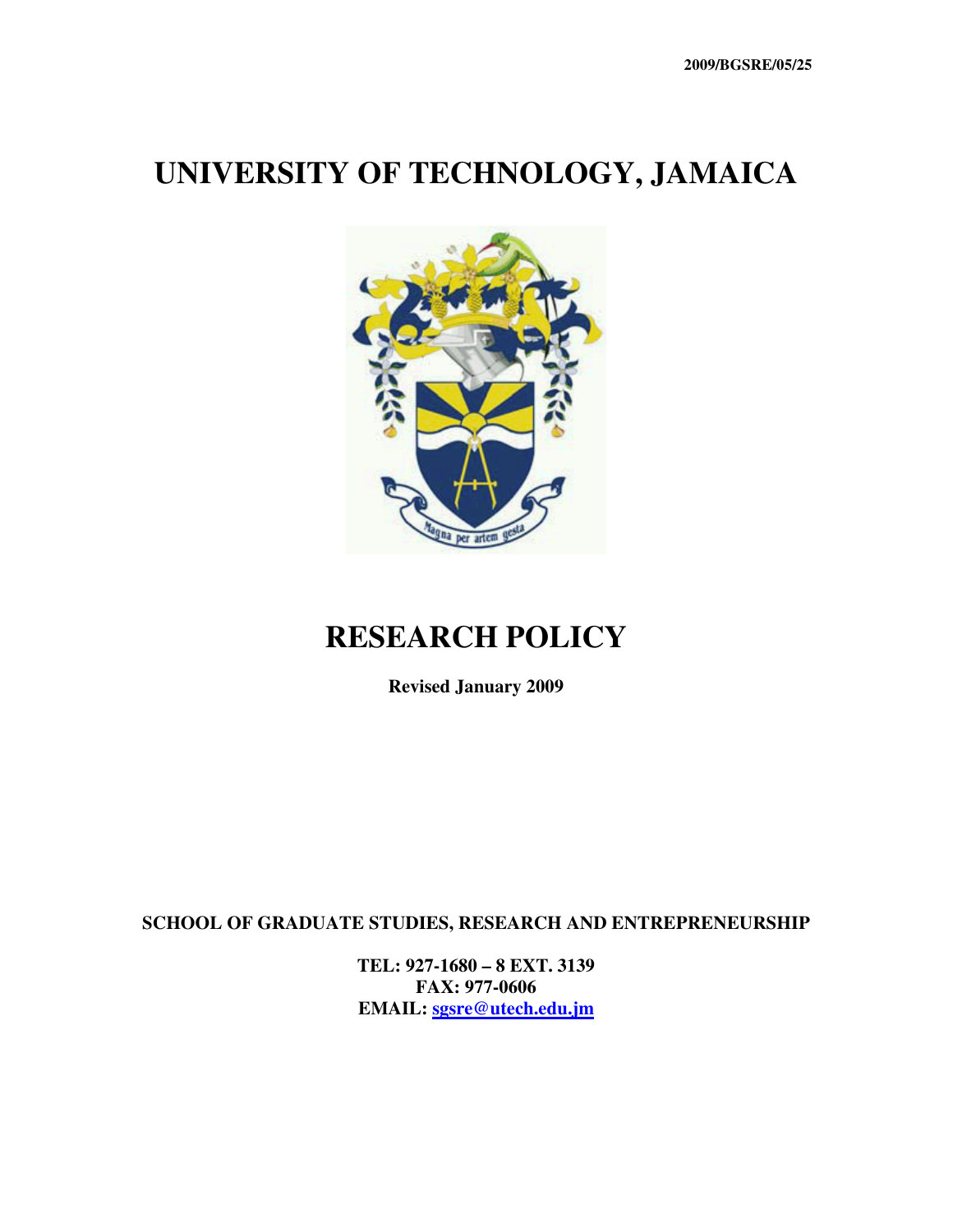# **TABLE OF CONTENTS**

#### **SECTION I RESEARCH ADMINISTRATION**

## **SECTION II RESEARCH APPROVAL PROCESS**

#### **SECTION III RESEARCH FUNDING AND SUPPORT**

# **SECTION IV RESEARCH ETHICS AND STANDARDS**

| <b>Field Research</b> |  |
|-----------------------|--|

#### **SECTION V STUDENTS RESEARCH AND SUPERVISION**

| Undergraduate and Graduate Student Research – General Guidelines20 |  |
|--------------------------------------------------------------------|--|
|                                                                    |  |
|                                                                    |  |

### **APPENDICES**

| Appendix I Application for the Ethics Approval of Research Involving Human    |  |
|-------------------------------------------------------------------------------|--|
|                                                                               |  |
| Appendix II Application for Permission to use Animals for Teaching/Research37 |  |
|                                                                               |  |
|                                                                               |  |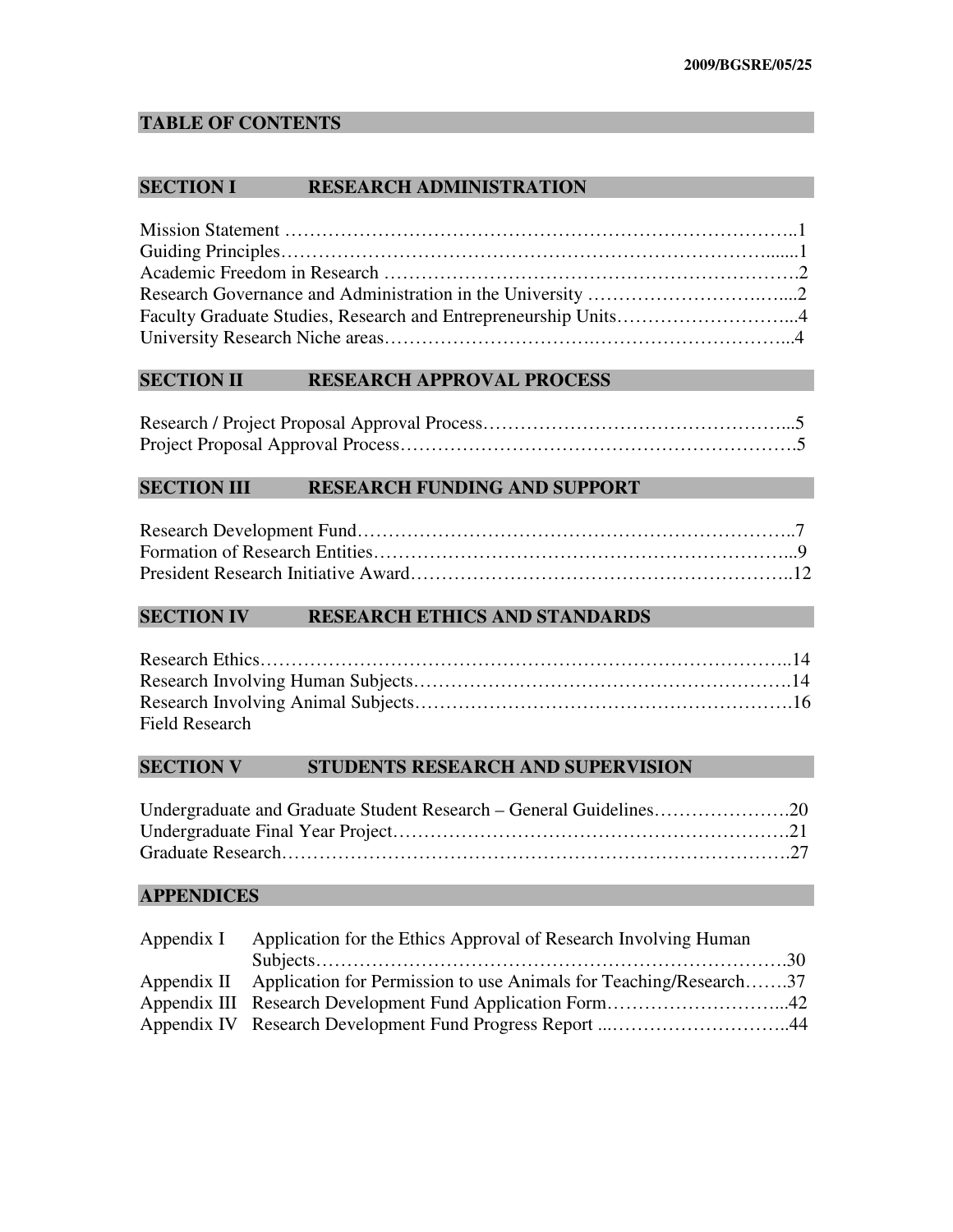#### **SECTION I: RESEARCH ADMINISTRATION**

#### **1. Mission Statement**

The research policy of the University of Technology, Jamaica supports, the University Mission statement on the promotion of learning and a commitment to an environment of:

- Excellence in teaching, scholarship and service
- Creativity and innovation
- Ethic of service and professionalism
- The effective application of knowledge
- New technologies through research and development

#### **2. Guiding Principles**

The research vision for the University is to "strengthen institutional capacity for research and consultancy". The objective is to utilize strategic collaborations to create new knowledge and applications for the benefit of students, staff, industry and the profession. UTech is committed to maintaining high ethical standards in its pursuit of excellence in research.

In 2004 the Research Committee, a Committee of the University's Academic Board, proposed a set of guidelines to ensure responsible research practice. In April 2007, The Research Committee was merged in to the Board of Graduate Studies, Research and Entrepreneurship (BGSRE), the governing Board for the School of Graduate Studies, Research and Entrepreneurship (SGSRE). The SGSRE guides and supports research activities, with a particular focus on inter-disciplinary and applied research relevant to economic and social problems/needs. In so doing it carries on the mandate of the Research Committee to periodically set guidelines for the review and approval of all research activities.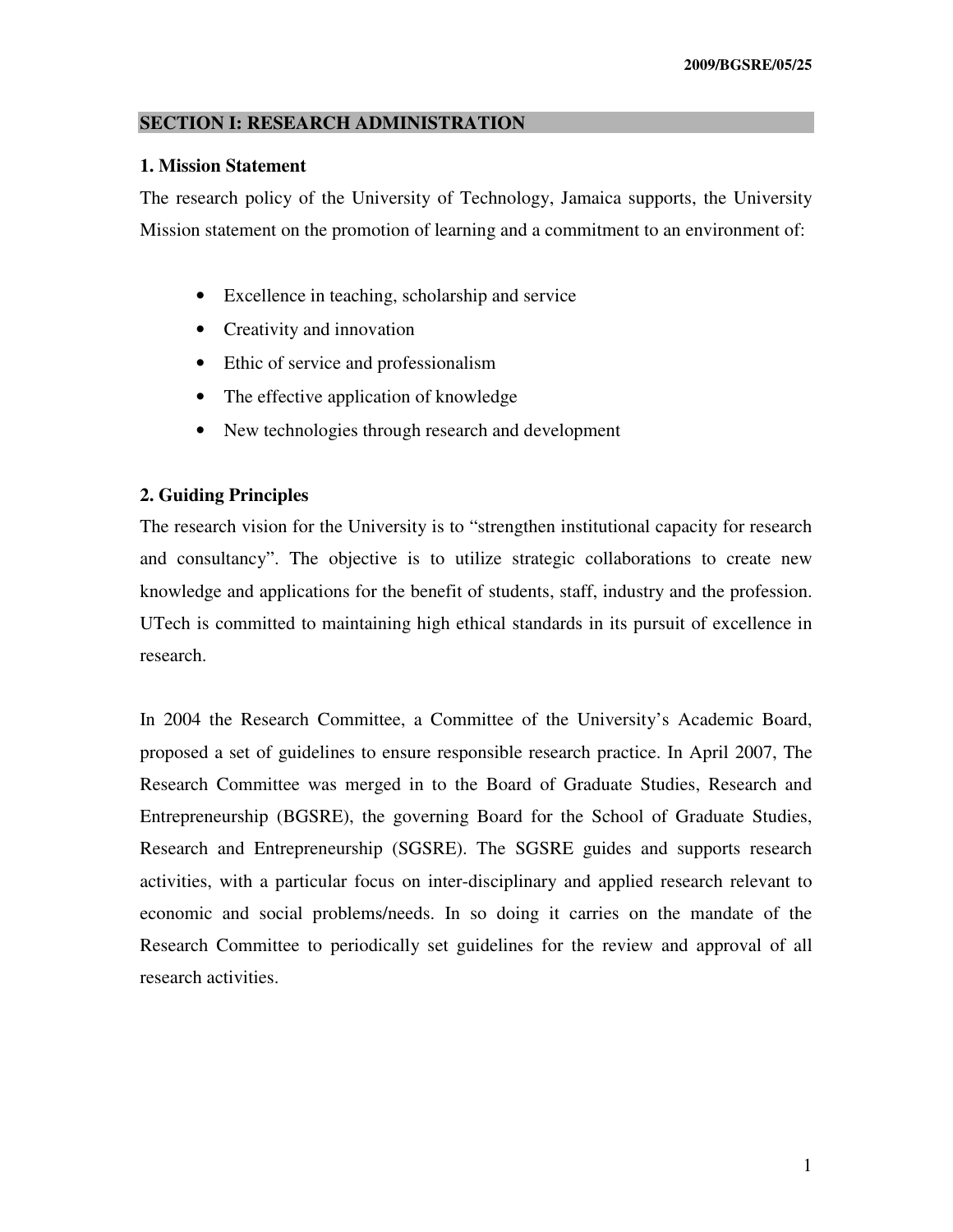The purpose of the policy is:

- To provide guidelines for ensuring the integrity of research activity in the university.
- To provide opportunities for staff and students to engage in research according to acceptable national and international standards
- To provide a mechanism for the administration of research grants and research consultancies
- To protect the intellectual property resulting from university-sponsored research
- To ensure the safety and well-being of research staff, human and animal subjects and experiments.
- To facilitate the development of teaching, and critical enquiry and the furtherance of knowledge through research and the provision of research infrastructure.

### **3. Academic Freedom in Research**

The university fully recognizes the freedom of staff and students to engage in research activity provided that the research for and behalf of the university or using the university's resources does not, in any way, create or have the potential to create a conflict of interest or compromise the integrity of staff, students, or the university. Notwithstanding this, the university reserves the right to identify priority areas and foci to which resources will be targeted. These priorities will change from time to time in accordance with national and global imperatives. The University does not encourage secret research of any kind and all research activities must be brought to the attention of the School of Graduate Studies, Research and Entrepreneurship through the Faculty Graduate Studies, Research and Entrepreneurship Coordinators.

#### **4. Research Governance and Administration in the University**

All research activity in the University is centrally coordinated through the School of Graduate Studies, Research and Entrepreneurship (SGSRE). The SGSRE is headed by a Vice President, who co-chairs the Board of Graduate Studies, Research and Entrepreneurship (BGSRE).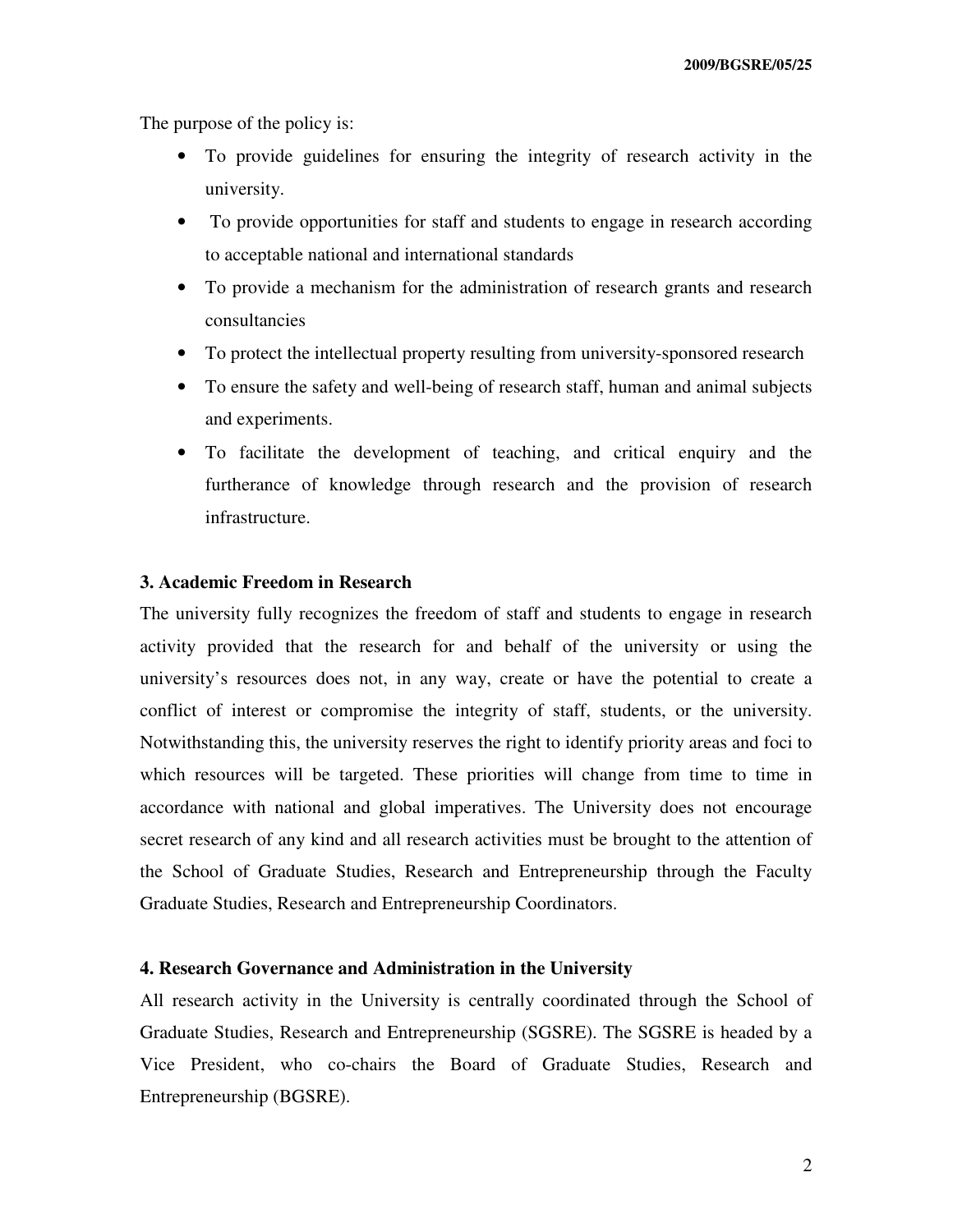The BGSRE is the governing body for graduate studies, research, entrepreneurship and publications within the University. The Board performs the following functions in relation to **research**, **entrepreneurship** and **innovation**:

- Advise the University through the Academic Board on the development of University policy affecting research and innovation
- Advise the University through the Academic Board on the development of University policy affecting entrepreneurship.
- Develop, oversee and monitor processes for the effective implementation of resolutions, policy and procedures to support the University's strategic objectives in relation to research, and research training within the University.
- Develop, oversee and monitor processes for the effective implementation of resolutions, policy and procedures to support the University's strategic objectives in relation to research, and research training within the University and entrepreneurship through consultancy and innovation.
- Develop promotion and facilitation action plans for entrepreneurship and innovation within the University.
- Advise the University through the Academic Board on quality assurance and regulatory issues and on the sharing of good practice in respect of research.
- Identify opportunities for interdisciplinary research and inter-Faculty and inter-Institutional cooperation.
- Liaise with the School of Graduate Studies, Research and Entrepreneurship and Faculty Graduate Studies, Research and Entrepreneurship Coordinators as appropriate.
- Identify opportunities for the provision of consultancy services.
- Allocate such resources in support of research as the University may from time to time make available.
- Obtain information or reports from academic units on academic matters relating to research and research training and entrepreneurial activity.
- Monitor the implementation and effectiveness of University policies on research, innovation and entrepreneurship.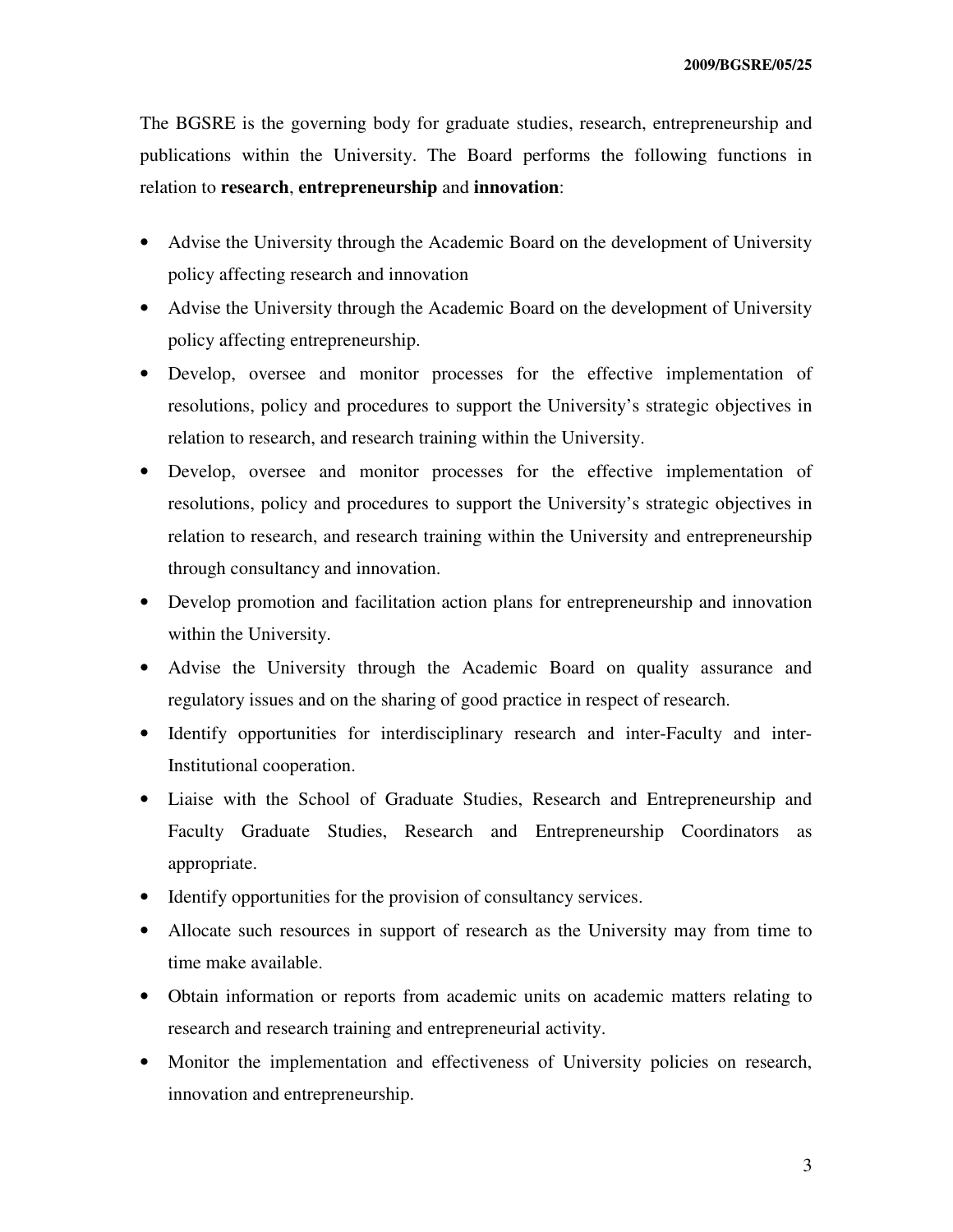#### • **Faculty Graduate Studies, Research and Entrepreneurship Units (FGSREU)**

The FGSREUs are the Faculty-level counterparts of the SGSRE and the principal operational arms of the SGSRE. The units seek, and respond to, research needs, with a particular focus on inter-disciplinary and applied research relevant to economic and social problems/needs.

#### **FGSREUs Research Goals**

- 1. Every member of academic staff developing a personal research profile based on expertise and interest
- 2. Every member of academic staff developing a personal consultancy profile based on expertise and interest
- 3. Every Faculty actively seeking and responding to opportunities for commissioned research, and for consultancies including industry training.
- 4. Every Faculty actively seeking inter-disciplinary collaboration internally and with other faculties for graduate studies, research and consultancy
- 5. Every Faculty actively seeking the creation and the commercial use of innovations, with appropriate protection of intellectual property rights
- 6. Every Faculty actively seeking to publicize its knowledge-generating work through its own publications or through joint publications in the University

#### **5. University Research Niche Areas**

The SGSRE has identified a number of inter-disciplinary research and consultancy foci, reflecting the perceived strengths of the University applied to significant social and economic problems:

| Energy                                        |
|-----------------------------------------------|
| <b>ICT</b> Applications / Information Systems |
| <b>Sports</b>                                 |
| Food                                          |
| Hospitality                                   |
| Health                                        |
| <b>Technical/Vocational Education</b>         |
| Waste Management / Alternative use of         |
| <b>Natural Resources</b>                      |

Organizational Behaviour Productivity Land Management Built Environment Urban Space Management Entrepreneurship Forensics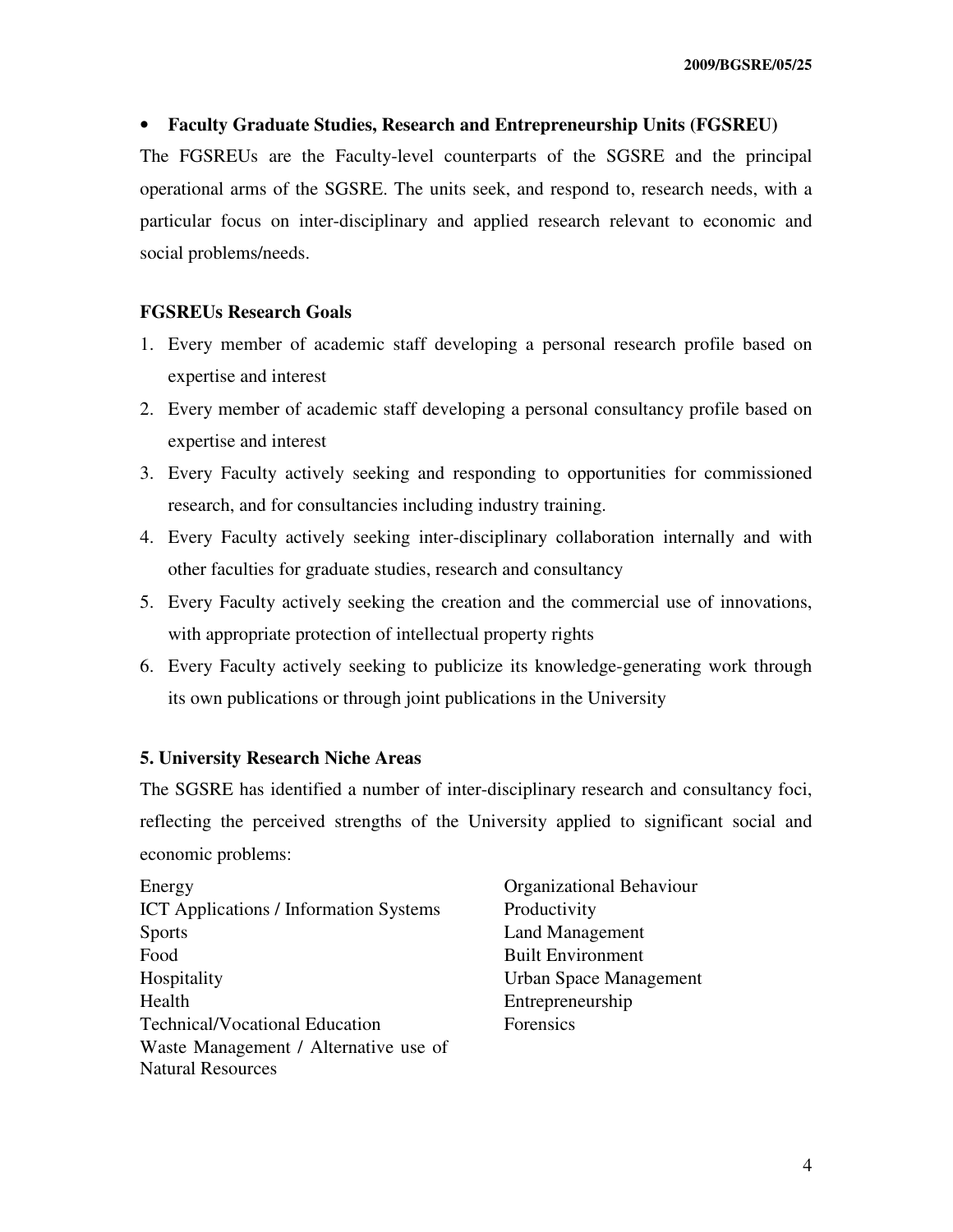#### **SECTION II: RESEARCH APPROVAL PROCESSES**

# **1. Research / Project Proposal Approval Process**

#### **Research Proposal Approval Process**

The Faculty Graduate Studies, Research and Entrepreneurship Coordinators (FGSRECs) and the relevant Faculty Committees must approved all research initiatives undertaken at the proposal stage. The FGSRECs then submit such proposals for approval by the SGSRE. The School is to be updated on such projects through the submission of periodic reports.

All research proposals are subject to peer review as a quality assurance mechanism. Principles and procedures herein are to be followed to ensure that research initiatives are of acceptable standards and in accordance with the following:

- a. The primary responsibility for the conduct of research rests with the academic staff conducting the research and in the case of team/group research, the principal investigator or team leader who shall ensure that members of the group understand university policy regarding research and research ethics and shall take reasonable measures to ensure compliance. In the case of student projects, the instructor, supervisor must take all reasonable measures to ensure that student research is conducted in compliance with the research policy.
- b. Research methods and results should be open to scrutiny when required
- c. All projects requiring the use of human or animal subjects must obtain prior ethical approval by filling the appropriate forms provided by the SGSRE. Any changes in protocol must be notified and revalidated by the Committee on Animal and Human Ethics.

#### **Project Proposal Approval Process**

The following guidelines are to be followed for project proposal approval

- 1. Indication of intention to bid, or to otherwise engage in entrepreneurial/research activity
- 2. Names of team members and the units from which they are drawn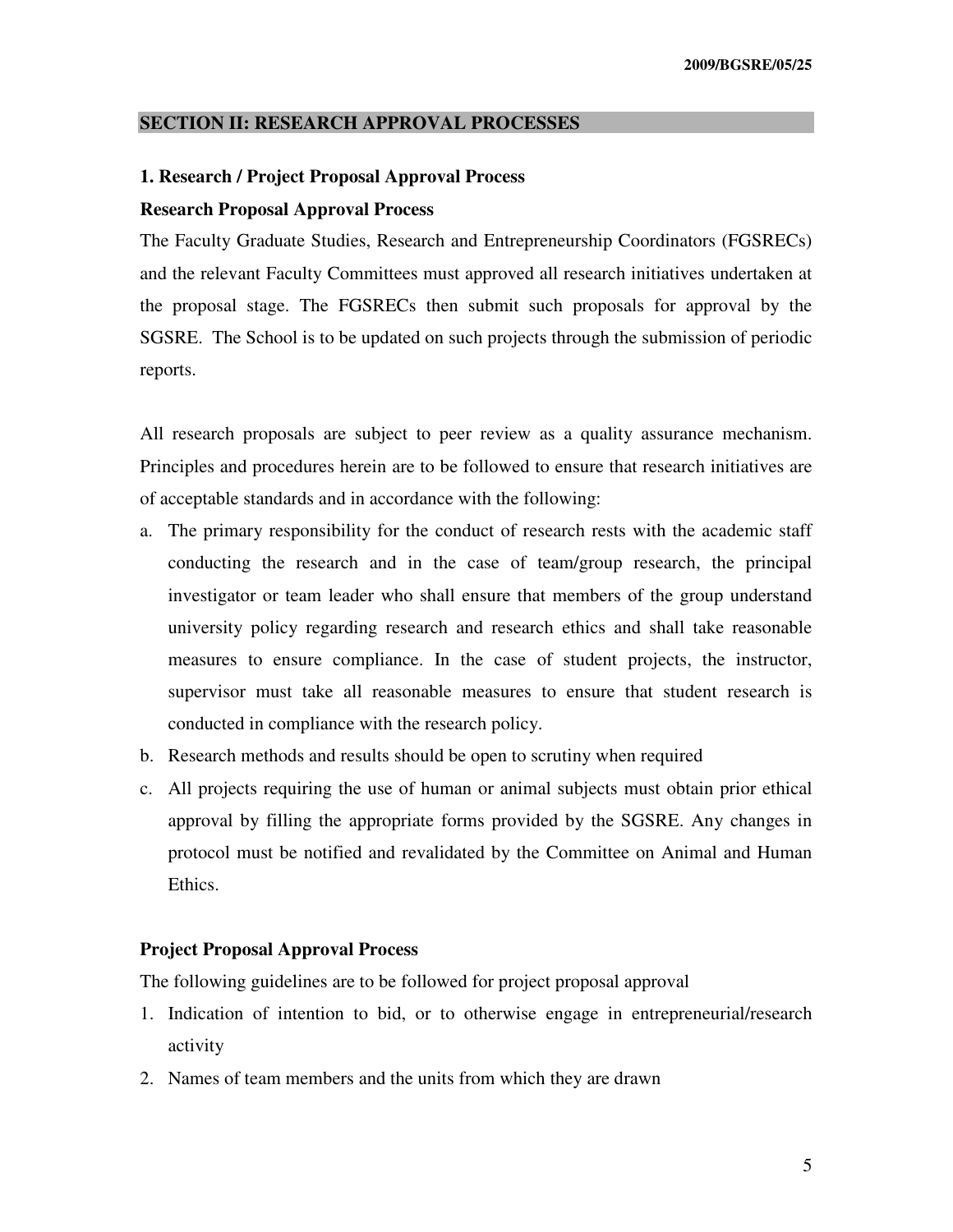- 3. Then completed proposal with detailed financials
- 4. Identification of all obligations of the corporate University
- 5. Identification of expected benefits to the University
- 6. A sufficiently detailed work plan which will indicate the expected inputs of team members against their substantive work responsibilities
- 7. Identification of Intellectual Property Rights obligations
- 8. Reporting procedure to the SGSRE serving as oversight manager on behalf of the University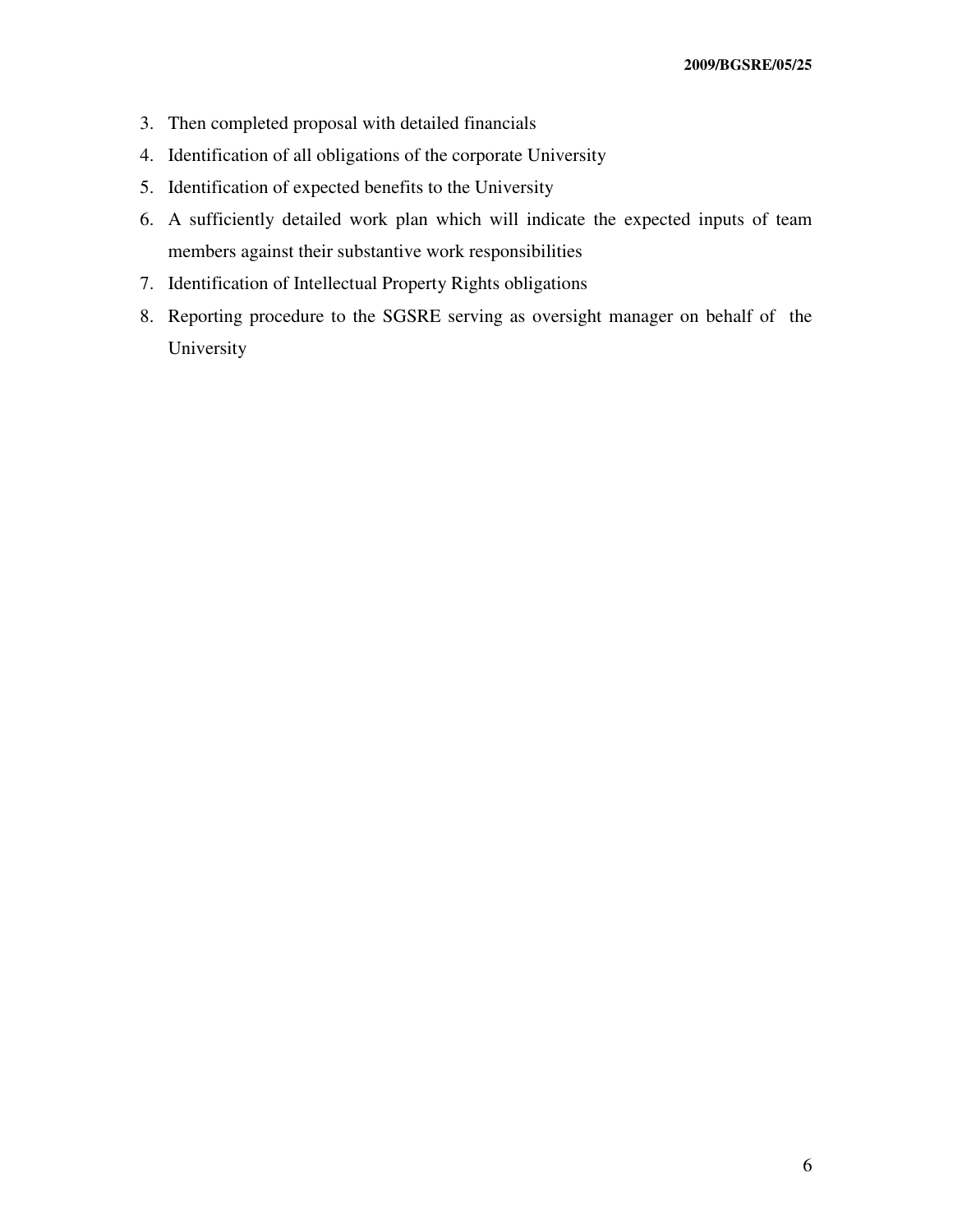#### **SECTION III: RESEARCH FUNDING AND SUPPORT**

#### **1. Research Development Fund Policy (RDF)**

The Research Development Fund began as a seed grant scheme in 2002. The major aim of the RDF is to provide support on a competitive basis for high quality research and pilot research projects of modest cost. A secondary objective is to support new researchers showing clear evidence of high research capacity. It also seeks to be, in part, a training programme for the preparation of and applying for other competitive grants.

The Research Development Fund (RDF) has the following categories:

#### **New Researchers Fund**

This fund is designed to support new academic staff members when appointed for the first time, or staff who is at the beginning of their research career, and who may be registered for their Graduate degree. It is a one-off, take-off grant to enable such staff set up when appointed.

As a complement to the grant, research mentors will be identified for such staff by the Faculty or the SGSRE in order to guide them into a research career.

#### **Research Incentive/Feasibility Grant**

This is to support individual researchers in developing proposals for funding. It will also serve as a seed grant for novel ideas, for developing partnerships and for identifying partners for collaborative grants which can be developed into a full project.

#### **Individual Research Grant**

This fund will be used to support individual researched on an annual basis. This will be based on a peer review of the proposal. Such proposals should have well-defined sets of objectives, hypothesis to be tested, a budget outline and a clear feasibility of the project within the time line of the project.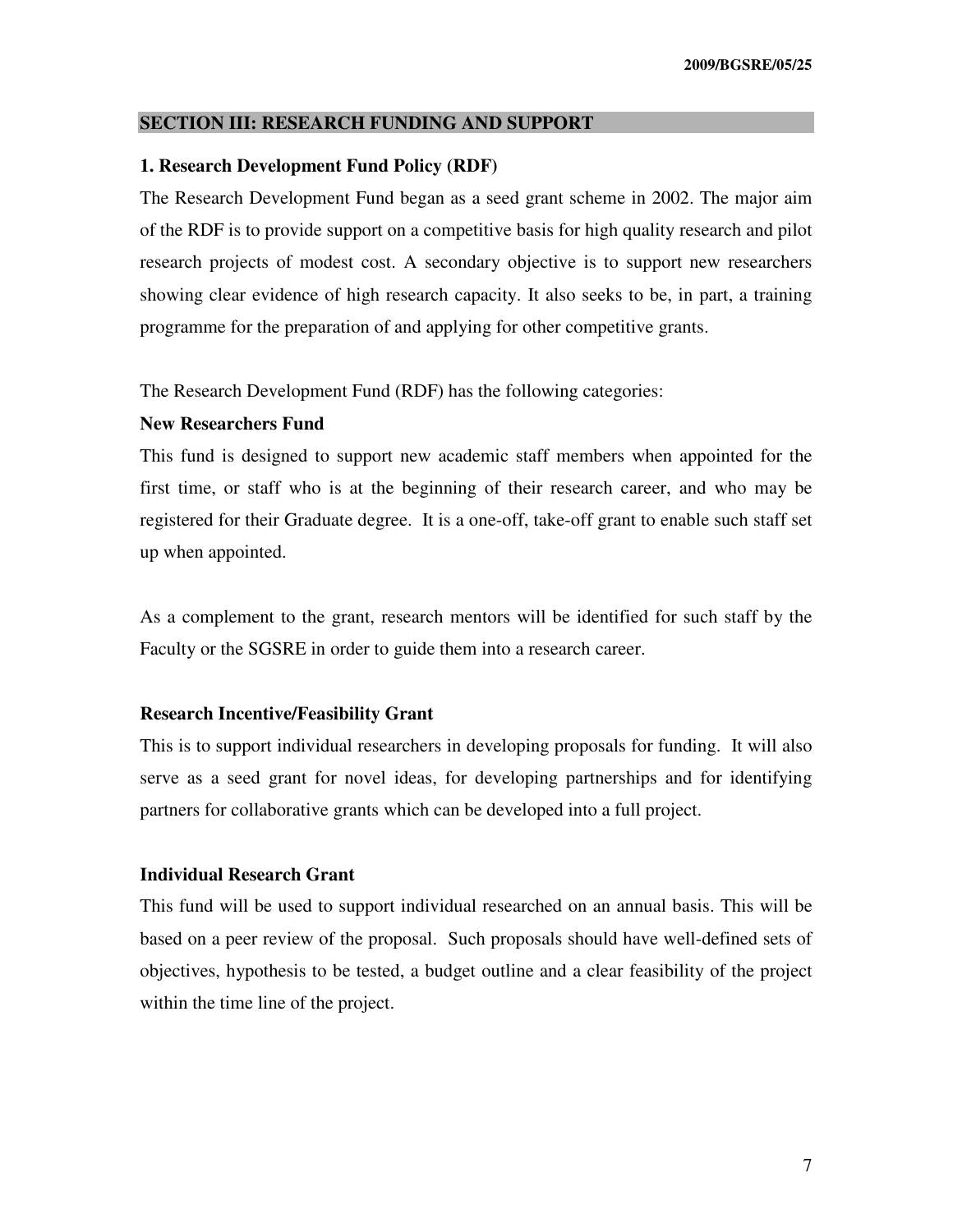#### **Group/Team Research Fund**

This fund is designed to support identified groups for a period not exceeding 3 years subject to renewal for another 3-year cycle after a full review. Teams/Groups will funded along identified research priorities of the University. A multidisciplinary approach will be preferred.

#### **Equipment Grant**

This includes grants which vary from support for the purchase of small research equipment to grants for the purchase of multi-user equipments such as scanning, electron microscope, gene sequencer and High Liquid Chromatography. Such equipment grants may be funded on the basis of matching grants on a 50:50 basis by schools/Faculties.

#### **General Conditions**

- a. Applications may be made for the support of research projects in a wide variety of fields.
- b. Applications must be made ONLY on the forms provided. The application must follow the eligibility criteria and the appropriate guidelines.
- c. Support will not be granted where a project forms an applicant's higher degree thesis or forms part of an applicant's degree thesis.
- d. The RDF is intended to support specific scientific research projects and would not usually make funds available for teaching materials, costs of publication, conference attendance or fees.
- e. Applicants should note that the SGSRE does not screen the final copies of applications to the RDF for errors and omissions. The SGSRE may peruse and make comments on drafts of applications before the final submission.
- f. Incomplete application forms will be returned for completion.
- g. Re-submitted application forms that remain incomplete will not be considered.
- h. Generally funds **will not normally** be disbursed to underwrite research to be conducted overseas.
- i. All equipment and other relevant material bought remains the property of the **University of Technology, Jamaica.**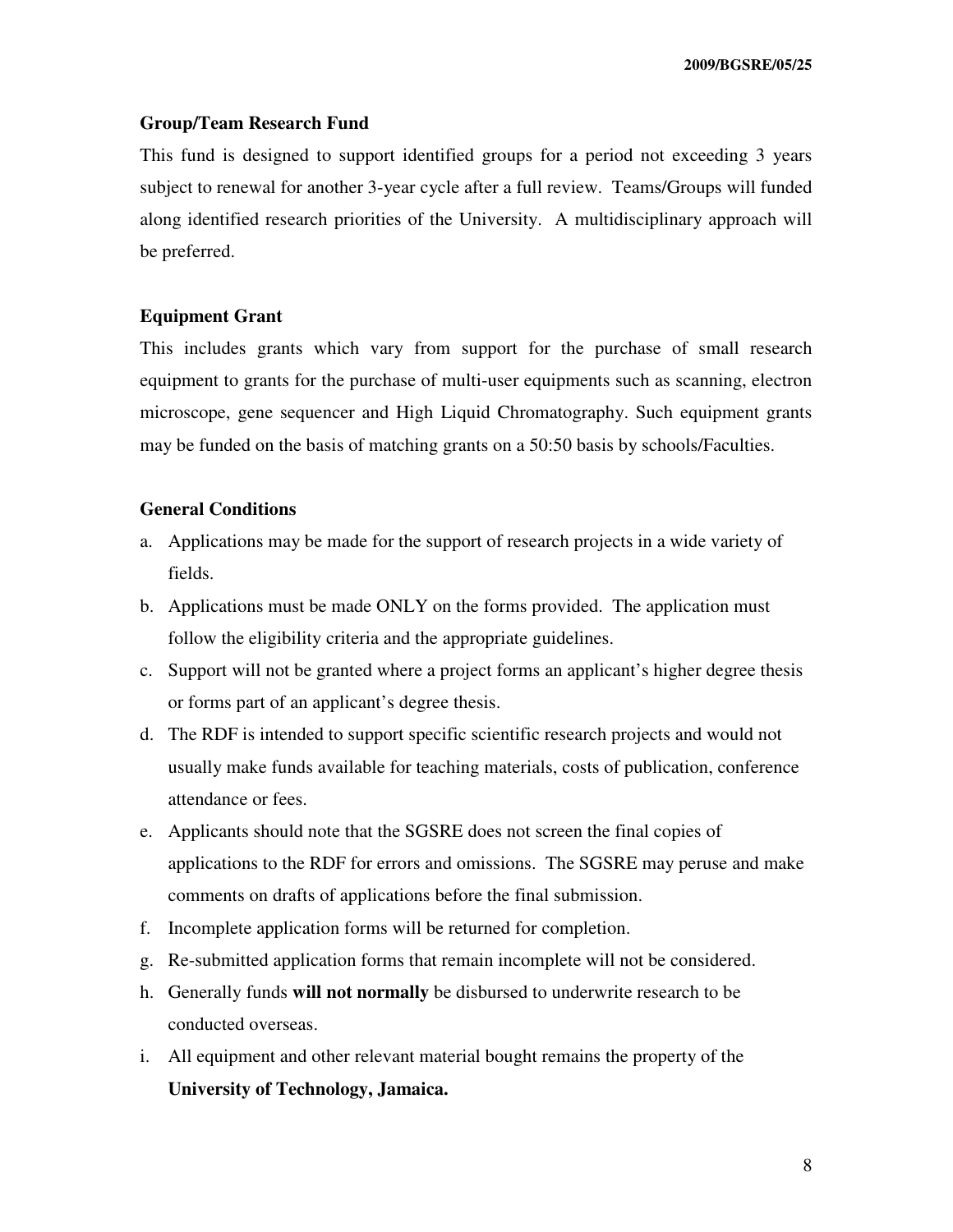#### **Eligibility**

- a. The RDF is open to academic members of all Faculties who have a tenured/tenable appointment; have a full-time or partial academic appointment of 50% or more for the academic year.
- b. Researchers may hold more than one grant simultaneously if there is no duplication of the projects.
- c. For projects where researchers collaborate with colleagues from other institutions there will be a case-by-case consideration in light of the possible merit to the University of the collaboration.

#### **Selection Criteria**

The application proposals will be assessed as follows:

- The overall quality of the research project how it can lead to advancement in the conceptual framework of the topic
- The possibility of important discoveries or innovations or solutions to problems of economic and social significance (40 points)
- Coherence and clarity of the research proposal (30 points)
- The quality and feasibility of the proposed research in light of the cost (the adequacy and justification of the budget) and outcomes (where researchers would perhaps be more competitive for larger grants, publication). (20 points)
- Proven track record of the researcher/s in terms of publications or other outcomes (5 points)
- Consistency with the University of Technology's policy on Research and Development (5 points)

#### **2. Formation of Research Entities**

#### **Rationale**

In May 2003, the then Research Committee of the Academic Board approved the formation of research entities – groups, units, and, later, fully fledged research institutes. At present the SGSRE is focused on supporting interdisciplinary research groups and entities that will produced applied research and consultancies from research findings.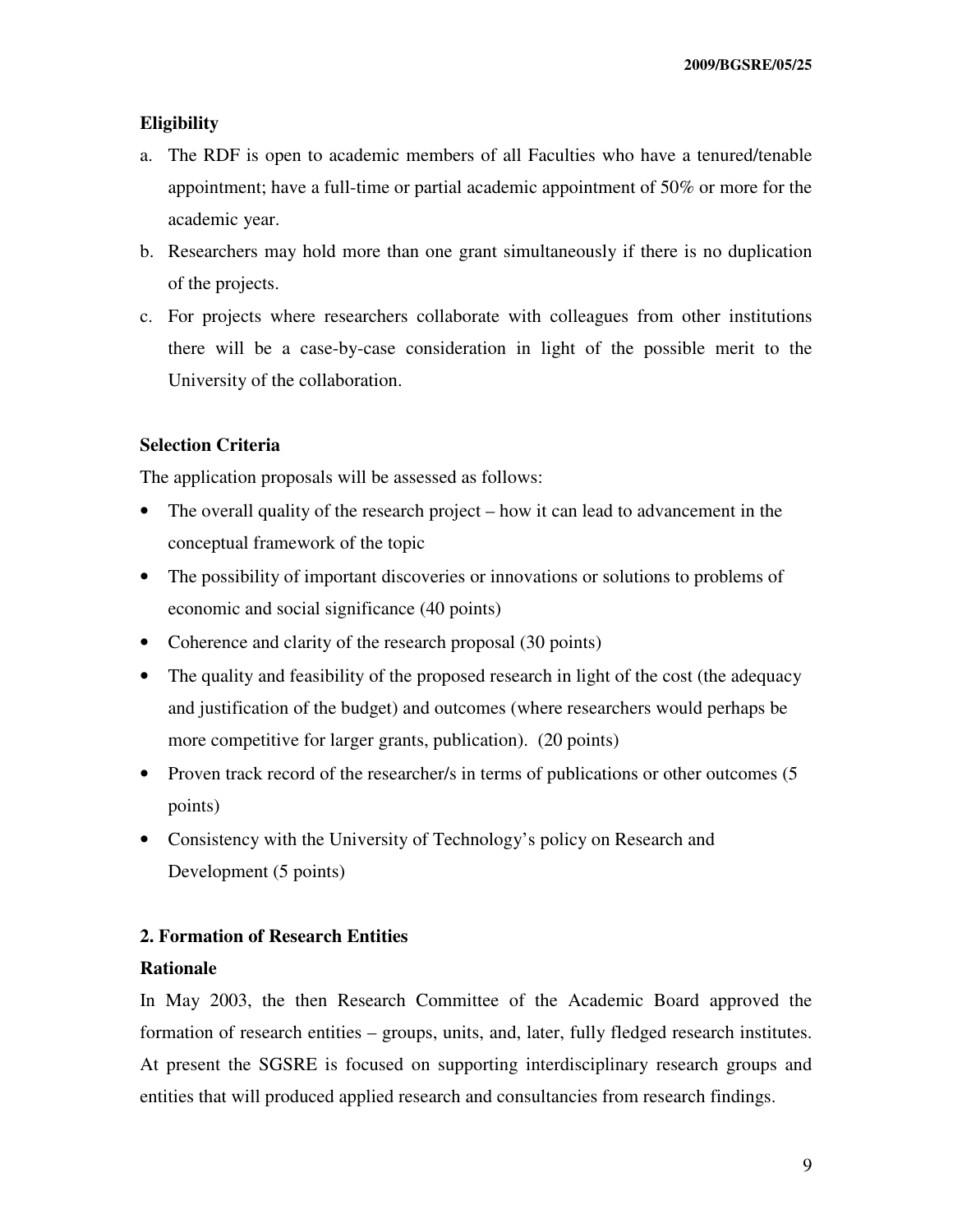The University's research and consultancy foci - *ICT Applications / Information Systems; Sports; Food; Hospitality; Health; Technical/Vocational Education; Waste Management / Alternative use of Natural Resources; Organizational Behaviour; Productivity; Land Management; Built Environment; Urban Space Management; Entrepreneurship and Forensics* – are identified as focal areas for the pursuit of **SMART** projects.

#### **SMART**

**S – Specific M – Measurable A – Achievable R – Relevant / Realistic T – Timely** 

The idea behind a research entity is to provide a block grant for research in order to sustain the activity of such units over a 3 - 5 year cycle. These entities (apart from the Research Institute), lie outside of Category 2 bodies under the University Ordinances (April, 2002).

### **Research Groups**

- This category of support runs over 3-year cycle.
- The research group is in recognition of individual standing, outside recognition and support especially in specific sub-themes of the university research agenda or research productivity. Staff members who are not from the same school should be involved in a committed way
- The financial support shall be in the range of J\$1million per year for 3 years (subject to period reviews by the SGSRE with the approval of the BGSRE).
- The group leader shall demonstrate considerable outside support and research productivity.
- The academic members of the group are entitled to local and overseas conference travel from group funds.
- Members of the group are to engage in research consultancy.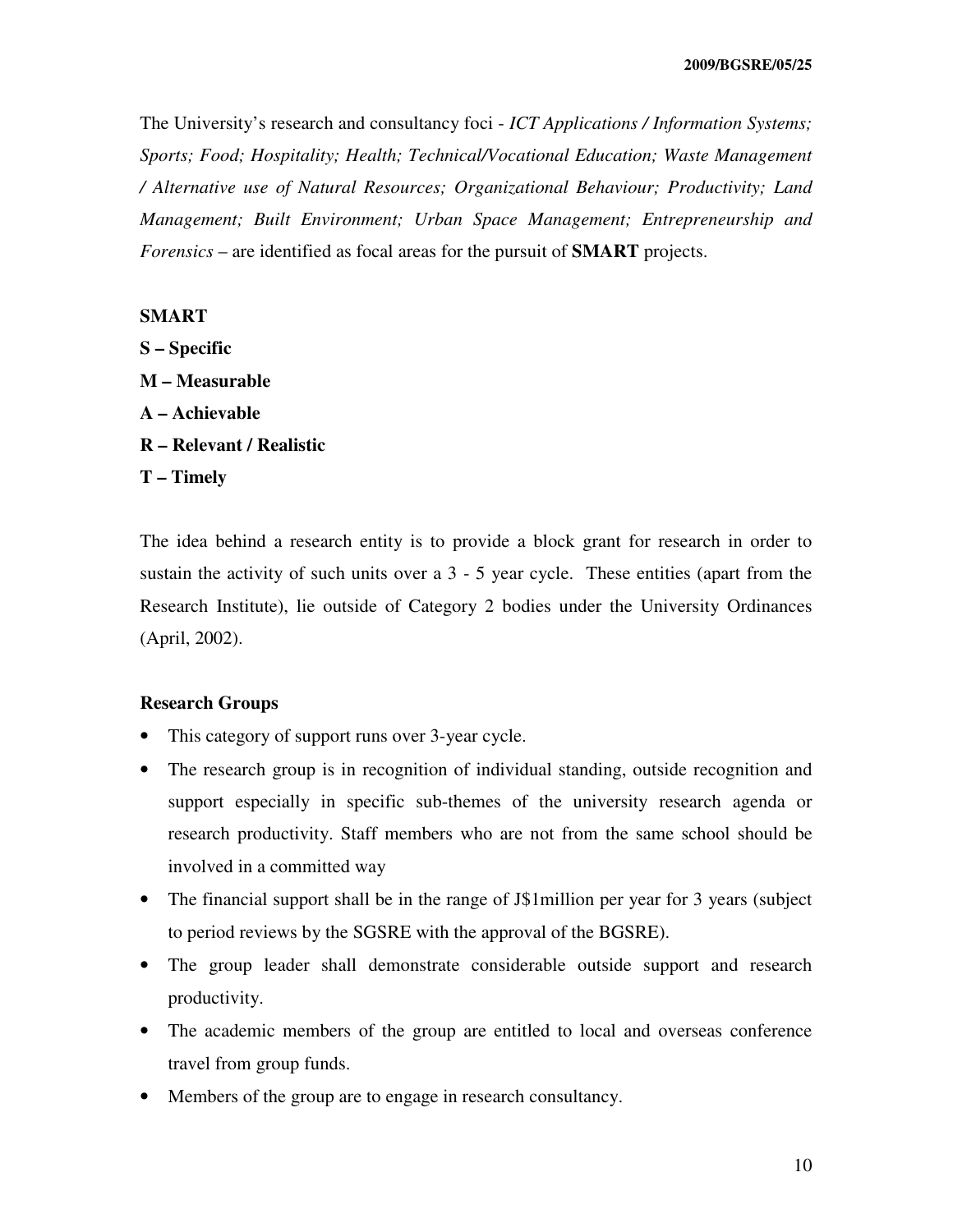#### **Research Unit**

- This category of support carries a 5-year cycle of support.
- This is a prestigious recognition based on the standing of an individual or a specific research niche.
- The recognition of a research unit is intended to convey status and prestige.
- The research unit will normally be headed by a Research Professor.

#### **Research Centres**

Research activities undertaken by the University Research Centres and other bodies are subject to the requirement of ordinance 1999/5 for the establishment review of other bodies. All research activities generated by these bodies by University or external funds must follow the guidelines of research activities in this document.

#### **Mode of Application for the Setting up of a Research Entity**

The establishment of a University research entity, group, unit or centre may be in response to a general invitation by the President or the BGSRE. However an individual/Faculty/ school or a group may apply to the SGSRE, for the BGSRE approval, for the establishment of such a group and the formal recognition for its activities.

#### **Disestablishment of a Research Group or Unit**

Following the resignation or retirement of the Leader of a group or unit, the BGSRE may withdraw recognition for such a group or unit. The BGSRE may however, grant recognition to a new or similar unit.

The BGSRE may also withdraw recognition to a group or unit, if after a cyclical review, the productivity of the group or unit is not deserving of further support by the university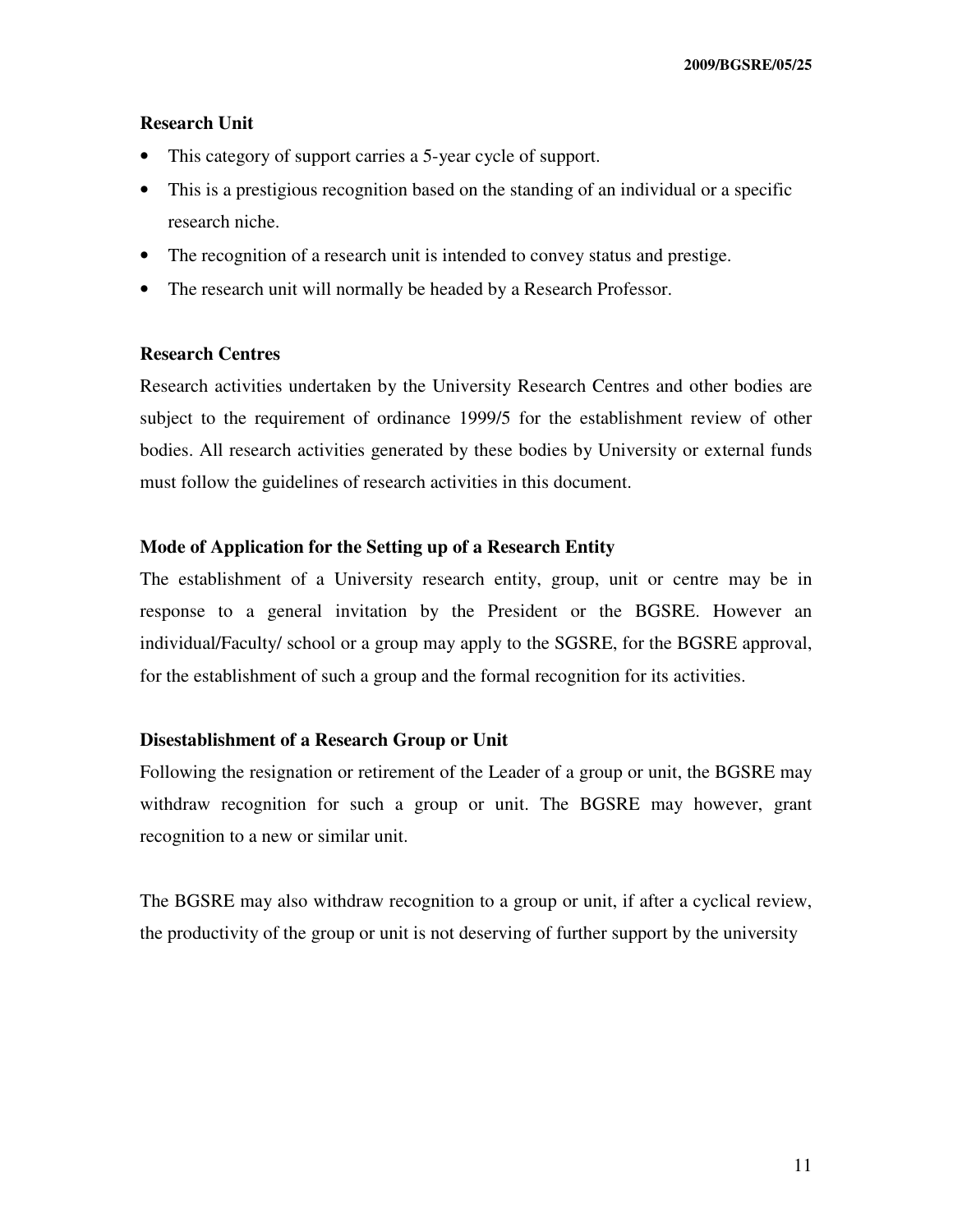#### **3. President Research Initiative Award**

#### **Background**

The University of Technology, Jamaica (UTech) is committed to developing its research activities and graduate studies to a world class standard. Towards this end, UTech's vision is to develop its research capability through manpower development and investments in infrastructure. One of the essential steps for achieving UTech's vision of research excellence is by giving appropriate encouragement and incentives to academic staff in the pursuit of research initiatives in all areas inclusive of the main University research themes – *ICT Applications / Information Systems; Sports; Food; Hospitality; Health; Technical/Vocational Education; Waste Management / Alternative use of Natural Resources; Organizational Behaviour; Productivity; Land Management; Built Environment; Urban Space Management; Entrepreneurship and Forensics*.

The President's award to be called *'The President's Research Initiative Award'* is the University's most prestigious award in recognition of individual initiative aimed at promoting research excellence in the University.

#### **The Purpose**

The purpose of the award is to stimulate research and scholarly activities by encouraging and supporting individuals who demonstrate exceptional ability through their scholarly activities, research publications, research income generation and secure grants making, creative research activity and other research outputs. The award will be made annually.

#### **Eligibility**

- All full-time academic staff at the University of Technology, Jamaica are eligible to be considered for the award annually. It is to the candidate's advantage (but not essential) to possess a doctoral or research postgraduate degree.
- The award will be based on the nominee's research track record over the past three years preceding the award.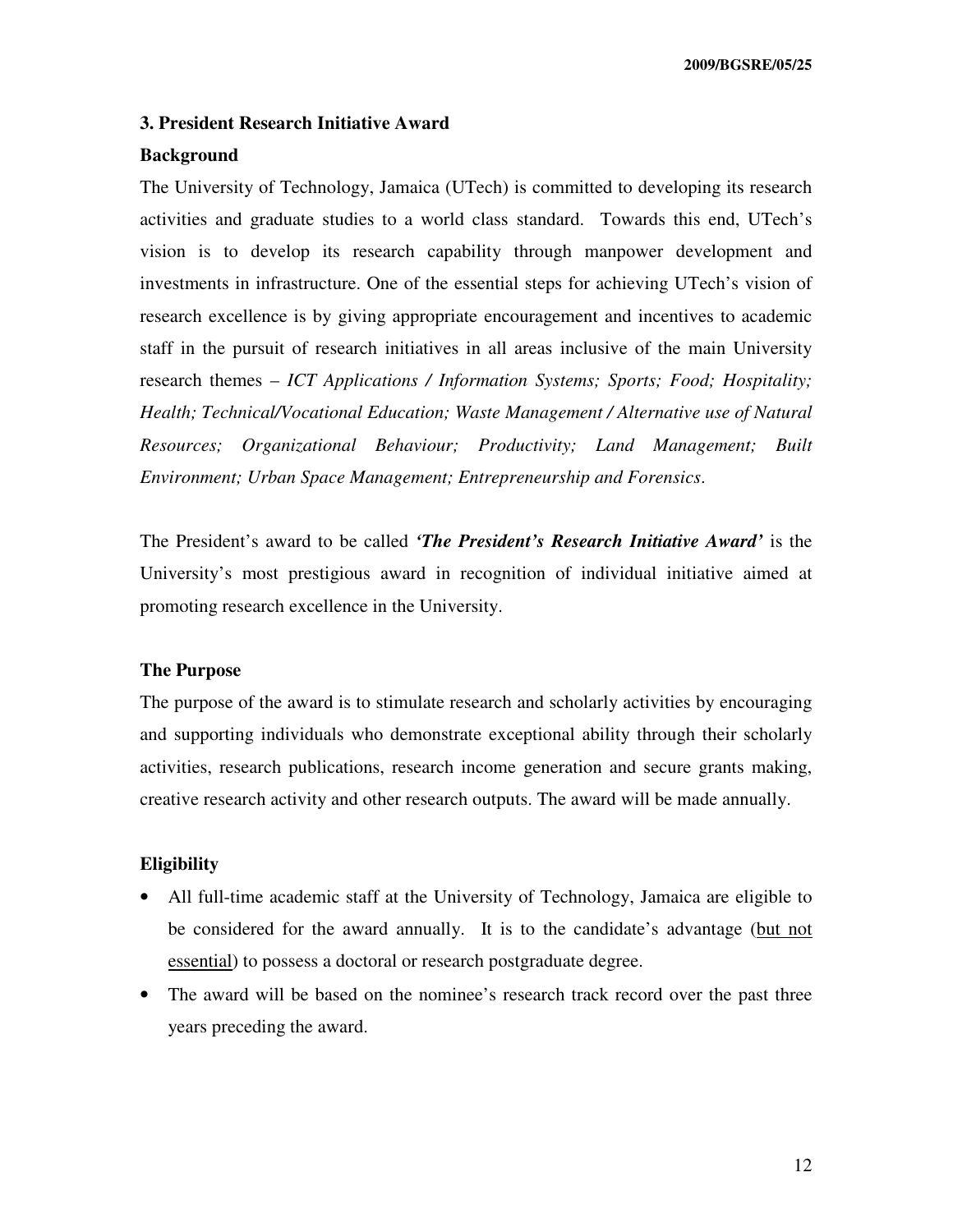# **The Award**

The award will be made to any individual who shows evidence of self-initiated research of a novel nature, any creative endeavour in support of research or any other research output worthy of exceptional recognition.

#### **The Criteria for the Award**

Nominees must demonstrate exceptional research initiative as indicated by either individual research creativity, team leadership in research, postgraduate research and supervision and (exceptionally), undergraduate supervision, research mentorship or any other individual/faculty initiatives which may include:

- Publication of at least 2 peer-reviewed research and papers and/or contributions in books or chapters in books
- Consultancy and technical reports
- Faculty Initiatives in Research such as:
	- o Securing national approved grant schemes or industry research grants
	- o National/International Research Recognition
	- o Major exhibitions of work/designs
	- o Conference Organisation/Journal Editorship
- Intellectual property output– copyrights and patents

#### **Granting of the Award**

The SGSRE may use its discretion not to make recommendation if in its judgment, no nominee meets the criteria.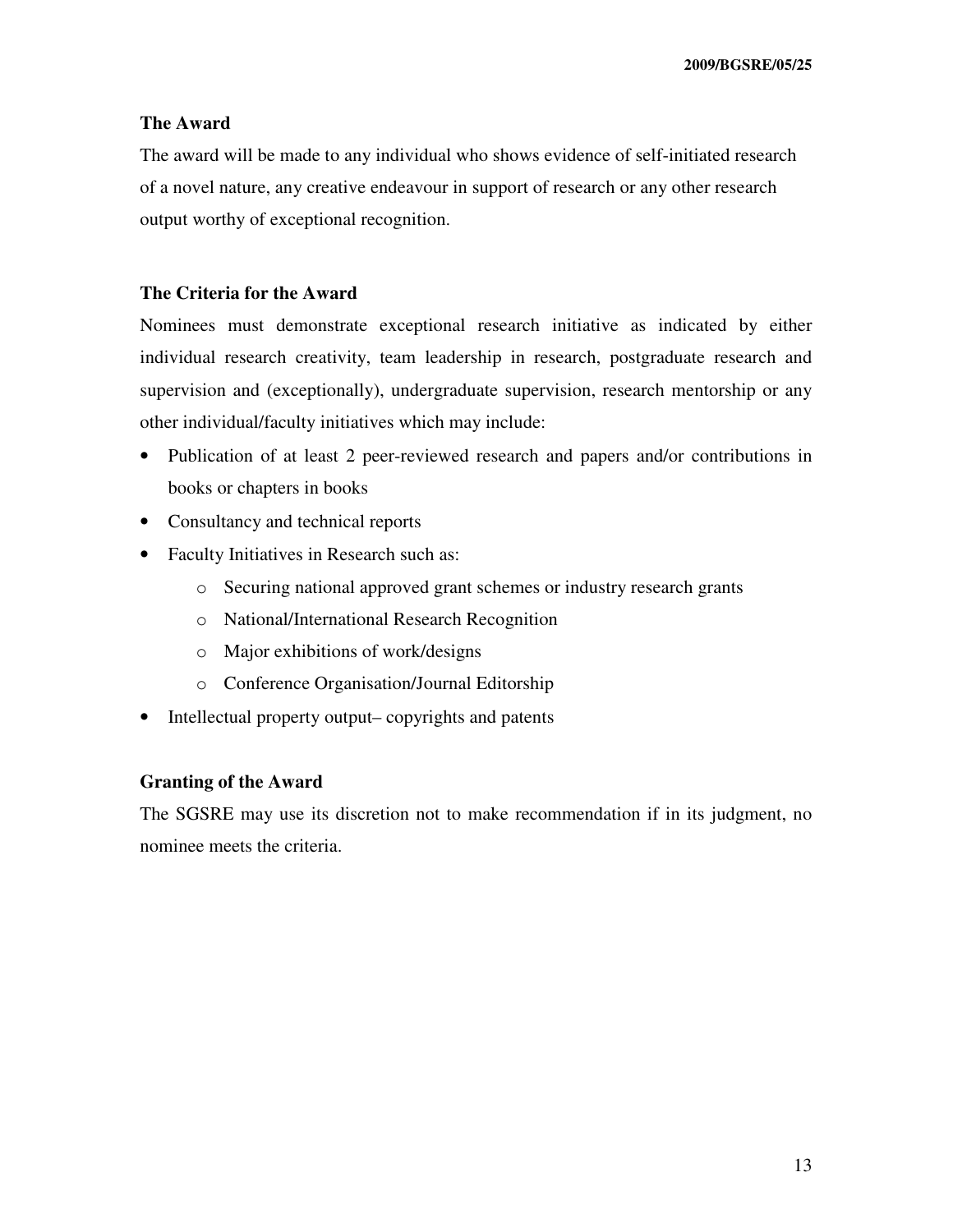#### **SECTION IV: RESEARCH ETHICS AND STANDARDS**

#### **1. Research Ethics**

The University of Technology, Jamaica, is committed to high standards of research integrity. Researchers in the University should therefore demonstrate integrity, honesty and professionalism in the conduct of their research. Breaches to academic integrity will result in the penalties sanctioned by the University Ordinances. Ethical conduct is required in the following areas:

#### **a**. **Research involving human subjects**

- Research involving human subjects must ensure that:
	- o proper consideration is given to rights of individuals, the risk involved
	- o that informed consent are obtained from subjects prior to conducting the protocol
	- o anticipated benefits and the importance of knowledge accruing are explained to the subjects (see Appendix I).

This policy applies to all research involving human subjects whether the research is sponsored by the University, conducted under the direction of a university employee or involves the use of a university facility.

- The SGSRE, through the Research Ethics Committee will ensure that all protocols and/or data collection (questionnaire, interview, observation and document review) are reviewed and approved according to national and international standards.
- In addition, the University will require that appropriate additional safeguards be put in place in research that involves pregnant women, prisoners, children, the disabled, the aged or other vulnerable groups. The SGSRE is responsible for ensuring that:
	- o the University and all its affiliates comply fully with guidelines requiring notification, counseling and safety in studies involving the Human Immunodeficiency virus (HIV) and other infectious diseases
	- o records of consent forms are kept for a period of 5 years after the completion of the research activity.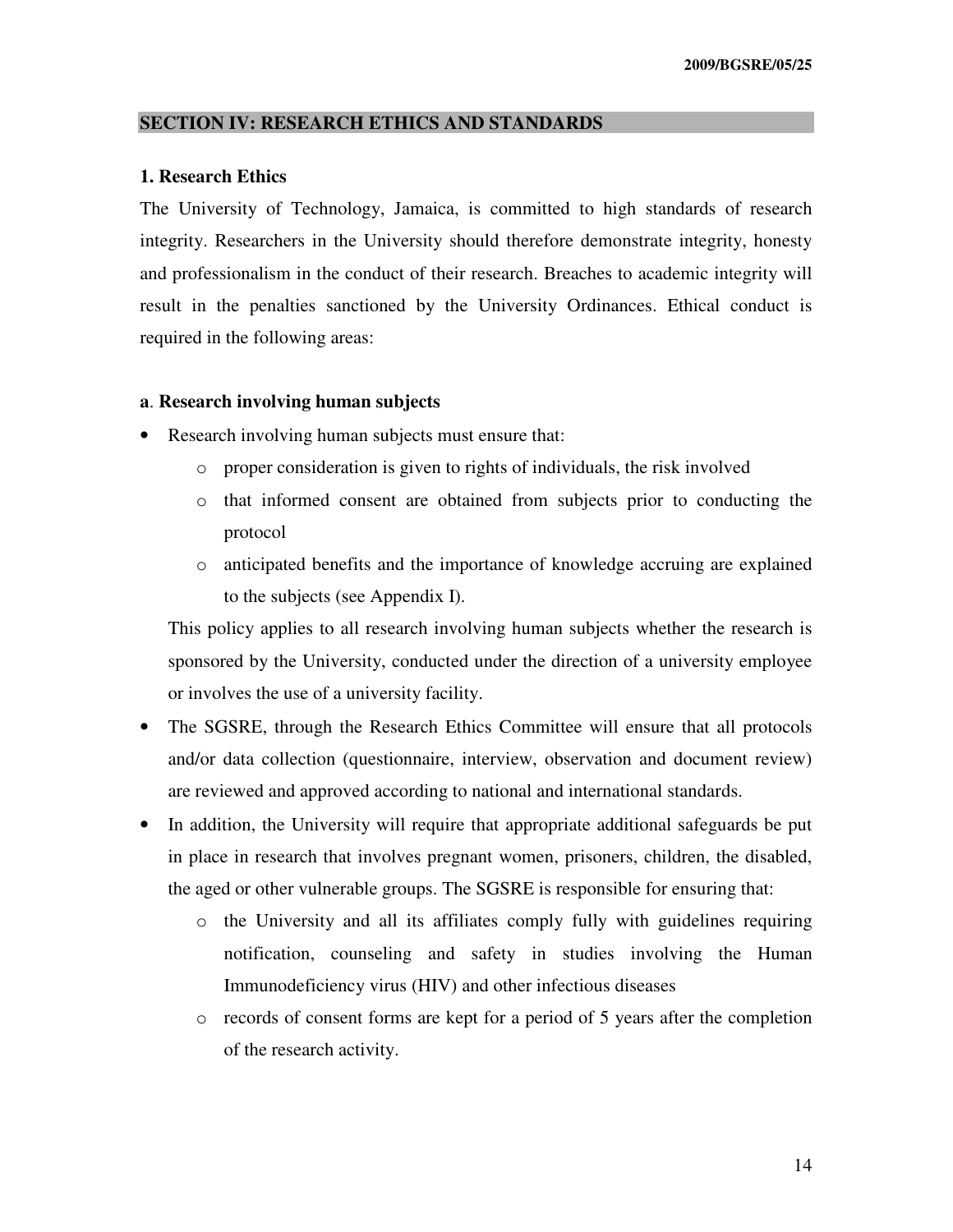- o clear communication is maintained among the research administrators and the research community regarding the safeguarding of the rights and welfare of human subjects.
- o University staff members are kept abreast of Health and Safety regulations regarding Human subjects.

#### **Ethical Guidelines**

#### **General**

- a. There should be clear justification for the involvement of human subjects in the research. The justification should include a clear scientific purpose for the research and the expectation that it will increase knowledge and its application for the health and benefit of mankind.
- b. All potential risks or disadvantages to the participants must be explicitly stated on the application form. A list of drugs, vaccines, procedures, instruments or other devices to be used in the study must accompany the application form.
- c. The Research Ethics Committee (REC) must be satisfied that the proper research protocols are clearly stated before granting approval.
- d. All subjects must be clearly informed in writing about issues such as confidentiality, privacy and their freedom to withdraw from the study if they so desire. If participants from special groups are included in the study (e.g. children, pregnant women, the elderly and captive groups) there should be adequate justification for this.
- e. All special incentives/treatment that human subjects will receive through their participation must be clearly indicated.

#### **Research Personnel**

- a. All personnel involved in data collection (conducting an experiment, administering questionnaires, conducting interviews or observations and reviewing documents) involving human subjects must be trained.
- b. Principal investigators and research supervisors must ensure that all research personnel observe the REC guidelines, are supervised and that they receive explicit

15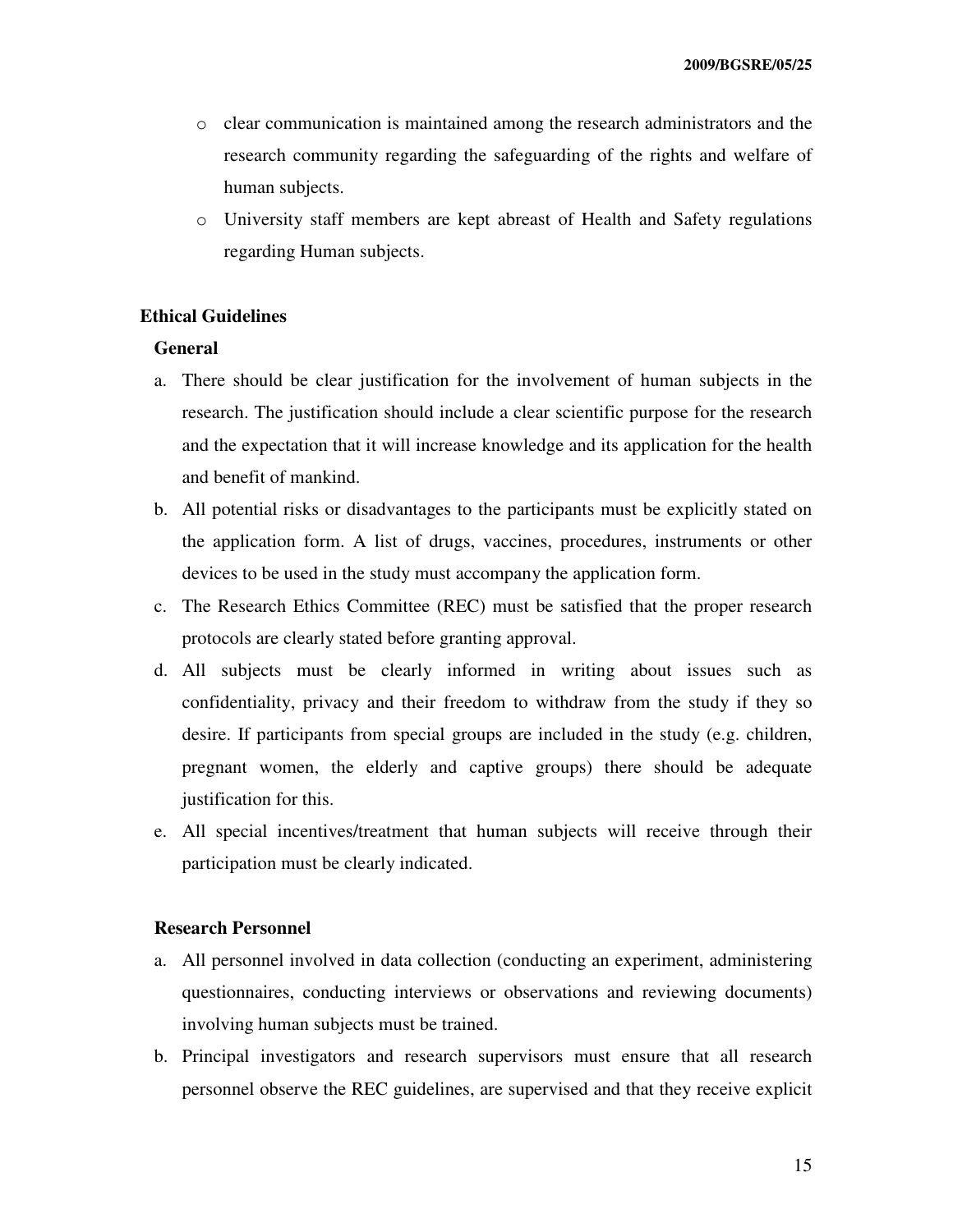instruction on aspects of human ethics. The responsibilities and activities of all individuals dealing with humans should be consistent with their respective competencies, training and experience.

#### **Oversight of Research**

- a. The principal investigator/research supervisors should inform the REC if any untoward occurrence is observed or procedures deviate from the originally approved protocol.
- b. The principal investigator should refer to the REC if there are any concerns about the ethical or scientific merit of the proposed study.
- c. The principal investigator should notify the REC at the end of the project indicating exit procedures.

#### **b. Research involving animal subjects**

Any research or teaching involving animal experimentation must fulfill appropriate national legislation and protocols guiding the use of animals in research, ensuring humane care and avoiding unnecessary pain and distress to experimental animals.

Such protocols must be approved by the Research Ethics Committee or its subcommittee on Animal Experimentation Ethics. Researchers must complete the appropriate form (Appendix II) provided by the SGSRE detailing the type of procedure, animal species involved, number of animals, protocol, duration of experiment and the end point of the experiment.

The University has set up an Animal Experimentation Ethics Committee whose responsibility is to establish policy and procedures for the approval of the use of animals for scientific experimentation and teaching projects in compliance with national regulations on humane treatment and welfare of animals and to ensure that all applications have been peer-reviewed for scientific merit.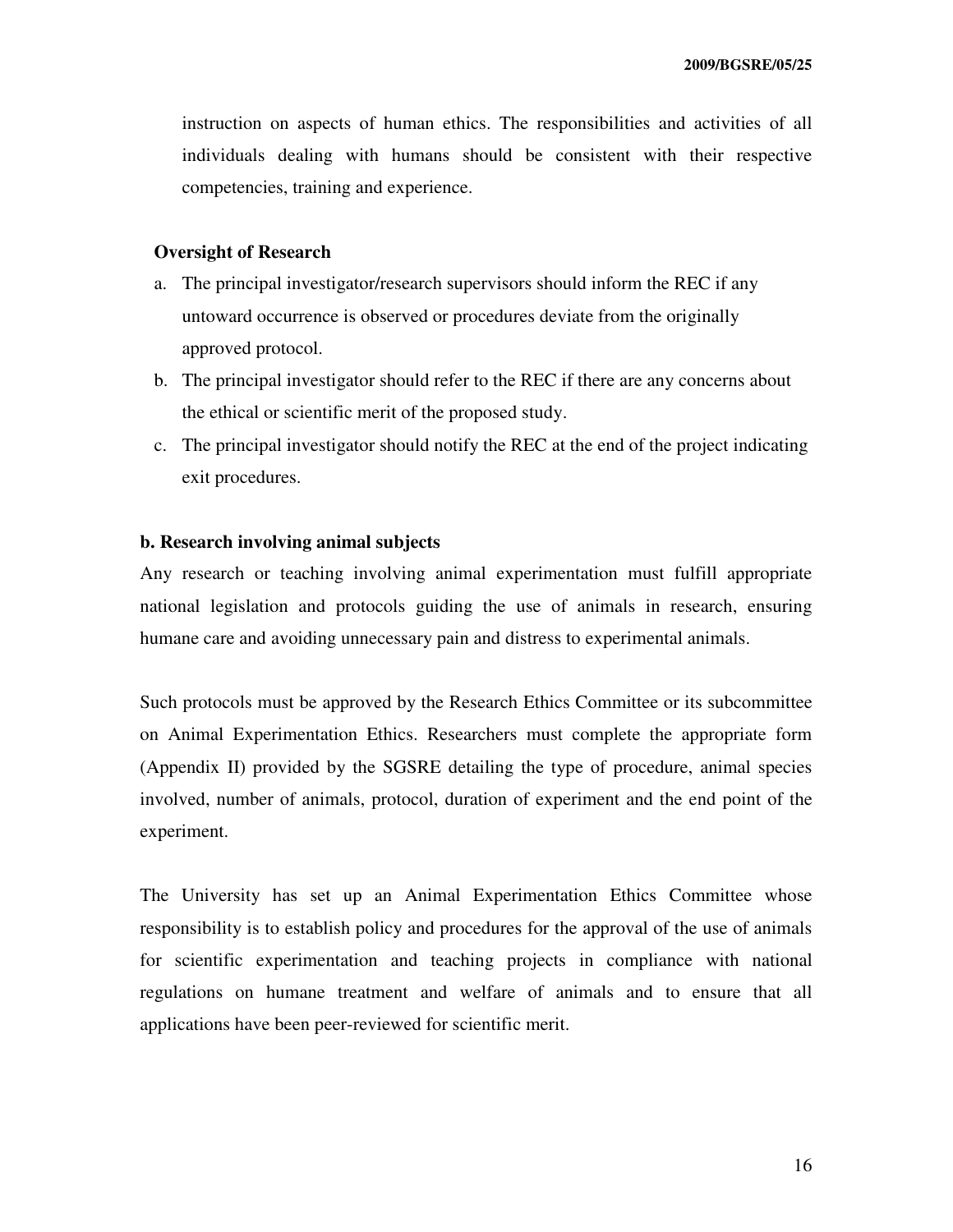#### **Ethical Guidelines**

#### **Justification for the use of animals**

- a. There should be clear justification for the use of animals for teaching and research. The justification should include a clear scientific purpose for the research and the expectation that it will significantly increase knowledge and its application for the health and benefit of mankind.
- b. The species of animals used for the study must be best suited for the study and all researchers must consider using alternative species when there is a need to do so and in order to minimize the use of large numbers of animals.
- c. Animals for experimentation must not be used until the AEEC is satisfied that the protocol is appropriate and humane.

#### **Personnel**

- a. All personnel involved in research using live animals must be trained in animal handling techniques. Specialist procedures (surgical procedures, anaesthesia) must be supervised by veterinary personnel or other qualified and experienced individuals.
- b. Principal investigators and supervisors must ensure that all individuals who use animals observe the AEEC guidelines are supervised and that they receive explicit instruction on experimental methods, care and maintenance of the species being studied. Responsibilities and activities of all individuals dealing with animals should be consistent with their respective competencies, training and experience in the handling of animals.

#### **Housing and Care of Animals**

a. Facilities housing animals should meet or exceed acceptable standards in order to prevent overcrowding, pain and suffering, temperature fluctuations and other unhealthy situations (see Appendix of the United States National Institute of Health Guide for the Care and use of Laboratory Animals http://oacu.od.nih.gov/regs/guide.htm).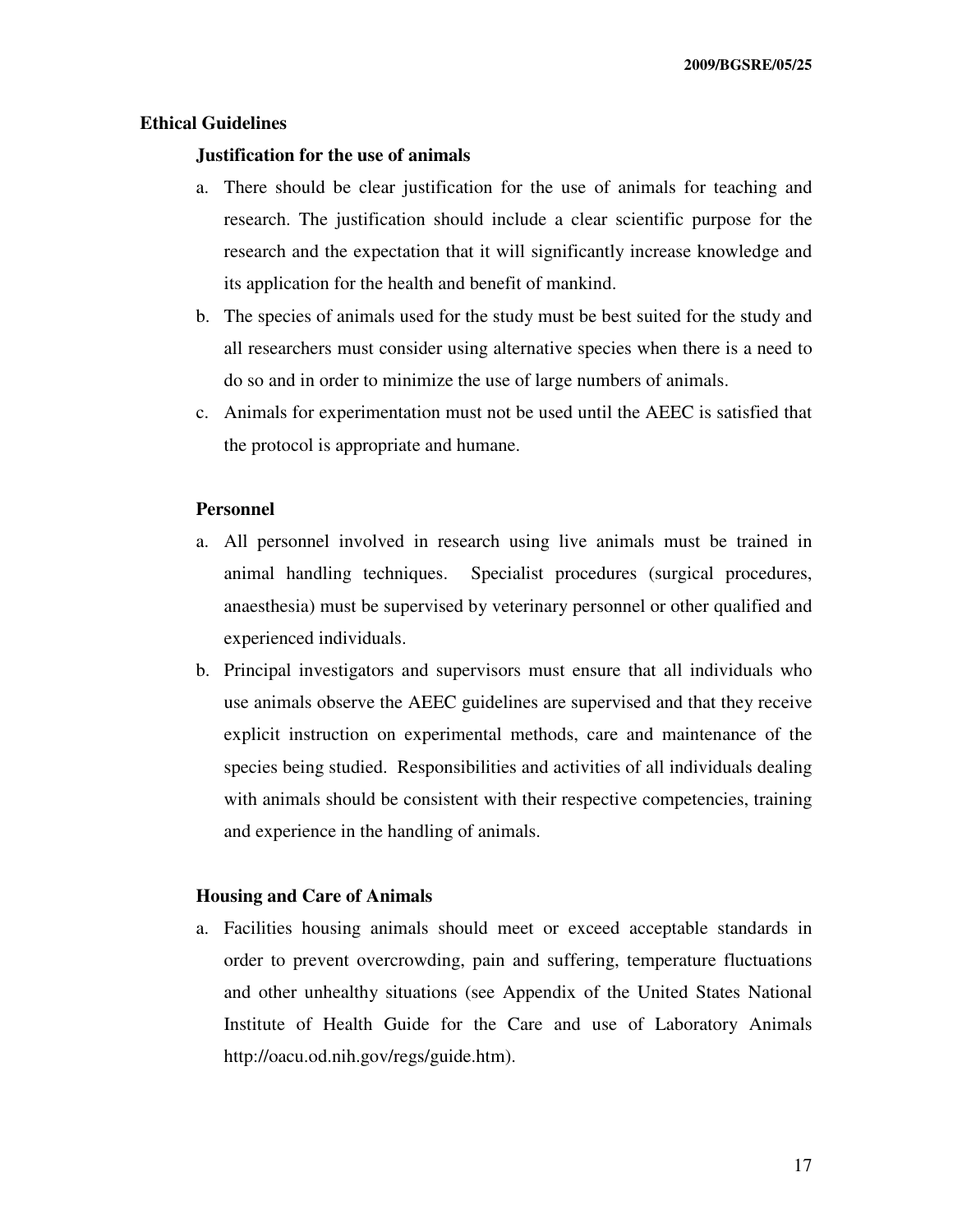b. Responsibilities for the conditions under which animals are kept rest with the Principal investigator. In addition to the physical well-being of animals, a psychologically-enriching situation must be provided for animal subjects including adequate provision of food and water.

#### **Surgical Procedures**

- a. It is important to act under the belief that situations that create pain in humans would also create pain in animals and protocols such as surgery without anesthesia are unacceptable.
- b. All surgical procedures on animals require post-operative care and sound postoperative care and monitoring must be introduced to minimize discomfort and to prevent untoward consequences of the procedure.
- c. Animals should not be subjected to successive surgical procedures unless this is approved by the AEEC.
- d. When the use of animals is no longer required by an experimental protocol, alternative uses of animals must be considered. When euthanasia is the only alternative available, it should be immediate and as painless as possible.
- e. All surgical materials including syringes, needles and carcasses should be well disposed of.

#### **2. Field Research**

All field research involving staff and students must emanate from approved research protocols and must be conducted with due regard to the University's research ethics and policy. All staff and students must wear the identification badges during such field trips. Field assistants and other casual staff employed for research purposes shall operate under the same guidelines regarding staff participation in research. In addition, the following factors must be well-considered before undertaking field work:

- the state of health of all participants including requirements for immunization
- the availability of first-aid care and emergency procedures
- the local laws, culture and conventions
- the environmental impact of the field work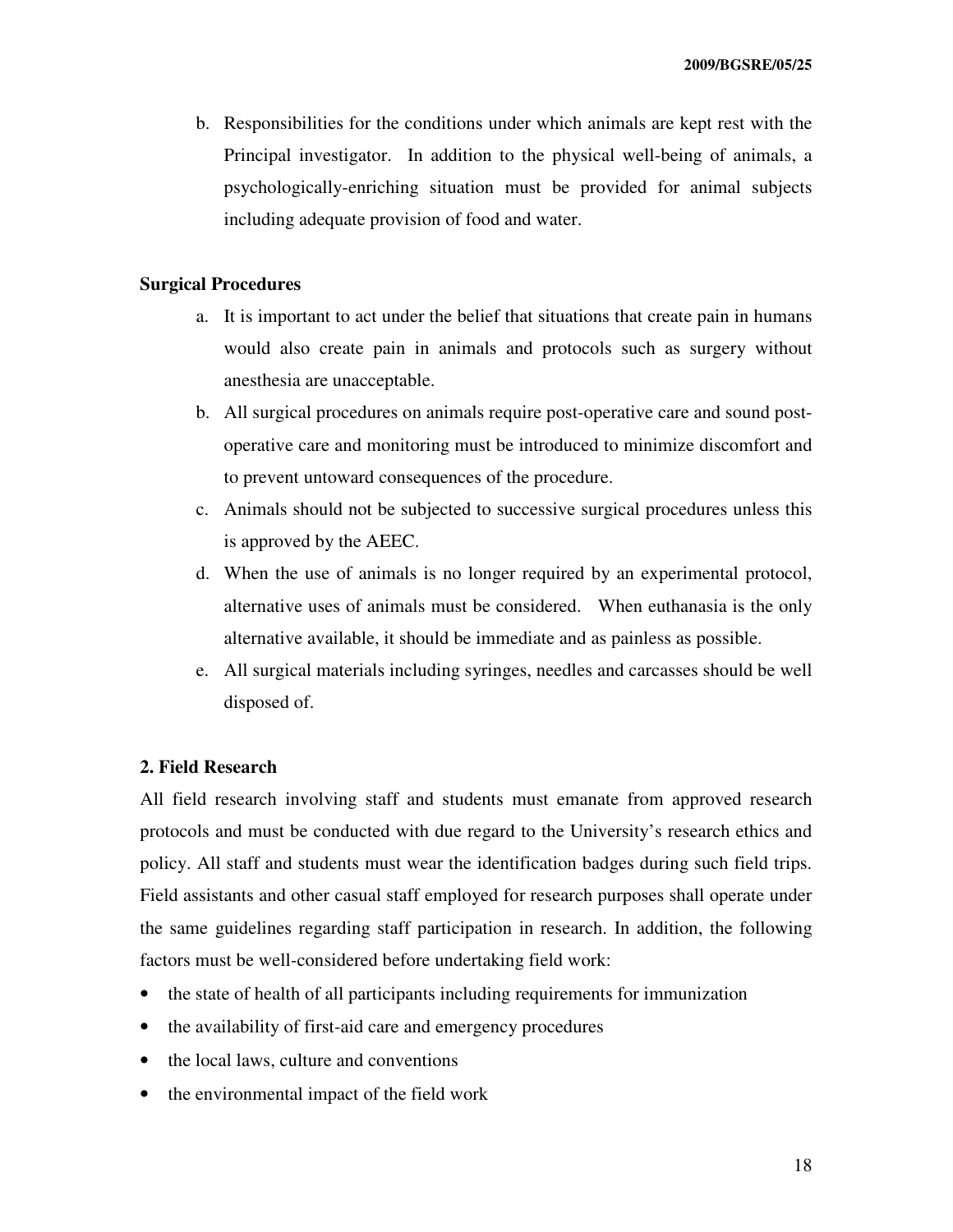- Provision of training for field workers regarding risks
- Insurance cover for property (in case of damage to university-owned equipment), liability (accidental and unintended damage to person or property) and automobile.

#### **3. Policy regarding bio-safety and bio-hazards**

All research in the University must comply with national and international Health and Safety regulations and according to the Factories Act of Jamaica (1928) or any of its amendments.

- All research staff are enjoined to familiarize themselves with building, fire and health regulations and the policies of the Occupational Health and Safety Committee of the University.
- All laboratories should have first aid kits, fire extinguishers and other protective devices.
- Work involving genetically-modified organisms must be notified to the SGSRE
- Disposal of experimental animals, chemical and biological waste must be in accordance with the national safety regulations detailed above.
- Use of radionuclides can only be permitted by people with prior training in the handling of radionuclides, in designated laboratories and where adequate monitoring procedures are in place to ensure that pregnant women and minors are not unduly exposed to dangerous radionuclides.
- All dangerous chemical spills and/or breaches of the safety regulations must be reported to the University Disaster Coordinator, the nearest Hospital and the Office of Research and Graduate Studies.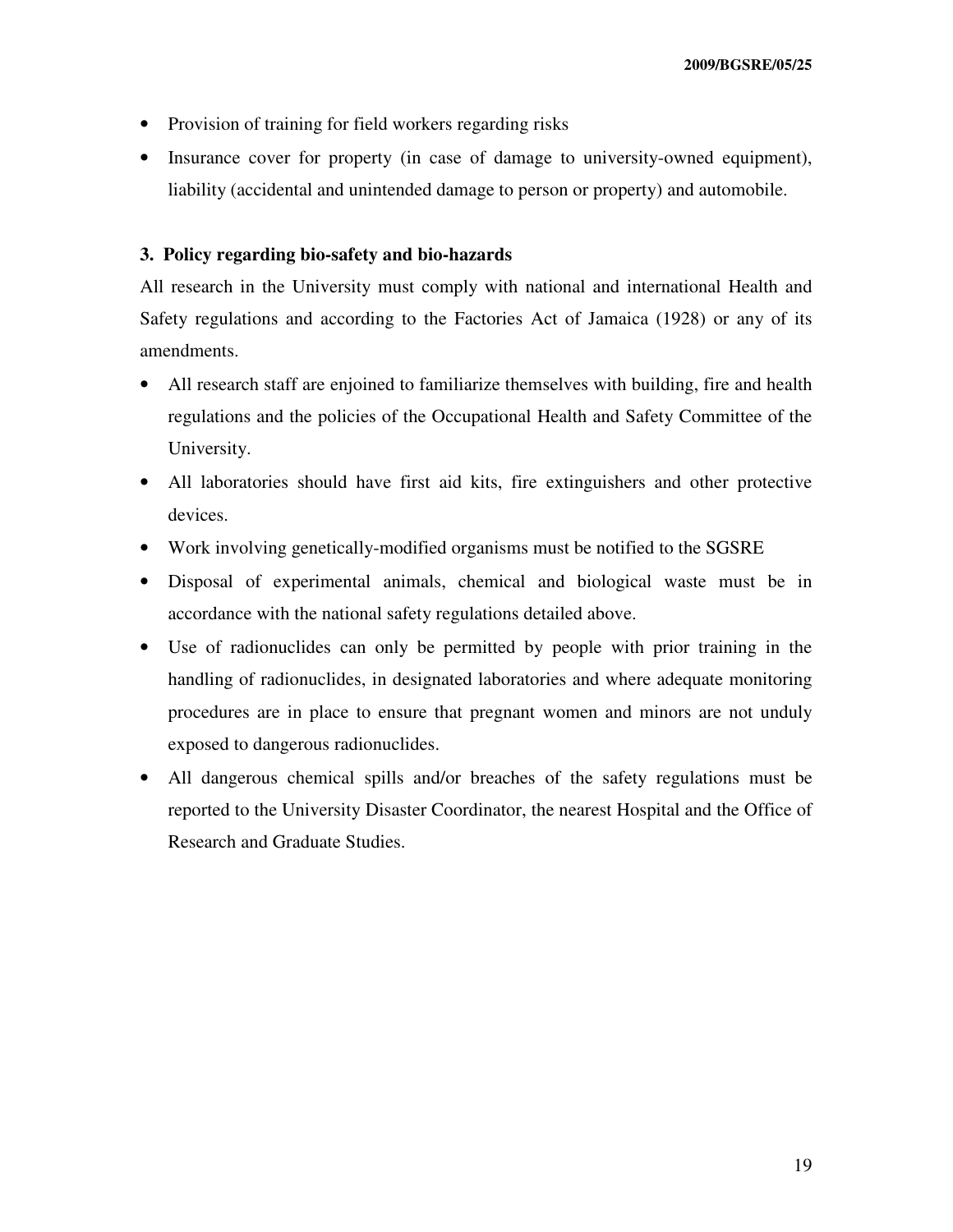#### **SECTION V: STUDENT RESEARCH AND SUPERVISION**

#### **1. Undergraduate and Graduate Student Research – General Guidelines**

The following refers to undergraduate and graduate students who are involved in research as part of their degree programmes:

- The University shall inform students of all appropriate regulations, policies and, facilities regarding research. It is the responsibility of students to follow the regulations and policy regarding research. It is the responsibility of the research supervisor to ensure that students understand and apply the university policy regarding ethics, safety of life and property and the correct usage and handling of equipment while conducting research, including the training of all personnel in the use and handling of equipment, reagents and other materials and the provision of protective clothing, first aid kits and precautionary labeling and handling of hazardous materials (radioactive materials, carcinogens and corrosive reagents etc)
- A clear distinction should be made between paid work (for which no credit is earned) and research training which contributes to the student's project.
- When a graduate student is paid to work on a research project, paid for by an external body, it must be made clear to him/her what his/her duties and responsibilities with regard to the project are.
- When a discovery is made during the course of a student project, a full discussion must be made within the research group in consultation with the Faculty research adviser regarding ownership of intellectual property, publication rights and if a consensus is not reached, the matter shall be referred to the SGSRE for final arbitration.
- In circumstances where research undertaken for a thesis or dissertation or other form of publication may have commercial sensitivity or where the student or staff feel that their interest would be at risk if the thesis, dissertation or publication were publicly available, the student/staff may apply for a deferment of public availability. In those circumstances, the thesis, dissertation or research activity is treated as confidential and restricted to the investigators, the supervisor(s), examiner(s) and student(s) involved in the project. The deferment period shall not exceed one year except in cases where patents are pending and in those cases, will not exceed 3 years.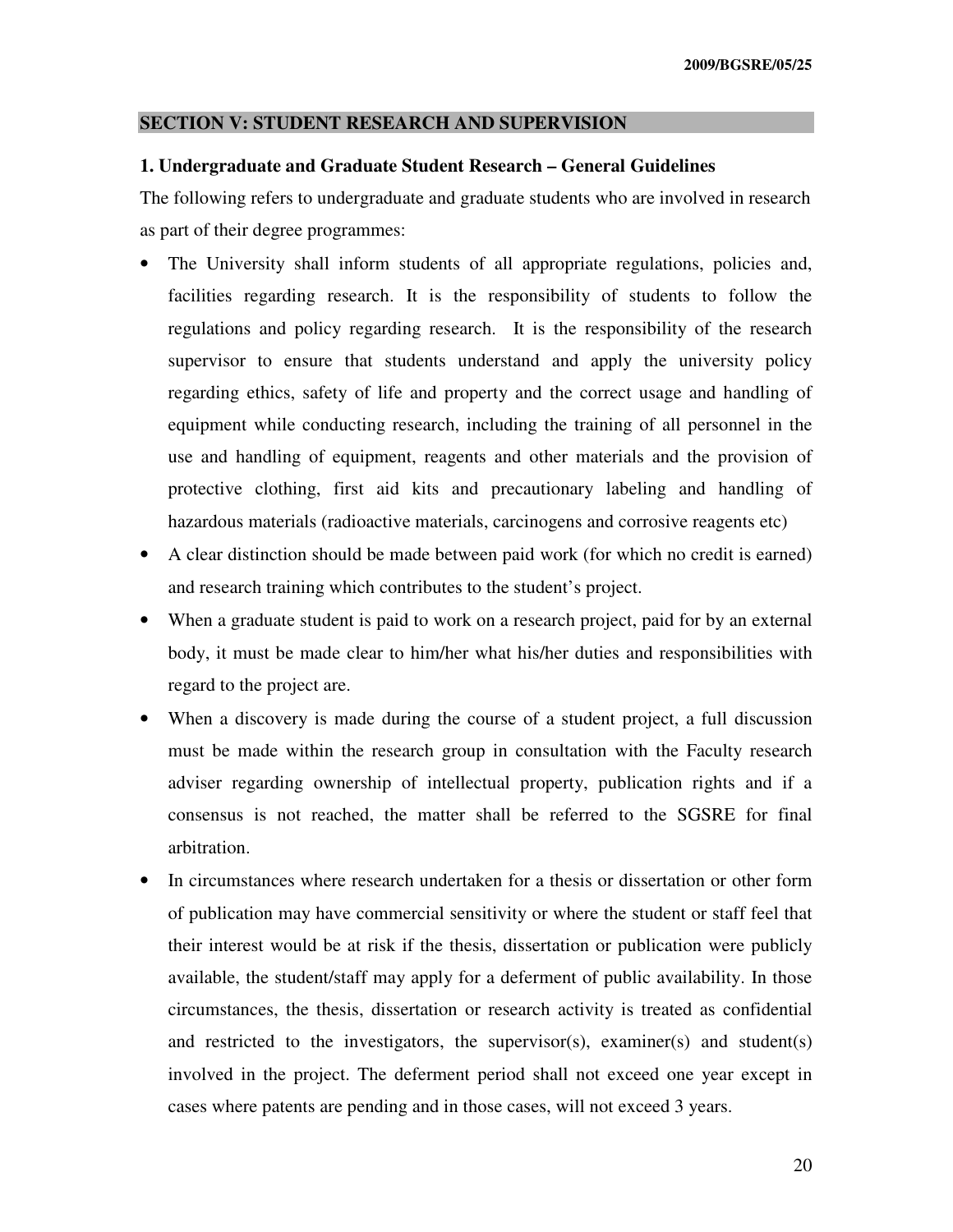#### **2. Undergraduate Final Year Project**

#### **Background**

The University currently has a set of policy guidelines on Undergraduate Degree Major Project which governs the administration of final year diploma and post diploma degree students. It has become necessary to review the policy in the light of a unified 4-year Undergraduate curriculum and the discontinuation of the Diploma programme.

#### **Purpose of the final year project**

The Final Year project constitutes a major part of the training of undergraduate students as it enables students to learn how to organize and execute a project, search and review the literature, design experiments, present data and generally practise problem-solving skills and merge theory with practice. It is a capstone project involving the application of all modules as much as possible in a practical way. Additional goals of the final year project are to promote the scholarship of enquiry and build a cadre of budding researchers who are able to benefit from the research activities in the university and provide avenues for enrolment in the budding graduate courses of study of the university.

The present policy is designed to harmonize standards across the university, strike a balance between exposing students to an adequate, independent and rigorous methodology of exploration while ensuring that such projects are completed within a specified time limit and at minimum cost to the students and the university.

#### **Title of project**

The project shall be known as Final Year Undergraduate Project in order to distinguish it from other projects which students may embark upon during the course of their study

#### **Scope of the project**

The Undergraduate Project shall be consistent with the aim of the degree courses of study and shall draw its title from at least 2 modules of the degree courses of study. The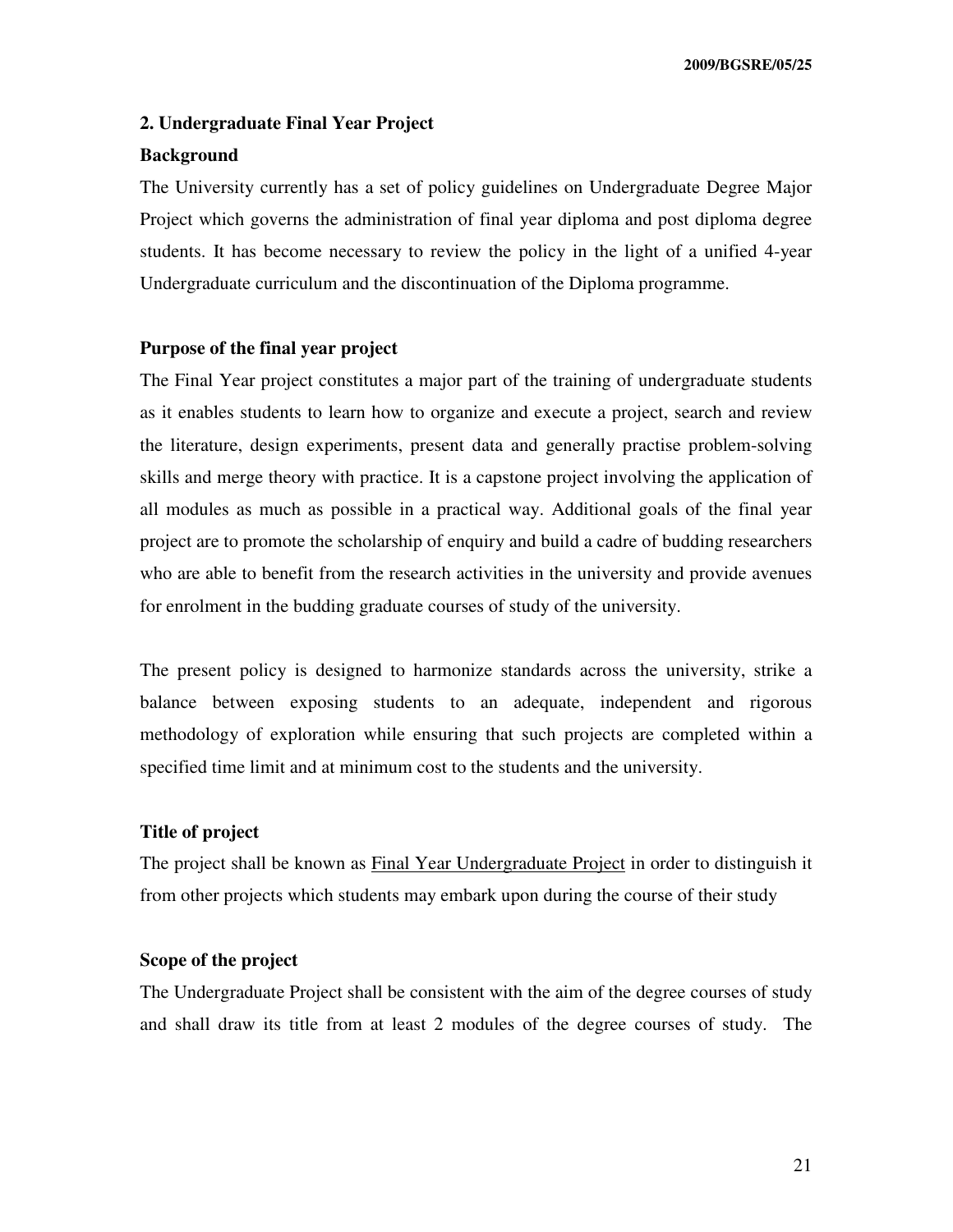'project' shall be limited to  $\frac{3 \text{ credits or } 135 \text{ practical hours}}{135 \text{ practical hours}}$ . In order to cover such a time limit, the project should be limited in scope to include such areas as investigate by literature search, reviews, case studies and content analysis and other exploration which embraces analysis of current knowledge in the discipline. In cases of experimental designs or discovery of new knowledge, supervisors must ensure that students are exposed to projects which fire their imagination without bogging them down. In cases where interesting projects cannot be completed on schedule, students may be encouraged to continue such studies at the postgraduate level.

#### **Assigned credits and duration of the project**

The minimum number of assigned credits to the project shall be limited to 3 credits or 135 (practical hours) or a completion time of 15 weeks credits may also be assigned according to discipline requirements. As a guide, the assigned hours shall be allocated as follows:

| <b>Semester</b>             | <b>Schedule</b>                                  | <b>of</b><br>$\bf No$ | <b>Maximum</b> |
|-----------------------------|--------------------------------------------------|-----------------------|----------------|
|                             |                                                  | <b>Hours</b>          | Time*          |
|                             | <b>Identification of Project/supervisors</b>     | $5-10$                | 2 weeks        |
|                             |                                                  | hours                 |                |
|                             | review/Proposal<br>Writing/Ethical<br>Literature | 25 hours              | 5 weeks        |
|                             | Clearance application                            |                       |                |
| $\mathcal{D}_{\mathcal{L}}$ | Experimentation/Design/Data gathering            | 60-75                 | 6-8 weeks      |
|                             |                                                  | hours                 |                |
| $\mathcal{D}_{\mathcal{L}}$ | Analysis and Write -up                           | $20 - 25$             | 2-4 weeks      |
|                             |                                                  | hours                 |                |

\*This is calculated on a 5 hour week or a maximum 0.25 FTE on the project where 1 FTE is 40 hours/week

<sup>&</sup>lt;sup>1</sup> There can be some flexibility here, dependent upon the requirements of the programme's accrediting body.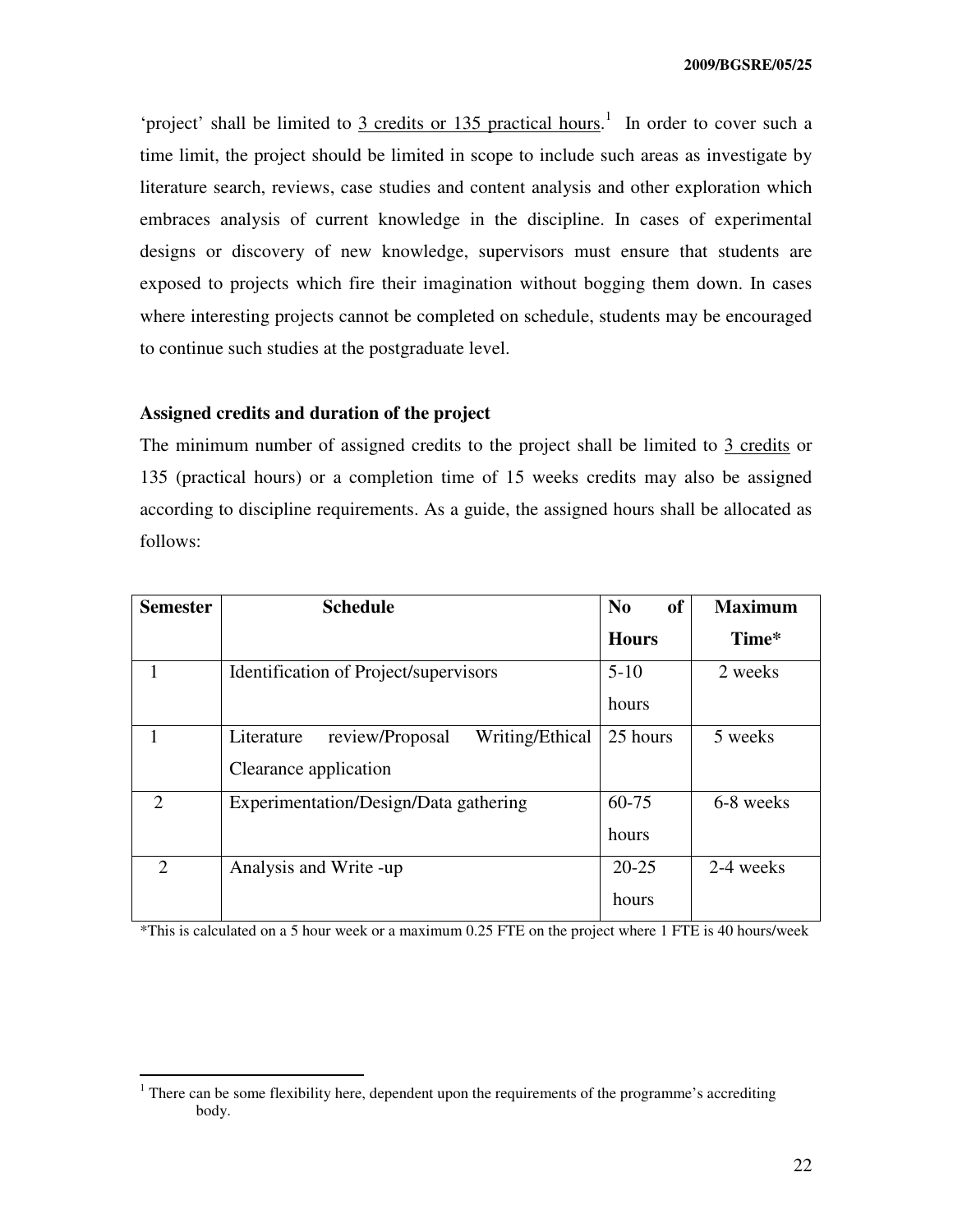#### **Group projects**

The university encourages students to design and execute a group project. The number of students in a group should not exceed **5** and shall not be fewer than three **3**

#### **Administration of Final Year Projects**

### **Oversight**

The oversight function for the administration of the final year students and the maintenance of standards in each faculty shall generally lie within the purview of the Faculty respective course of study. However, each School will be responsible for the following functions:

#### **Semester 1**

- Making available a list of projects available in the school.
- Guidance and selection of project topics by students.
- Making available the list of Supervisors and their qualifications
- Allocation of students into supervisory groups such that limits as to group size and student/supervisor ratios.
- Ensuring compliance with University and faculty policy regarding ethical clearance, safety, grievance, copyright and intellectual property (IP) and other regulations.
- Assisting students with arrangements for field work, designs and other outreach activities.
- Assisting students with access to bursaries, grants and other funds for the execution of projects.

#### **Semester 2**

- Supervision of Project execution
- Ensuring compliance with University standards regarding publication, copyright and IP
- Assessment of Final year Projects and Reporting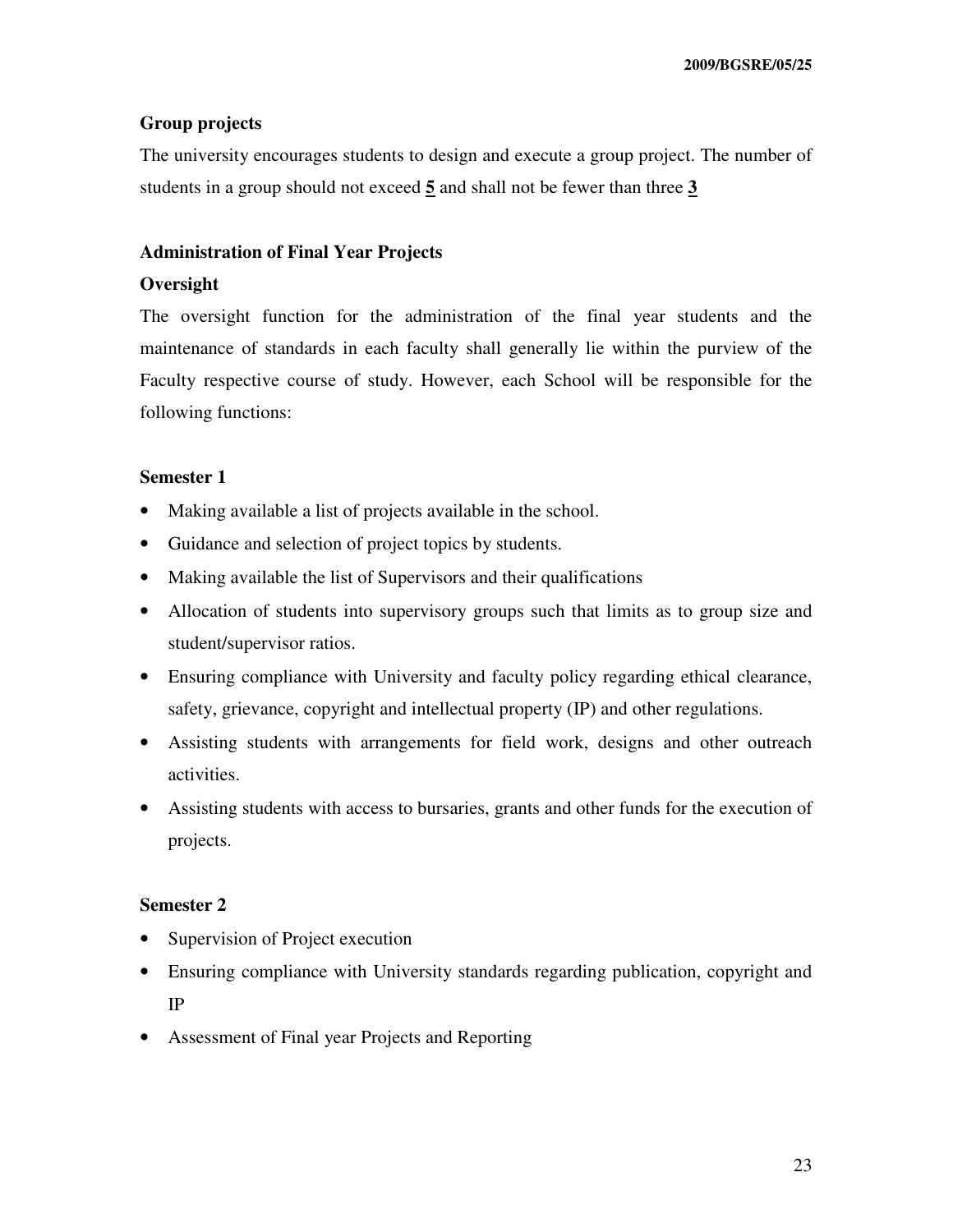#### **Supervision**

- There shall be supervisors appointed by the programme director for each group of students.
- It is desirable that each supervisor shall have a Minimum of Master's degree.
- Supervisors must not supervise more than 2 student group projects in any one year
- In cases of cross faculty supervision, the number of students supervised must be taken into consideration in arriving at the final number of students per supervisor
- Newly appointed project supervisors must attend the regular training seminars for supervisors which are organized by the Office of Research and Graduate Studies and continuing supervisors should attend at least once in 2 years and an appropriate certification given for such training.

#### **Responsibilities of student supervisors**

Project supervisors are to:

- Ensure that they have expertise and be current in the area of supervision before taking on students
- Ensure that students are familiar with university rules regarding ethics, safety and intellectual property and the general code of ethic regarding student- supervisor relationships
- Ensure students are guided to sources of information, example Calvin Mckain Library, on the project including relevant, literature, equipment and other vital supplies necessary for completion of the project
- Ensure that available resources are made available to students
- Ensure proper supervision including exposure to exploration while making themselves available to the student at reasonable and agreed times during the course of the execution of the project.
- Guide the students appropriately to ensure that appropriate methodologies are used during analysis and the write-up phase of the project.
- Ensure that students are not distracted from their primary assignments by other duties including projects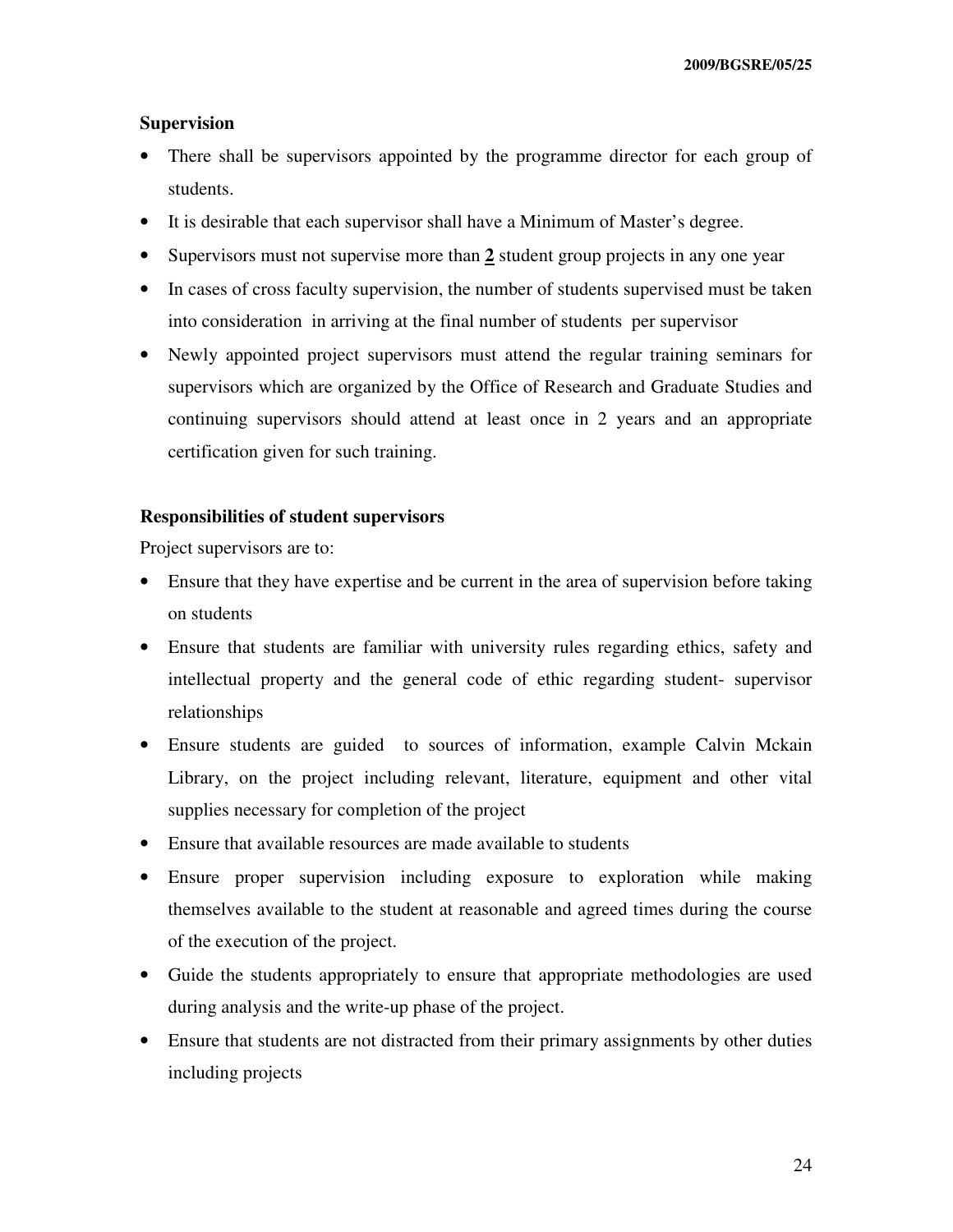- Ensure that there is no conflict of interest with regards to choice of students, nature of projects and intellectual property.
- Ensure that agreement with outside bodies is kept as approved by relevant bodies.
- Ensure student employ group work methodologies

#### **Payment for Project Supervisors**

Project supervisors will be paid in accordance with the current University's policy.

### **Ownership of project and intellectual property issues**

Any intellectual property (patent, copyright and designs) arising from all student projects should be owned by the students, their supervisors and the university in accordance with the University Intellectual Property Policy.

Any publication arising from student project must acknowledge student input and assign authorship according to the level of input. It is normal to acknowledge supervisors as joint author or in the acknowledgement section where necessary.

### **Project stages**

The Final Year Project is normally a group project designed to encourage creativity and application. The project seeks to develop the ability to:

- Plan, Schedule, monitor and Design work.
- Construct an hypothesis and defend it (where relevant)
- Use relevant sources of information and Literature
- Apply relevant tools and Methodologies
- Analyze scientifically and logically deduce Relevant findings
- Present and communicate findings either as final report, written report or poster
- Some disciplines may require a practical component
- Develop abilities to work in group context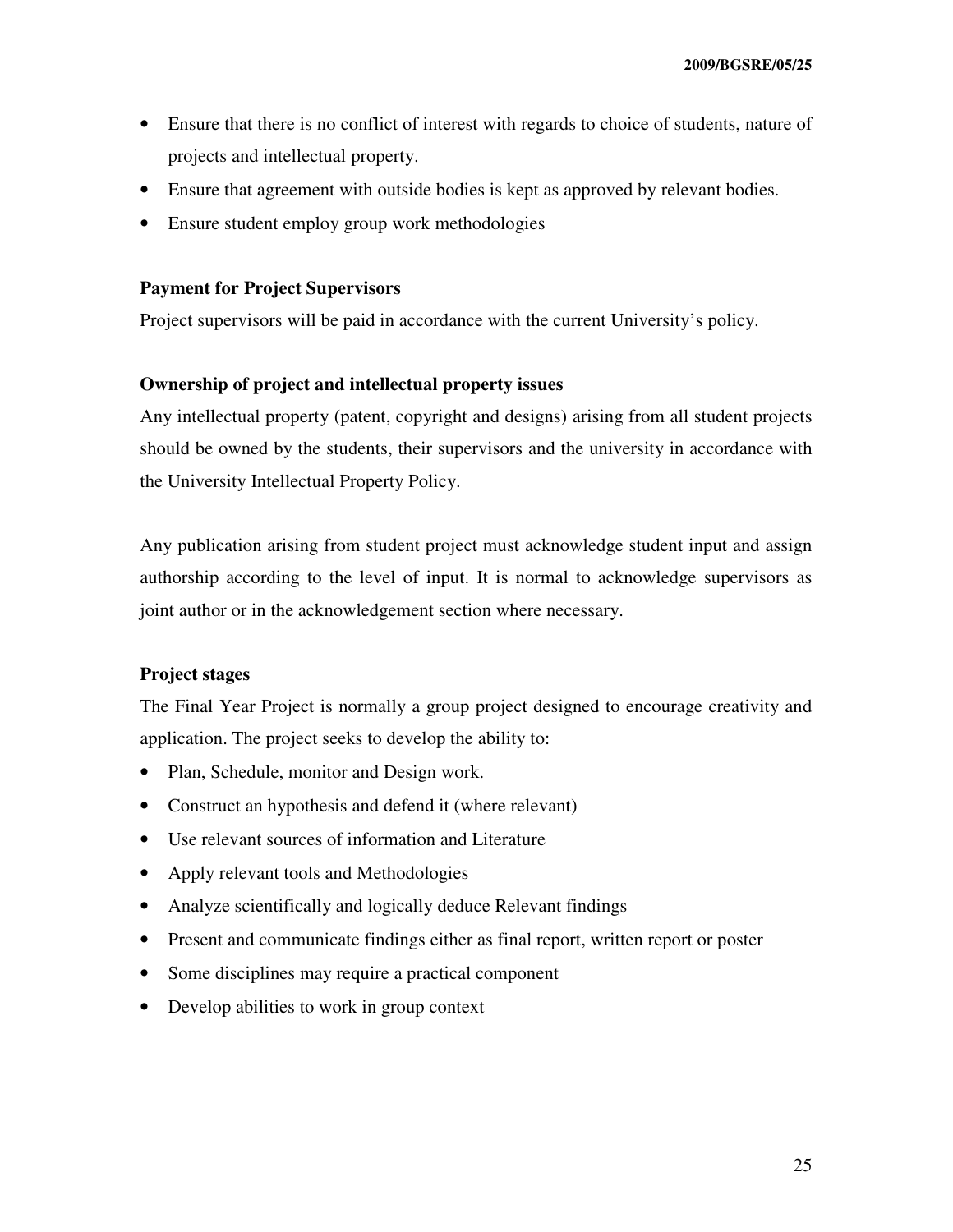# **The following stages of the project should be explained to Students, so that there is a workflow and a structured organization of the project:**

Phase I. Planning-Setting project objectives, literature review, ethical clearance were necessary, Environmental scan, Methodologies to be used, Resources

Phase II. Project Execution and Implementation

Phase III. Analysis and Evaluation of Results

Phase IV. The Project Report (Write-up) Phase

Phase V. Presentation of project/results/findings/analysis

#### **Assessment and Final Project**

#### **Assessment and Evaluation**

Project assessment should take into consideration the following:

- 1. Whether the objectives of the Project were met.
- 2. The **Process** by which the outcomes of the project were reached
- 3. The **Overall Presentation** of the project
- 4. A component for individual marks

# **Mark Schemes and Oral Presentation**

Faculties will grade projects according to discipline requirements.

*(In order to ensure consistency in grading, a project assessment panel consisting of Head of School, Supervisor of the project shall grade a sample each projects).* 

### **Presentation format for Projects**

- A standard format shall be used for Student project and such format shall be placed on the ORGS page of the website indicating spacing, fonts, margins, tables and figures and language styles.
- All students and supervisors should be made aware of the standard format for the presentation of student projects.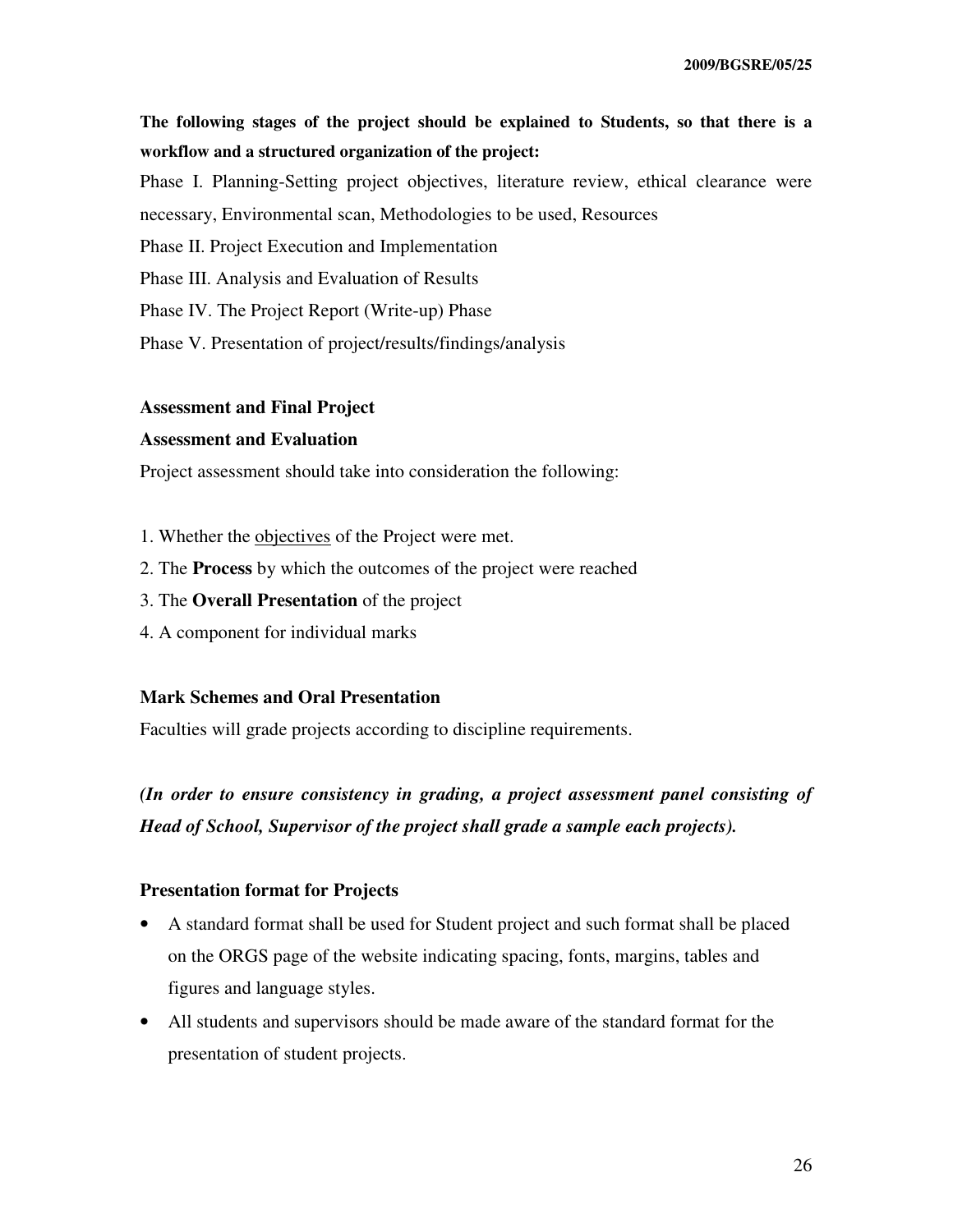- A page containing a Declaration of Authorship, the date of submission, title and supervisor's signature and other statement on copyright shall be included in the project.
- Copies of projects are to be retained in electronic copy in the Faculty and where the projects are granted "A" for content and use of good written standard, it is mandatory that bound copies (bounded by the Faculty) are to be deposited in the library through the approval of the Head of School and the Faculty's Undergraduate Project Coordinators.

#### **3. Graduate Research**

Not withstanding the policies enunciated in the *Graduate Handbook*, the following shall apply to postgraduate research in general.

#### **Research supervision**

- Each Faculty GSRE Committee shall establish Supervisory Panel for each graduate (research) student consisting of the main supervisor with proven competence in the research field of study, a second supervisor drawn primarily from industry, and a third (non-technical) supervisor.
- Members of graduate research degrees supervisory panels must be approved by the Faculty Graduate Studies Research and Entrepreneurship committee for their specific role on the panel on submission of curriculum vitae. Students may recommend particular persons to be considered as members of their supervisory panel, and, similarly, qualified members of the University may request assignment to a particular supervisory panel. The Board of Graduate Studies Research and Entrepreneurship, guided by the Faculty GSRE committees, holds final responsibility for approving the appointment of the best supervisory panel for the student's research project.
- The full panel must together meet with the student being supervised at least three times during the period that the student is pursuing the graduate research degree: Once at the start of the programme, once when the thesis is being finalized for presentation for examination, and once in the course of the programme at a time to be determined by the lead/chief supervisor.

27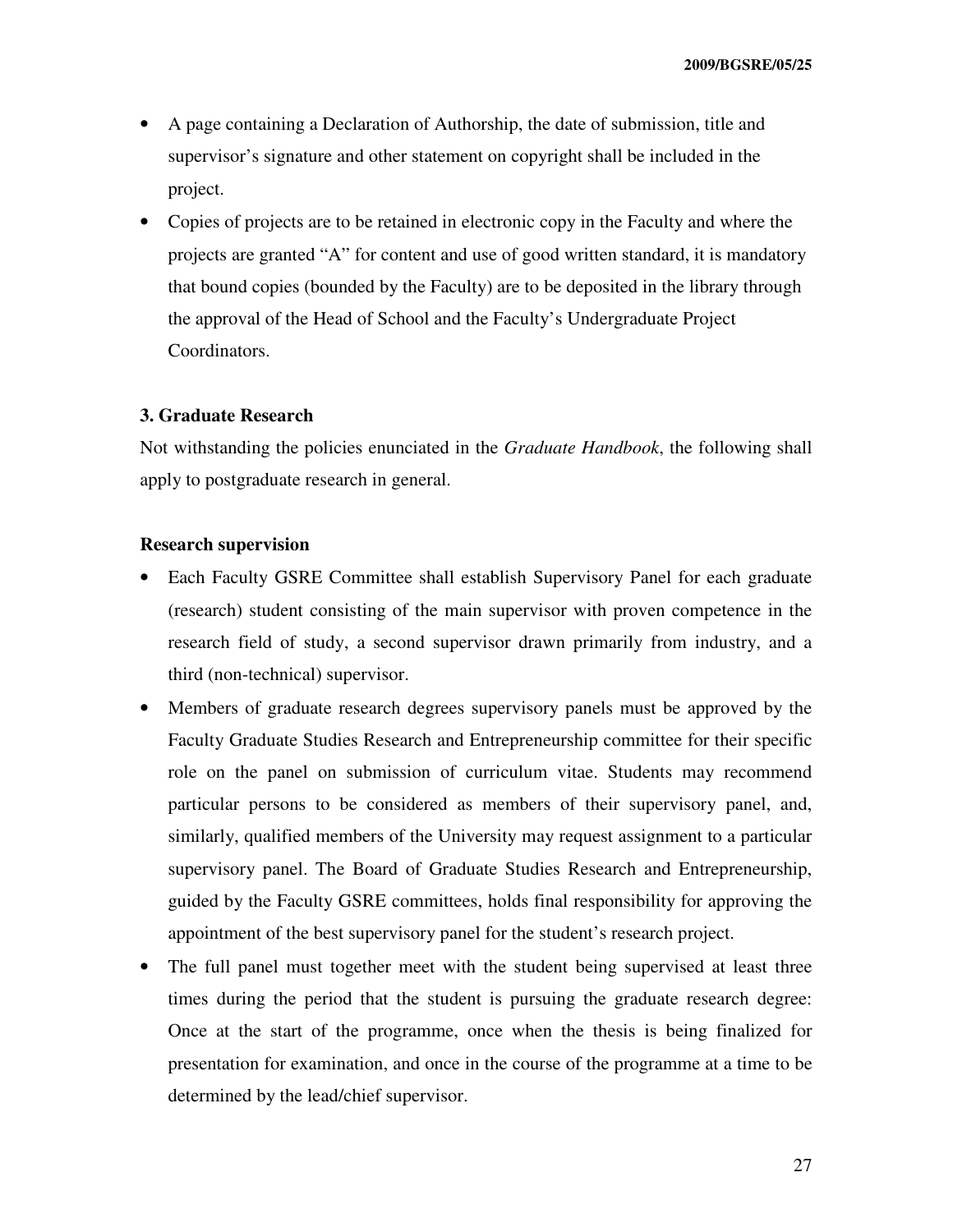- A Supervisor's Report must be completed at each meeting. A copy of the report must be placed on the student's files and a copy submitted to the SGSRE.
- Problems arising out of supervision should be addressed first at school/faculty levels and then taken to the SGSRE which reserves the right to determine if the issue can be dealt with by the School or recommend that it goes before the BGSRE.

#### **Roles/ Responsibilities of the panel of supervisors**

The panel is expected to:

- a. Provide satisfactory mentorship, guidance and advice
- b. Monitor the progress of the student's research programme
- c. Establish and maintain regular contact with the student, and ensuring accessibility by the student, by whatever means is most suitable given the student's location and mode of study
- d. Have an input in the students' developmental needs
- e. Provide timely, constructive and effective feedback on the student's work, including his/her overall progress within the programme
- f. Ensure that the student is aware of the need to exercise probity and conduct his/her research according to ethical principles.
- g. Provide effective pastoral support and/or referring the student to other sources of such support, including institutional support services (student services).
- h. Facilitate the student's interaction with others conducting research in the field. This would include supporting the student in seeking funding to attend and participate in conferences.
- i. Provide guidance for the student in researching and producing articles for journal publications.
- j. Provide guidance for the preparation of the student's thesis to satisfy the conventions of the discipline.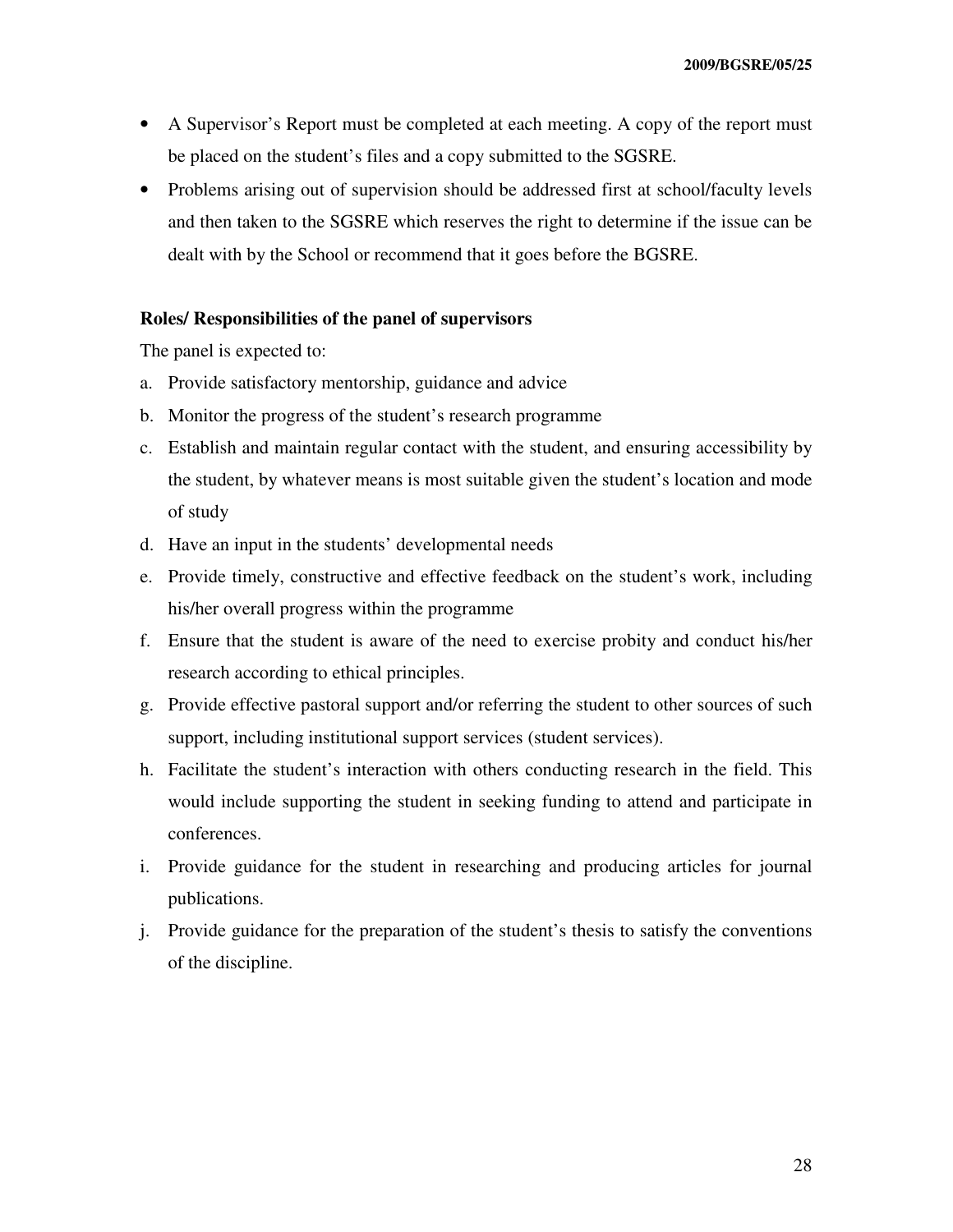#### **Appeals against decisions on theses and dissertations**

Students may appeal against an examination decision on a thesis whether at first examination or re-examination and request for a review of the examiner's recommendations.

Requests for a review are permitted only on the following grounds:

- That there were circumstances affecting the student's performance of which the examiners were not aware and which could not have been reasonably made available to the examiner at the time of first examination.
- That there is evidence of procedural irregularity in the conduct of examination, including administrative errors of such a nature as to cast doubt on the validity of the examination.
- That is the evidence of improper assessment on the part of one or more of the examiners

Students wishing to request such a review are to give a notice requesting a review within 3 months from the date of notification of the result. Such appeals are sent through the Faculty with copies sent to the SGSRE.

A Graduate Review Panel shall be constituted by the SGSRE and shall comprise persons with experience in the examination of research degrees and a Chair drawn from the membership of the BGSRE (outside of Faculty).

The decision of the Graduate Review Panel shall be made to the BGSRE for ratification.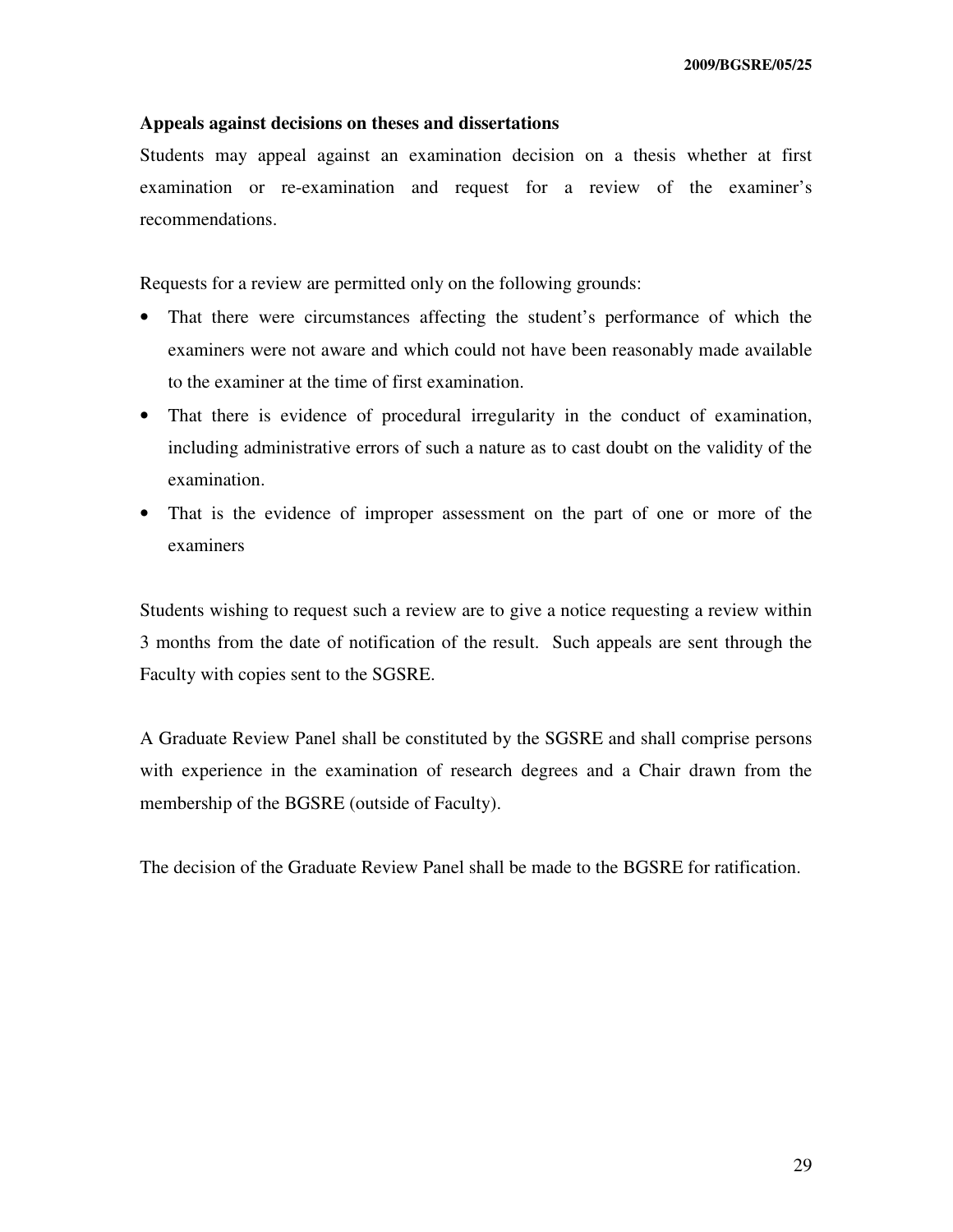# **APPENDIX I: APPLICATION FOR THE ETHICS APPROVAL OF RESEARCH INVOLVING HUMAN SUBJECTS**

#### 1. SHORT TITLE OF PROJECT (limit 150 characters-see Guidelines)

#### 2. APPROVAL FROM ANOTHER ETHICS COMMITTEE

 Has this project been submitted (or will it be submitted) to another Ethics Committee for approval? Yes  $\Box$  No  $\Box$ 

 If YES, name the committee(s), and give the status of each application. (Attach copies of correspondence with each Sub-Committee)

| Name of Ethics Committee | Application   | Approved/Pending/Rejected/      |
|--------------------------|---------------|---------------------------------|
| and Institution          | Reference No. | To be re-submitted (select one) |
|                          |               |                                 |
|                          |               |                                 |

#### 3. PRINCIPAL SUPERVISOR

| Name: Title/first name/family name     |  |
|----------------------------------------|--|
| Qualifications & position held:        |  |
| Organizational unit & mailing address: |  |
| Telephone and Fax:                     |  |
| Email address:                         |  |

#### 4. STUDENT RESEARCHERS (Postgraduate only)

| Name: Title/first name/family name     |  |
|----------------------------------------|--|
| Qualifications:                        |  |
| Organizational unit & mailing address: |  |
| Telephone and Fax:                     |  |
| Email address:                         |  |

| Name: Title/first name/family name     |  |
|----------------------------------------|--|
| <b>Oualifications:</b>                 |  |
| Organizational unit & mailing address: |  |
| Telephone and Fax:                     |  |
| Email address:                         |  |

*Copy table and repeat for each additional students.*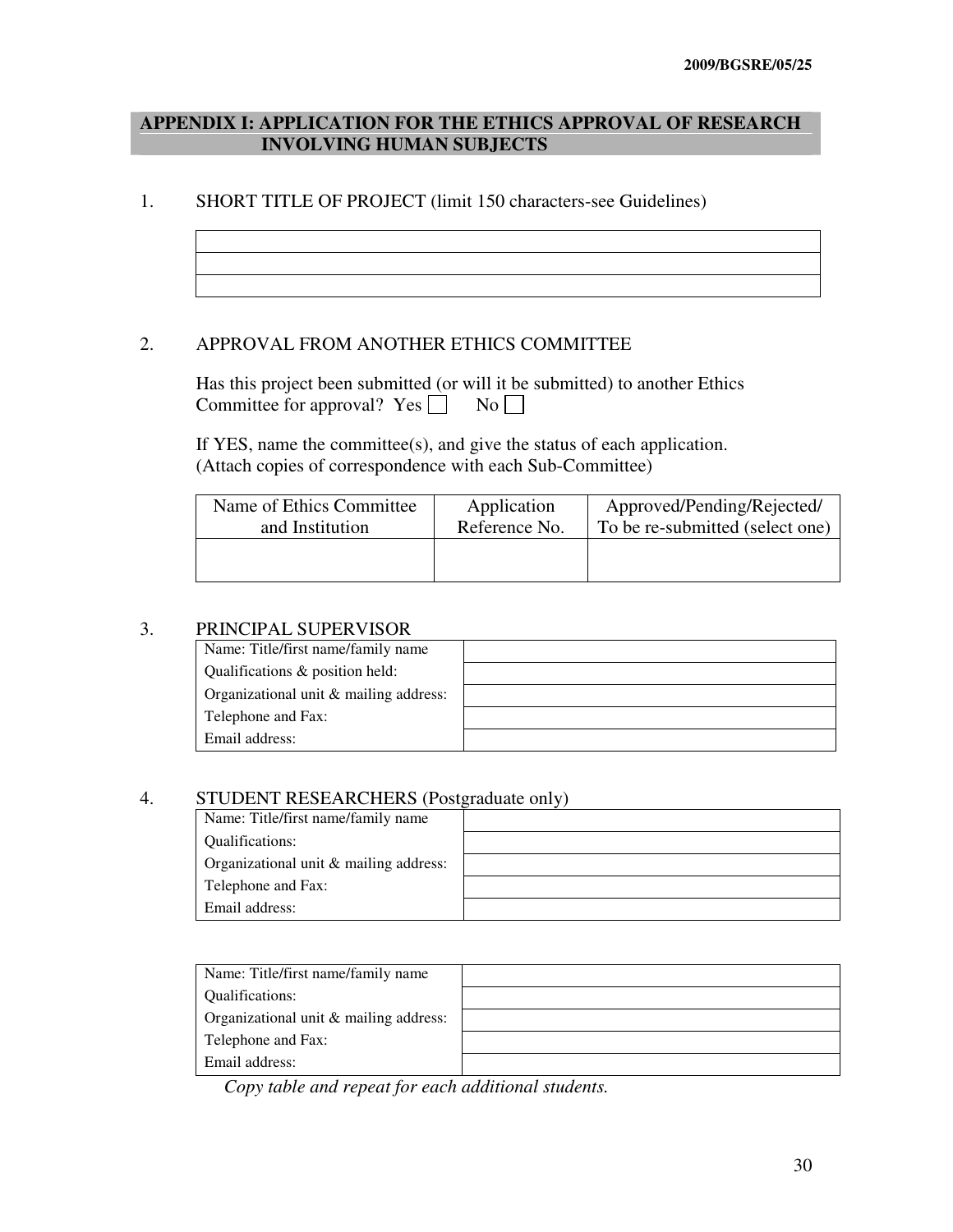# 5. STUDENT RESEARCH (Undergraduate)

 Is this a final year project of a student of the University of Technology, Jamaica?

| es |  | N٥ |
|----|--|----|
|----|--|----|

If YES, complete the following:

|                             | Student ID No: |
|-----------------------------|----------------|
| Name of student:            |                |
| Course of study:            |                |
| <b>Research Supervisor:</b> |                |

# 6. ESTIMATED DURATION OF PROJECT (dd/mm/yy)

 This is the period during which you anticipate contact with participants, their personal records, or the handling of human tissue samples.

From: \_\_\_\_\_\_/\_\_\_\_\_\_\_/\_\_\_\_\_\_ To: \_\_\_\_\_\_/\_\_\_\_\_\_\_/\_\_\_\_\_\_\_

#### 7. FUNDING

| Is the project the subject of an application for funding to an internal or external |            |                  |  |
|-------------------------------------------------------------------------------------|------------|------------------|--|
| grants body drug company, etc?                                                      | $Yes \Box$ | $\overline{N_0}$ |  |

If YES, answer the following questions:

 (a) List the funding sources and give the status of each application. *(Attach copies of the primary application for funding)* 

| <b>Funding Body</b> | Approved/Pending/Rejected/To be<br>submitted |
|---------------------|----------------------------------------------|
|                     |                                              |

(b) What is the exact project title on the funding application(s)?

#### 8. PRIVACY LEGISLATION

 Does the project involve access to personal information held by a Government department or agency, or private sector organization? Yes  $\Box$  No

| If YES, will the access to personal information be without the consent of the |       |    |
|-------------------------------------------------------------------------------|-------|----|
| individual(s) to who the information relates?                                 | Yes l | No |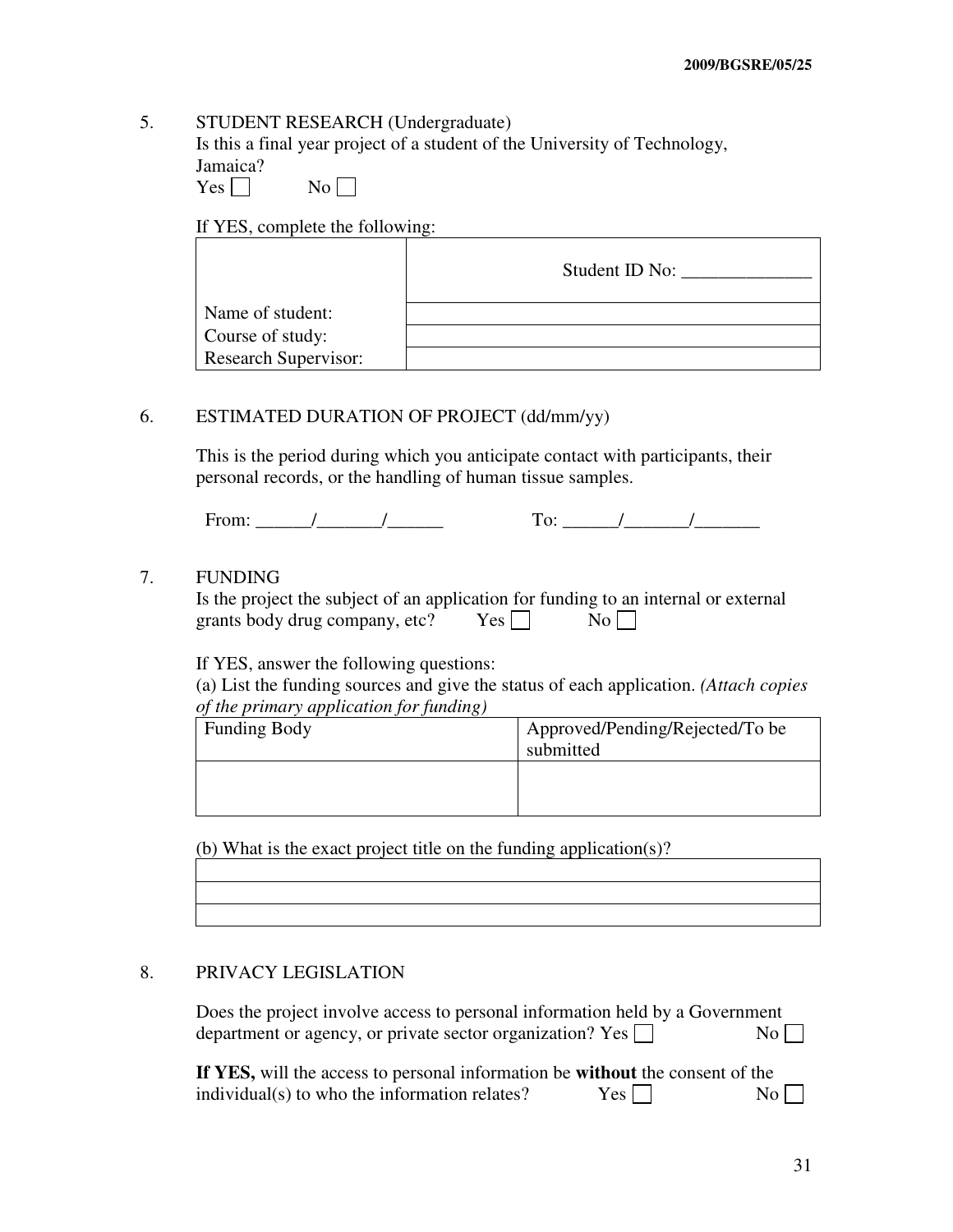**If YES,** to both of the above, specify the type of data to be accessed/collected, the departments/agencies holding the information, and the number of records involved.

| Type of Data:      |  |
|--------------------|--|
|                    |  |
|                    |  |
| Department/Agency: |  |
|                    |  |
|                    |  |

# 9. AIMS AND SIGNIFICANCE OF PROJECT

Provide aim(s) of the study and the potential merit(s)/significance of the study.

| $Aim(s)$ :                 |  |
|----------------------------|--|
|                            |  |
|                            |  |
|                            |  |
| Significance of the Study: |  |
|                            |  |
|                            |  |

# 10. SPECIFIC TYPES OF RESEARCH

Does the proposed research involve any of the following?

|    |                                                                                                                                              | Yes | N <sub>0</sub> |
|----|----------------------------------------------------------------------------------------------------------------------------------------------|-----|----------------|
| А. | People with an intellectual or mental impairment, temporary<br>or permanent?                                                                 |     |                |
| В. | People highly dependent on medical care, e.g. emergency<br>care, intensive care, neonatal intensive care, terminally ill, or<br>unconscious? |     |                |
| C. | Particular communities or groups such as convicts and<br>captive groups?                                                                     |     |                |
| D. | Use of human tissue samples, features, embryos and stem<br>cells or cell lines?                                                              |     |                |
| Е. | Other specific cultural, ethnic or indigenous groups?                                                                                        |     |                |
| F. | Assisted reproductive technology?                                                                                                            |     |                |
| G. | Epidemiology research?                                                                                                                       |     |                |
| Н. | Human genetic research?                                                                                                                      |     |                |
|    |                                                                                                                                              |     |                |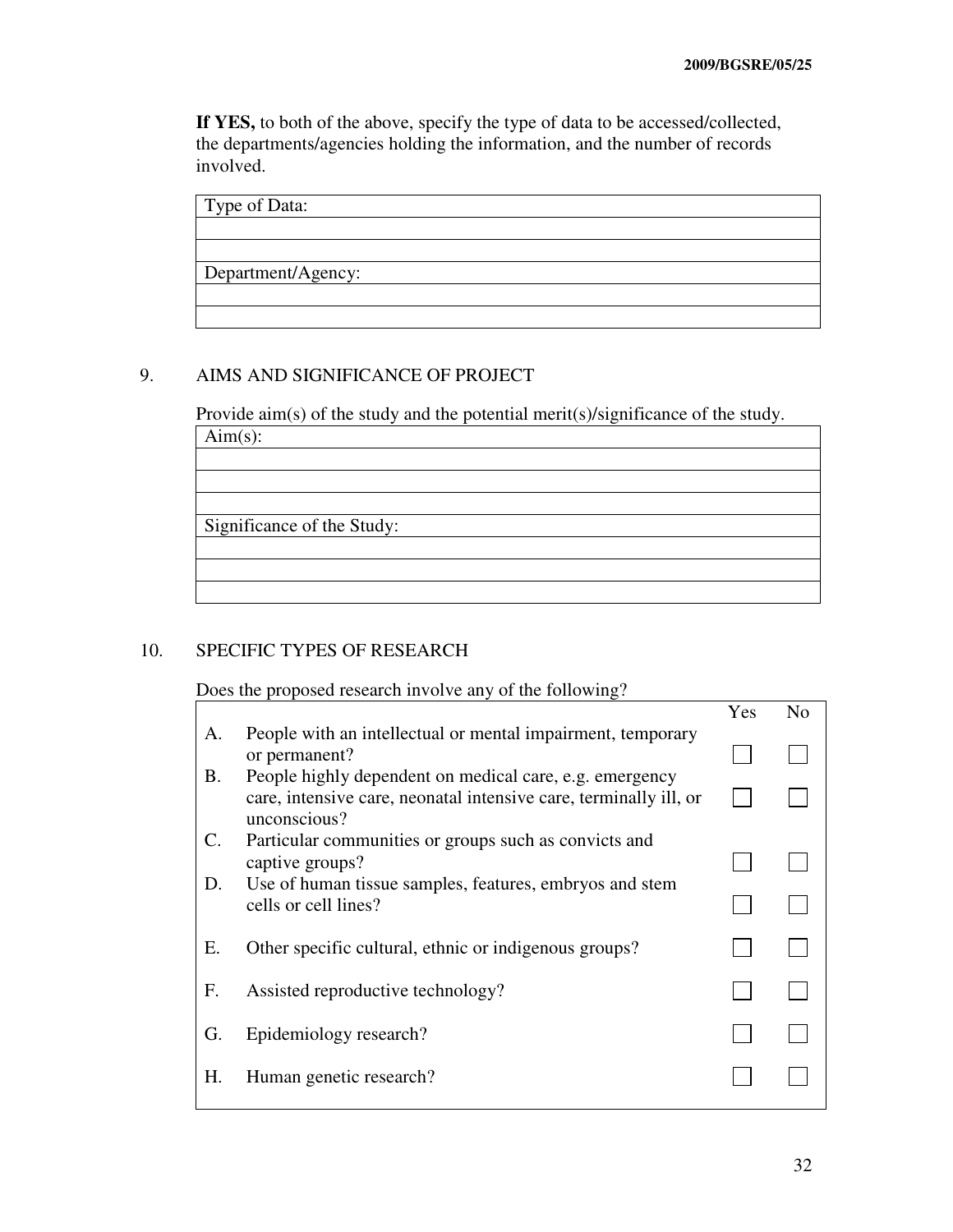| I. | Any concealment or covert observations? |                                                     |  |
|----|-----------------------------------------|-----------------------------------------------------|--|
|    | J. Clinical trials                      | $\mathbf{1}$ $\mathbf{1}$ $\mathbf{1}$ $\mathbf{1}$ |  |
|    | K. Minors under the age of 18           | $\mathbf{1}$ $\mathbf{1}$ $\mathbf{1}$ $\mathbf{1}$ |  |

**NOTE:** If YES, provide details (total number involved), of how consent will be obtained. Informed consent of parents or guardians and where practical, of children should be obtained in research involving children.

Number Involved:

Informed Consent:

# 11. RESEARCH PLAN AND PROCEDURES

 Provide a clear description of the proposed research plan and procedures, by answering the following questions:

- A. Where will the project be conducted? (Schools, hospitals, organizations, etc.)
- B. What is the research design? (Case study, survey, experimental, ethnography, action research, correlational study, etc.)
- C. Briefly describe the research method(s). (Questionnaire, interview, observation, document review, etc.)
- D. Which participant group(s) will be used in the study and why have they been selected?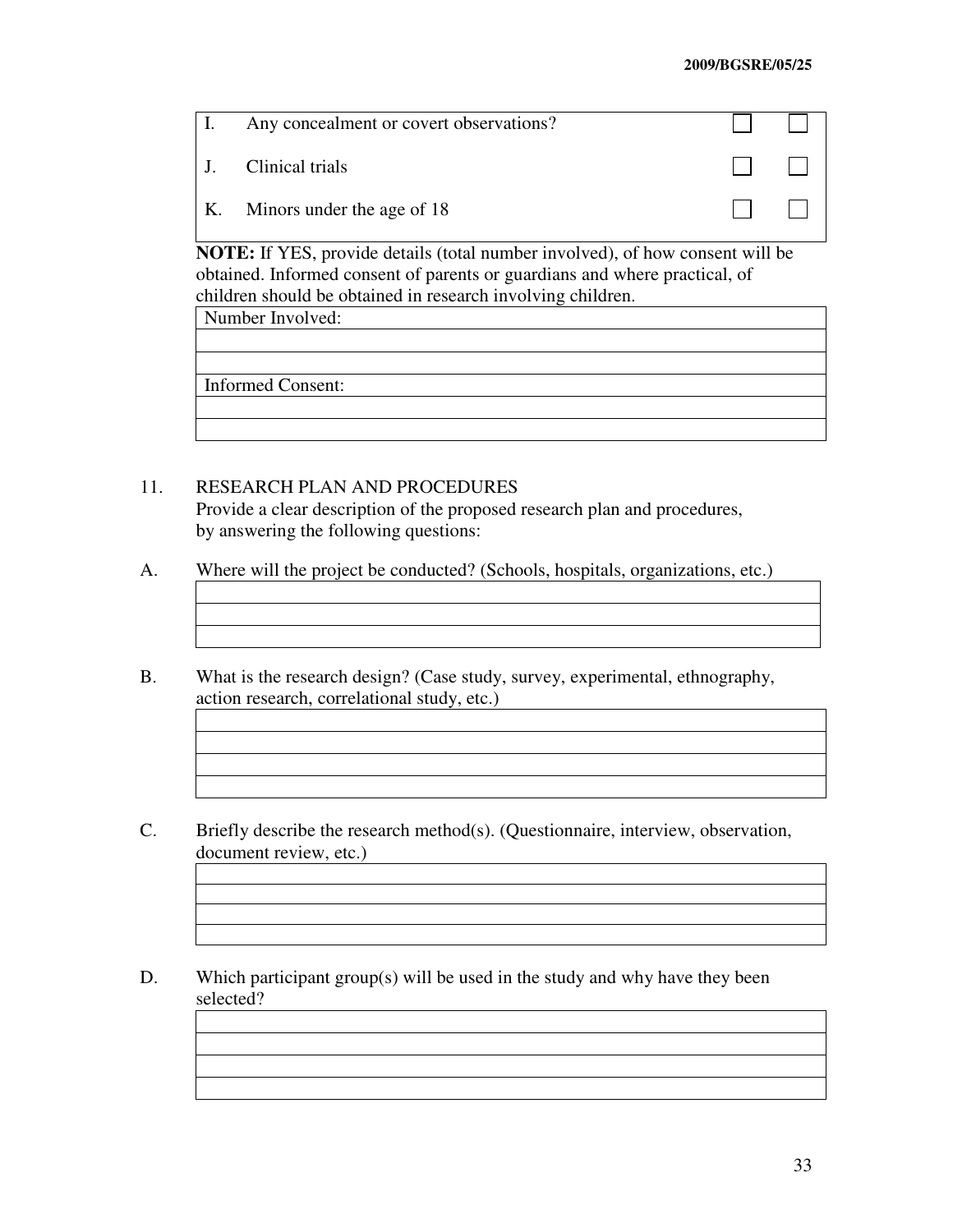- E. How will potential participants be approached to participate in the study? *(Attach copies of letters, advertisement, posters or other recruitment material to be used).*
- F. How much time will potential participants have to consider the invitation to participate?
- G. How will potential participants be selected? *(Describe sampling method(s) to be used).*
- H. How many participants will be recruited and what is the rationale for that number?
- I. What is required of participants? *(Attach copies of any survey, interview schedule, data sheets, etc., to be used).*

J. How will the privacy of the participants be protected?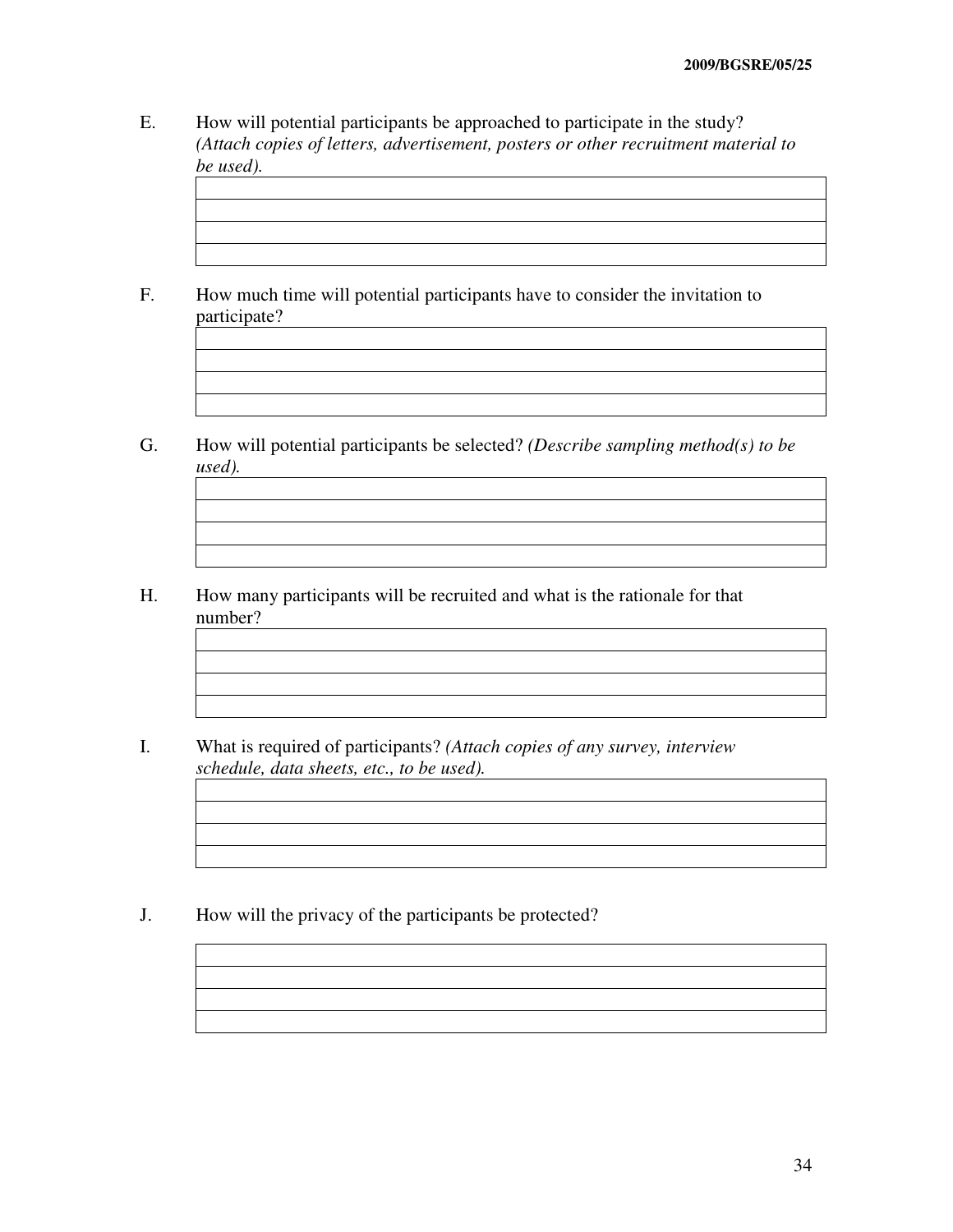# 12. RELEVANT EXPERIENCE OF RESEARCHERS

- A. Have you conducted a similar type of protocol/survey before? Yes  $\Box$  No  $\Box$
- B. When? (Please state): \_\_\_\_\_\_\_\_\_\_\_\_\_\_\_\_\_\_\_\_\_\_\_\_\_\_\_\_\_\_\_\_\_\_\_\_
- C. Where? (Please state): \_\_\_\_\_\_\_\_\_\_\_\_\_\_\_\_\_\_\_\_\_\_\_\_\_\_\_\_\_\_\_\_\_\_\_\_

### 13. DATA MANAGEMENT

 Briefly explain the ways in which you propose to ensure proper management or safety of data and findings.

# 14. ANALYSIS

 Explain how information you receive will be analyzed, interpreted and reported. What specific approaches or techniques (statistical or qualitative) will be employed?

# 15. PROPOSED REVIEW OF PROGRESS, PARTICIPANT CARE, AND WINDING UP PROCEDURES

Describe the mechanisms that will be put in place with the following:

 *Review of progress of project* 

 *Duty of care to participants and research staff*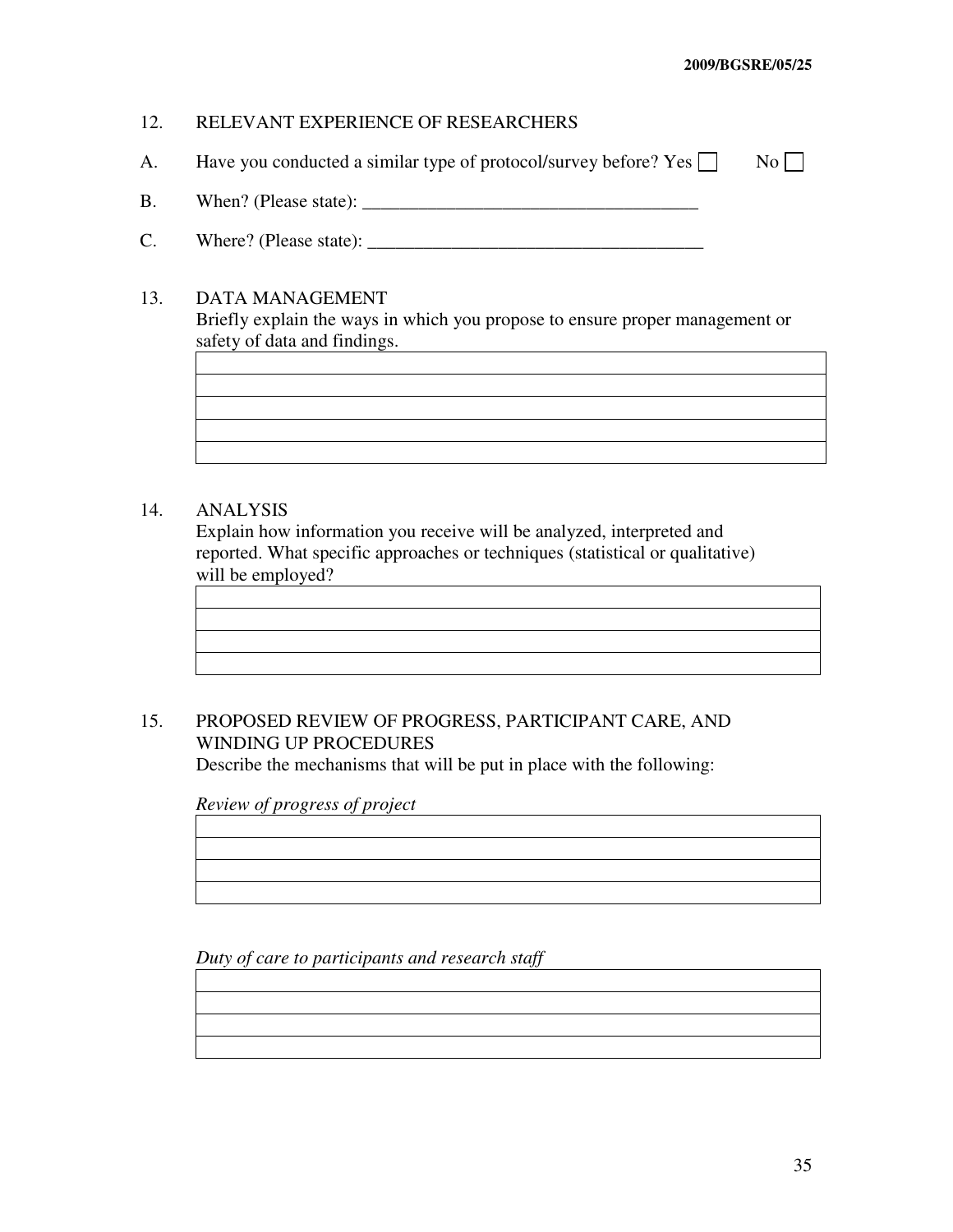*Procedures for reporting adverse events*

 *Premature cessation (termination) of project* 

*Feedback of results to participants* 

I hereby declare that:

I have read and understand the University's Policy regarding human ethics. All personnel involved have adequate experience and training to perform the protocols. I will adhere to all protocols described in this document and report any modifications for the approval of the Research Ethics Committee.

|            | Applicant's Name                    | Signature                                                                          | Date                |
|------------|-------------------------------------|------------------------------------------------------------------------------------|---------------------|
| clearance. |                                     | I have read the applicant's proposal and I support the request for research ethics |                     |
|            | Supervisor's Name                   | Signature                                                                          | Date                |
| Decision:  | Approved $\Box$                     | <i><b>Official Use Only</b></i>                                                    | Not Approved $\Box$ |
|            | Chairman, Research Ethics Committee |                                                                                    | Date                |

Revised: January 11, 2009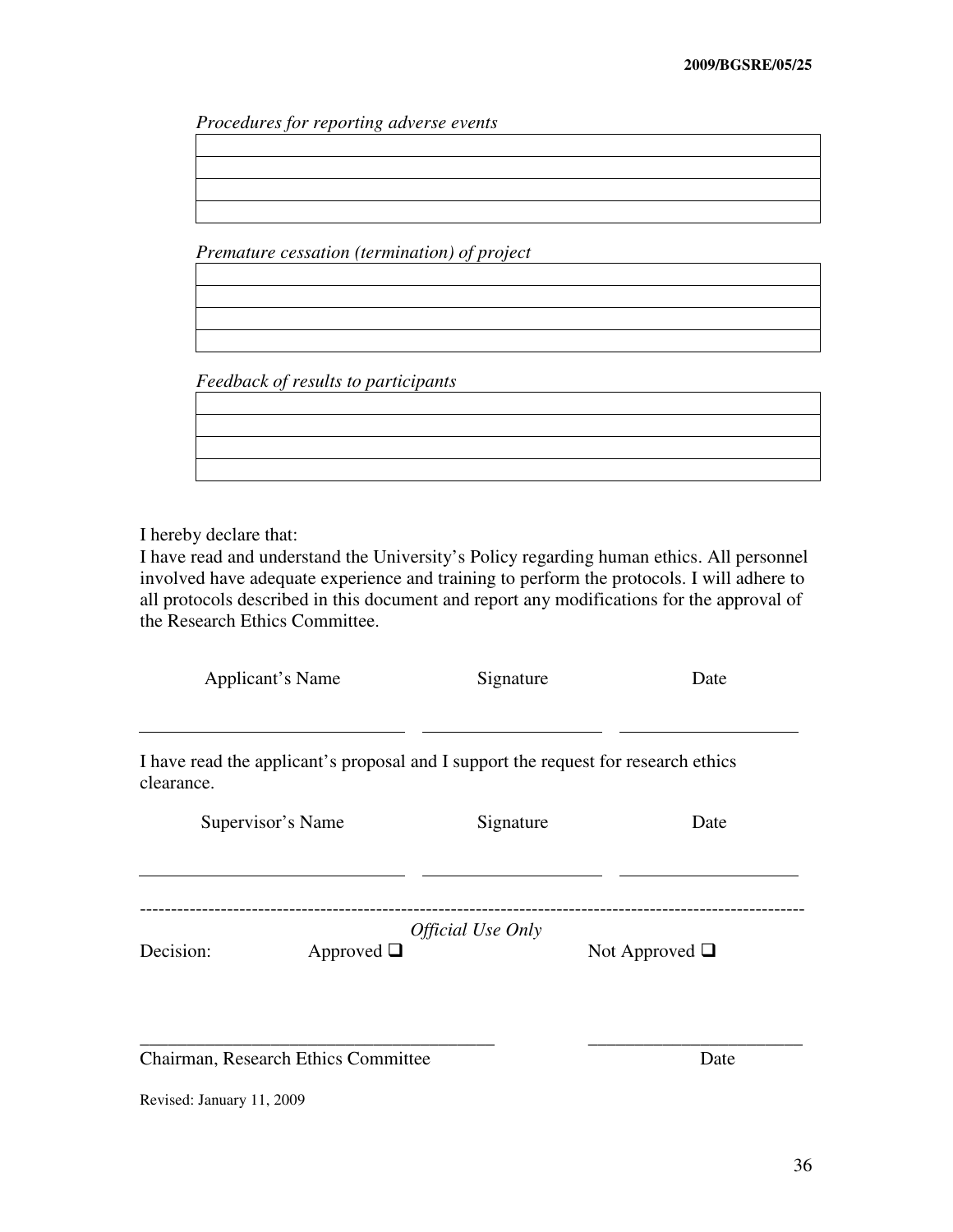# APPENDIX II: APPLICATION FOR PERMISSION TO USE ANIMALS FOR **TEACHING/RESEARCH**

#### **Section I: Project Details**

- $1.1$ Title of Project:
- 1.2 Aims and Objectives of the Study:

1.3 Justification for use of animals (Is there an alternative procedure?) YES / NO

1.4 Is this for teaching or research?:

 $1.5$ Names of Research Team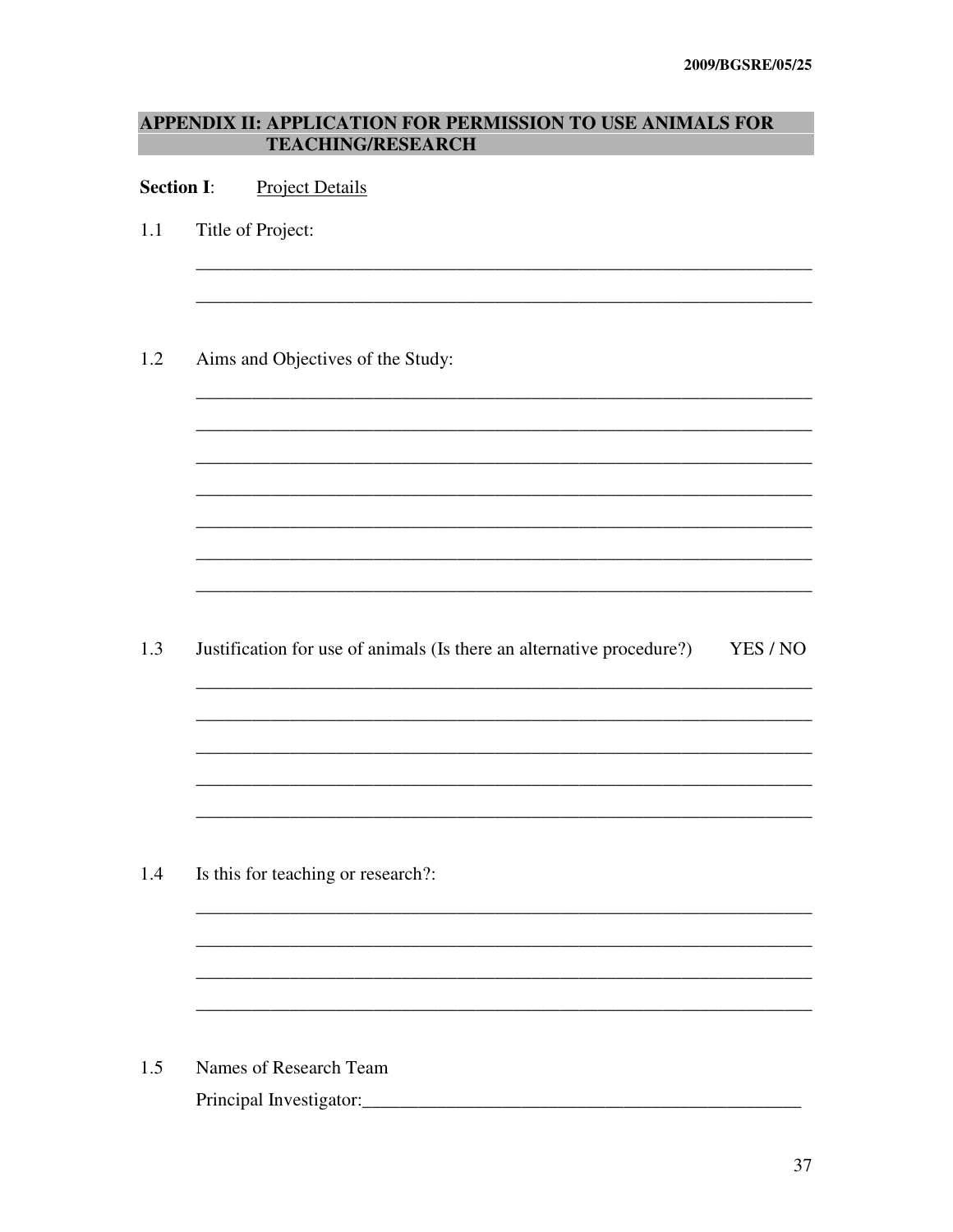| Faculty           |  |
|-------------------|--|
| School/Department |  |
| Email             |  |

\_\_\_\_\_\_\_\_\_\_\_\_\_\_\_\_\_\_\_\_\_\_\_\_\_\_\_\_\_\_\_\_\_\_\_\_\_\_\_\_\_\_\_\_\_\_\_\_\_\_\_\_\_\_\_\_\_\_\_\_\_\_\_\_\_\_

\_\_\_\_\_\_\_\_\_\_\_\_\_\_\_\_\_\_\_\_\_\_\_\_\_\_\_\_\_\_\_\_\_\_\_\_\_\_\_\_\_\_\_\_\_\_\_\_\_\_\_\_\_\_\_\_\_\_\_\_\_\_\_\_\_\_

 $\mathcal{L}_\text{max} = \mathcal{L}_\text{max} = \mathcal{L}_\text{max} = \mathcal{L}_\text{max} = \mathcal{L}_\text{max} = \mathcal{L}_\text{max} = \mathcal{L}_\text{max} = \mathcal{L}_\text{max} = \mathcal{L}_\text{max} = \mathcal{L}_\text{max} = \mathcal{L}_\text{max} = \mathcal{L}_\text{max} = \mathcal{L}_\text{max} = \mathcal{L}_\text{max} = \mathcal{L}_\text{max} = \mathcal{L}_\text{max} = \mathcal{L}_\text{max} = \mathcal{L}_\text{max} = \mathcal{$ 

1.6 Sources of Funding:

1.7 Animal (Species) to be used:

| <b>Animal Species</b> | Strain, Age, Sex | <b>Total number</b><br><b>Required</b> | <b>Source</b> |
|-----------------------|------------------|----------------------------------------|---------------|
| Mouse                 |                  |                                        |               |
| Rat                   |                  |                                        |               |
| Rabbit                |                  |                                        |               |
| Guinea-pig            |                  |                                        |               |
| Dog                   |                  |                                        |               |
| Horse                 |                  |                                        |               |
| Sheep                 |                  |                                        |               |
| Cattle                |                  |                                        |               |
| Pig                   |                  |                                        |               |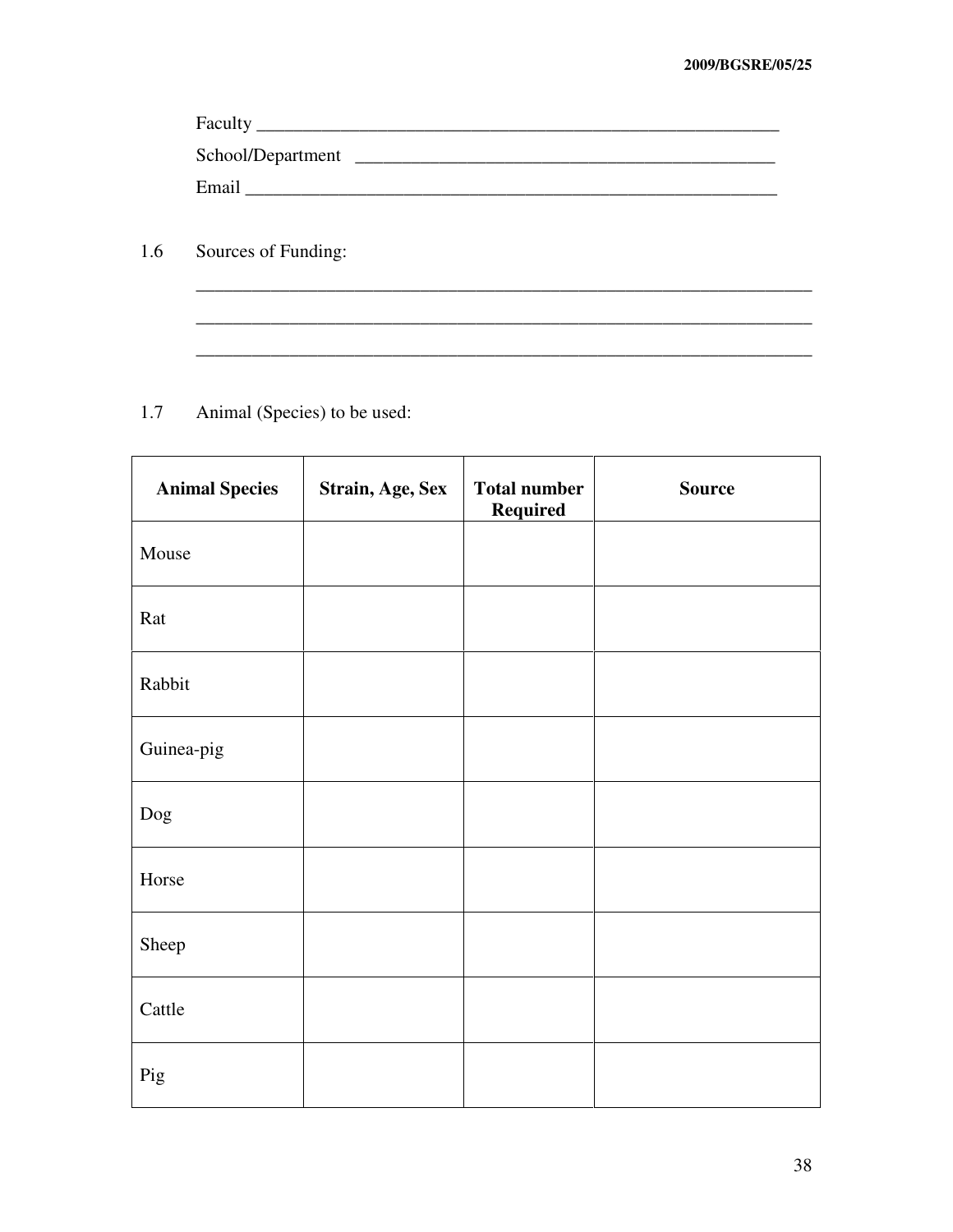| Chicken/Bird                   |  |  |
|--------------------------------|--|--|
| Amphibian                      |  |  |
| Fish                           |  |  |
| Primates                       |  |  |
| Other species                  |  |  |
| (Animal tissue/<br>Cell lines) |  |  |

# 1.8 Approval obtained/required from other agencies YES / NO

If YES, state  $\frac{1}{\sqrt{1-\frac{1}{2}}}\left\{ \frac{1}{2}, \frac{1}{2}, \frac{1}{2}, \frac{1}{2}, \ldots, \frac{1}{2}\right\}$ 

# **Section II:** Animal Housing and Care

- 2.1 Location: \_\_\_\_\_\_\_\_\_\_\_\_\_\_\_\_\_\_\_\_\_\_\_\_\_\_\_\_\_\_\_\_\_\_\_\_\_\_\_\_\_\_\_\_\_\_\_\_\_\_\_\_\_\_\_\_\_
- 2.2 Person responsible for day-to-day care:\_\_\_\_\_\_\_\_\_\_\_\_\_\_\_\_\_\_\_\_\_\_\_\_\_\_\_\_\_\_\_\_\_\_
- 2.3 How many animals per cage? \_\_\_\_\_\_\_\_\_\_\_\_\_\_\_\_\_\_\_\_\_\_\_\_\_\_\_\_\_\_\_\_\_\_\_\_\_\_\_\_\_
- 2.4 Is the temperature and humidity of the housing facility appropriate for the test animals: YES / NO

\_\_\_\_\_\_\_\_\_\_\_\_\_\_\_\_\_\_\_\_\_\_\_\_\_\_\_\_\_\_\_\_\_\_\_\_\_\_\_\_\_\_\_\_\_\_\_\_\_\_\_\_\_\_\_\_\_\_\_\_\_\_\_\_\_\_

\_\_\_\_\_\_\_\_\_\_\_\_\_\_\_\_\_\_\_\_\_\_\_\_\_\_\_\_\_\_\_\_\_\_\_\_\_\_\_\_\_\_\_\_\_\_\_\_\_\_\_\_\_\_\_\_\_\_\_\_\_\_\_\_\_\_

2.5 Is food / water provision adequate? \_\_\_\_\_\_\_\_\_\_\_\_\_\_\_\_\_\_\_\_\_\_\_\_\_\_\_\_\_\_\_\_\_\_\_\_\_

# **Section III:** Experimental/Teaching Details

- 3.1 Type of experiment to be done \_\_\_\_\_\_\_\_\_\_\_\_\_\_\_\_\_\_\_\_\_\_\_\_\_\_\_\_\_\_\_\_\_\_\_\_\_\_\_\_
- 3.2 Duration of Experiment/Teaching: \_\_\_\_\_\_\_\_\_\_\_\_\_\_\_\_\_\_\_\_\_\_\_\_\_\_\_\_\_\_\_\_\_\_\_\_\_
- 3.3 Briefly outline the procedures to be applied to the test animals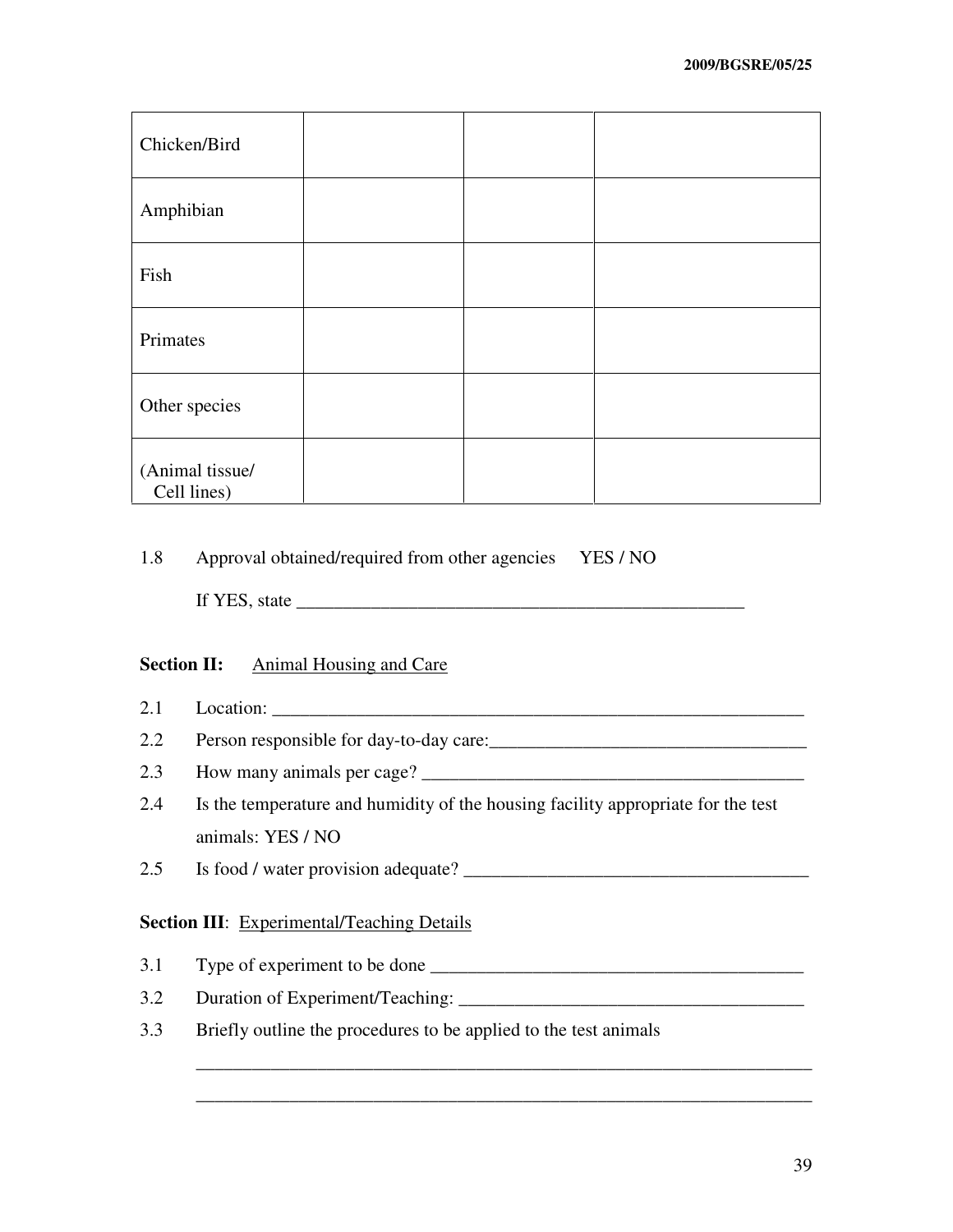3.4 Do you have experience in these procedures? YES / NO 3.5 Any infectious agents to be used? YES / NO If YES, name agent \_\_\_\_\_\_\_\_\_\_\_\_\_\_\_\_\_\_\_\_\_\_\_\_\_\_\_\_\_\_\_\_\_\_\_\_\_\_\_\_\_\_\_\_\_\_\_\_\_ 3.6 Anaesthesia (dosage) / other chemical agents \_\_\_\_\_\_\_\_\_\_\_\_\_\_\_\_\_\_\_\_\_\_\_\_\_\_\_\_\_\_\_\_\_\_\_\_\_\_\_\_\_\_\_\_\_\_\_\_\_\_\_\_\_\_\_\_\_\_\_\_\_\_\_\_\_\_ \_\_\_\_\_\_\_\_\_\_\_\_\_\_\_\_\_\_\_\_\_\_\_\_\_\_\_\_\_\_\_\_\_\_\_\_\_\_\_\_\_\_\_\_\_\_\_\_\_\_\_\_\_\_\_\_\_\_\_\_\_\_\_\_ 3.7 Post-operative or post procedural care: \_\_\_\_\_\_\_\_\_\_\_\_\_\_\_\_\_\_\_\_\_\_\_\_\_\_\_\_\_\_\_\_\_\_\_\_\_\_\_\_\_\_\_\_\_\_\_\_\_\_\_\_\_\_\_\_\_\_\_\_\_\_\_\_\_\_ \_\_\_\_\_\_\_\_\_\_\_\_\_\_\_\_\_\_\_ 3.8 Is there any risk to man / animals? YES / NO 3.9 State risks: \_\_\_\_\_\_\_\_\_\_\_\_\_\_\_\_\_\_\_\_\_\_\_\_\_\_\_\_\_\_\_\_\_\_\_\_\_\_\_\_\_\_\_\_\_\_\_\_\_\_\_\_\_\_\_\_\_\_\_\_\_\_\_\_\_\_ \_\_\_\_\_\_\_\_\_\_\_\_\_\_\_\_\_\_\_\_\_\_\_\_\_\_\_\_\_\_\_\_\_\_\_\_\_\_\_\_\_\_\_\_\_\_\_\_\_\_\_\_\_\_\_\_\_\_\_\_\_\_\_\_\_\_

**Section IV:** Fate of animals following experiment / teaching

4.1 Do you intend to sacrifice the test animals? YES / NO

### **Section V**: *To be completed by the Principal Investigator*

I hereby declare that:

**I have read and I understand the University's Policy regarding animal experimentation ethics. All personnel involved have adequate experience and training to perform the procedures in Section III (if required). I will keep to all protocols described in this document and report any modifications for the approval of the Animal Experimentation Ethics Committee.**

\_\_\_\_\_\_\_\_\_\_\_\_\_\_\_\_\_\_\_\_\_\_\_ \_\_\_\_\_\_\_\_\_\_\_\_\_\_

\_\_\_\_\_\_\_\_\_\_\_\_\_\_\_\_\_\_\_\_\_\_\_\_\_\_\_\_\_\_\_\_\_\_\_\_\_\_\_\_\_\_\_\_\_\_\_\_\_\_\_\_\_\_\_\_\_\_\_\_\_\_\_\_\_\_\_\_

\_\_\_\_\_\_\_\_\_\_\_\_\_\_\_\_\_\_\_\_\_ \_\_\_\_\_\_\_\_\_\_\_\_\_\_

Applicant's Name and Signature Date

Approval/Not Approved:

Chairman, Animal Experimentation Ethics Sub-Committee Date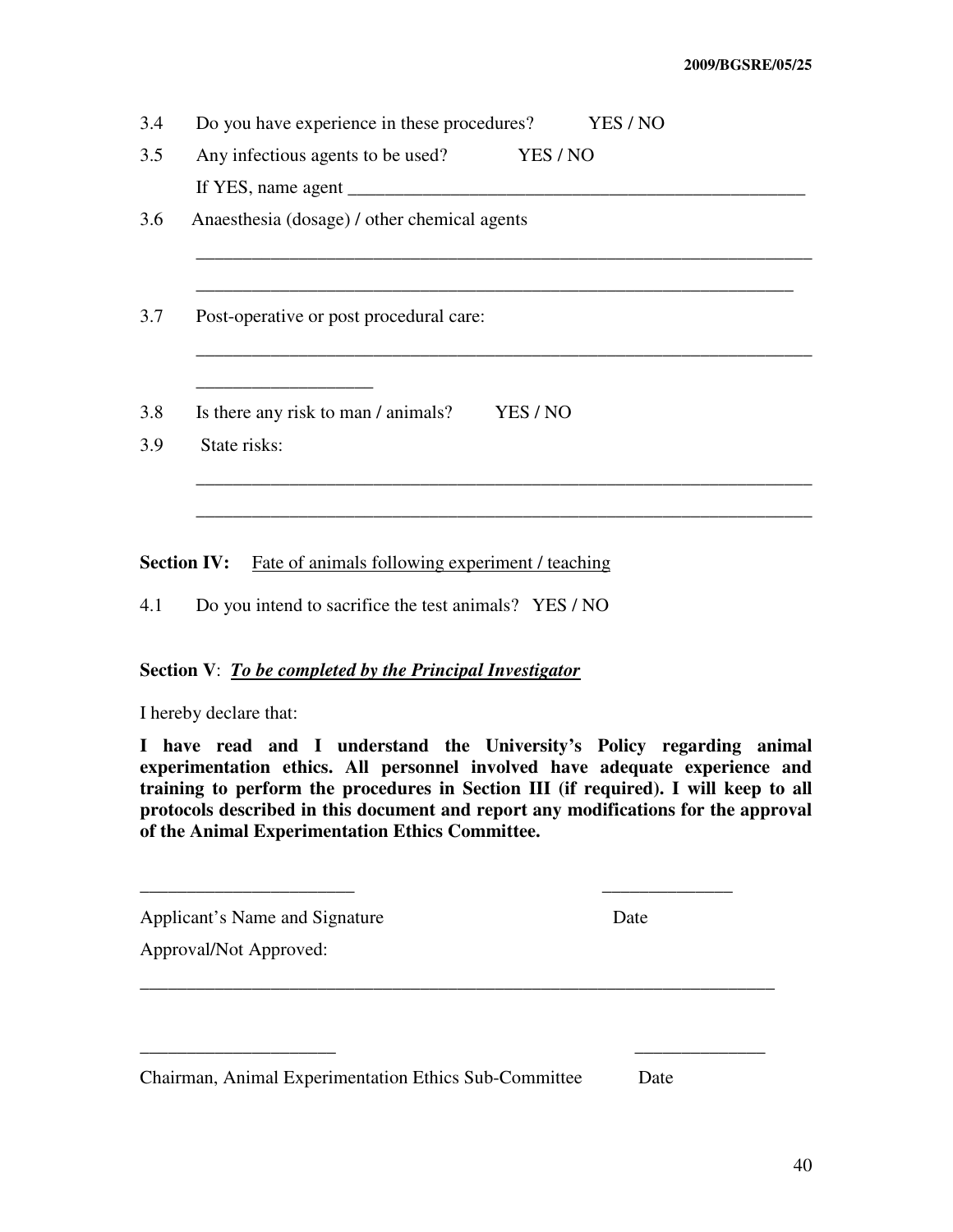# **I will keep to all protocols described in this document and report any modifications for the approval of the Animal Experimentation Ethics Committee.**

| Applicant's Name and Signature                        | Date |
|-------------------------------------------------------|------|
| Approval/Not Approved:                                |      |
|                                                       |      |
| Chairman, Animal Experimentation Ethics Sub-Committee | Date |

 $\overline{\phantom{a}}$  ,  $\overline{\phantom{a}}$  ,  $\overline{\phantom{a}}$  ,  $\overline{\phantom{a}}$  ,  $\overline{\phantom{a}}$  ,  $\overline{\phantom{a}}$  ,  $\overline{\phantom{a}}$  ,  $\overline{\phantom{a}}$  ,  $\overline{\phantom{a}}$  ,  $\overline{\phantom{a}}$  ,  $\overline{\phantom{a}}$  ,  $\overline{\phantom{a}}$  ,  $\overline{\phantom{a}}$  ,  $\overline{\phantom{a}}$  ,  $\overline{\phantom{a}}$  ,  $\overline{\phantom{a}}$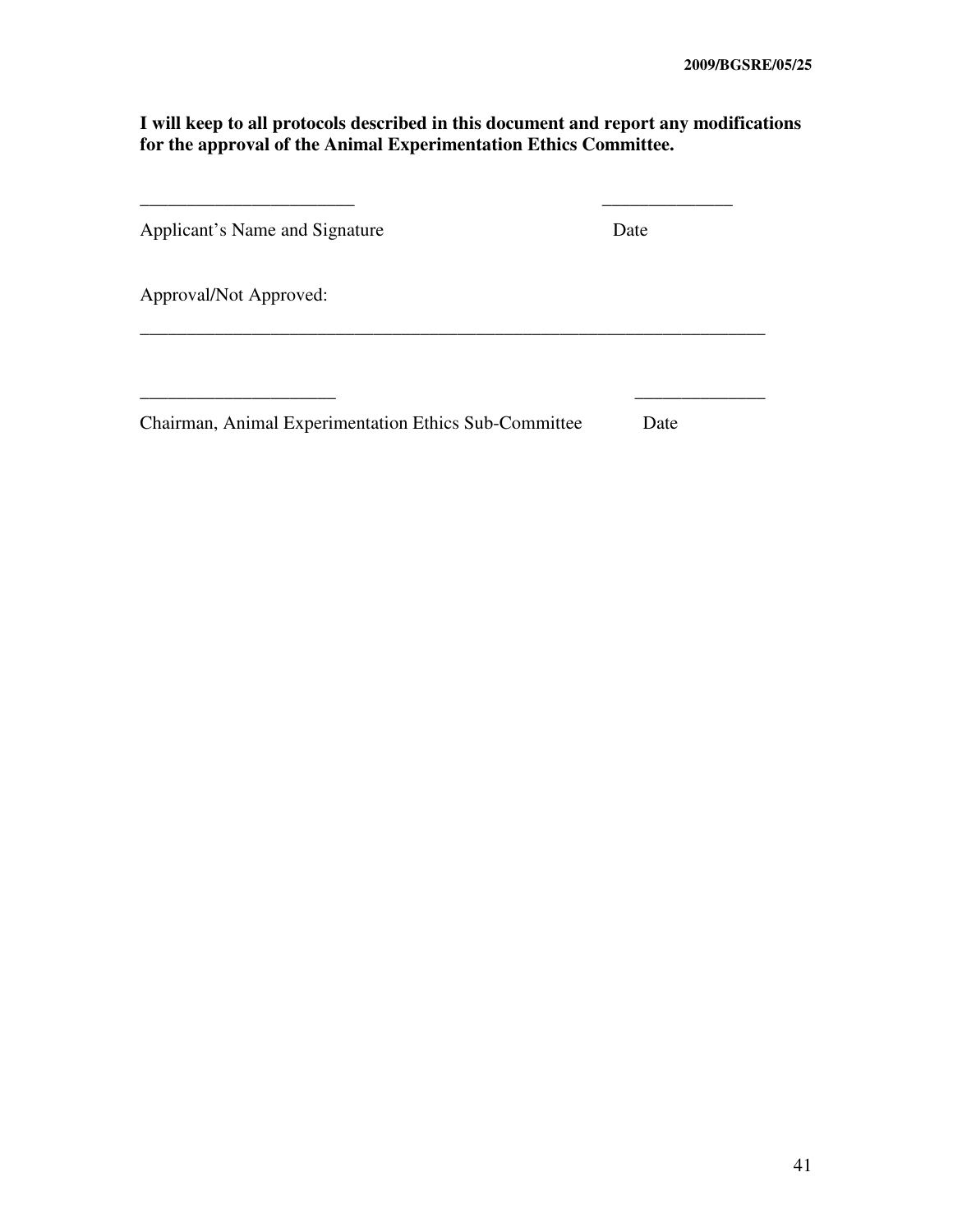# **APPENDIX III: RESEARCH DEVELOPMENT FUND APPLICATION FORM**

#### **RESEARCH DEVELOPMENT FUND APPLICATION FORM**

(*All applications must be typed and bear a signature of the Head of School and the Dean. 5 copies of the application must be sent to the Research Office by the deadline. For additional information on grants and deadlines, please contact ext 3204 / 3139 or email orgs@utech.edu.jm)* 

------------------------------------------------------------------------------------------------------------

\_\_\_\_\_\_\_\_\_\_\_\_\_\_\_\_\_\_\_\_\_\_\_\_\_\_\_\_\_\_\_\_\_\_\_\_\_\_\_\_\_\_\_\_\_\_\_\_\_\_\_\_\_\_\_\_\_\_\_\_\_\_\_\_\_\_

\_\_\_\_\_\_\_\_\_\_\_\_\_\_\_\_\_\_\_\_\_\_\_\_\_\_\_\_\_\_\_\_\_\_\_\_\_\_\_\_\_\_\_\_\_\_\_\_\_\_\_\_\_\_\_\_\_\_\_\_\_\_\_\_\_\_

\_\_\_\_\_\_\_\_\_\_\_\_\_\_\_\_\_\_\_\_\_\_\_\_\_\_\_\_\_\_\_\_\_\_\_\_\_\_\_\_\_\_\_\_\_\_\_\_\_\_\_\_\_\_\_\_\_\_\_\_\_\_\_\_\_\_

\_\_\_\_\_\_\_\_\_\_\_\_\_\_\_\_\_\_\_\_\_\_\_\_\_\_\_\_\_\_\_\_\_\_\_\_\_\_\_\_\_\_\_\_\_\_\_\_\_\_\_\_\_\_\_\_\_\_\_\_\_\_\_\_\_

\_\_\_\_\_\_\_\_\_\_\_\_\_\_\_\_\_\_\_\_\_\_\_\_\_\_\_\_\_\_\_\_\_\_\_\_\_\_\_\_\_\_\_\_\_\_\_\_\_\_\_\_\_\_\_\_\_\_\_\_\_\_\_\_\_

\_\_\_\_\_\_\_\_\_\_\_\_\_\_\_\_\_\_\_\_\_\_\_\_\_\_\_\_\_\_\_\_\_\_\_\_\_\_\_\_\_\_\_\_\_\_\_\_\_\_\_\_\_\_\_\_\_\_\_\_\_\_\_\_

# **APPLICATION CATEGORY**

Please check one:

| <b>New Researchers</b> |  |
|------------------------|--|
|                        |  |

- Research Incentive ( )
- Individual ( )

Group/Team ( )

Equipment ( )

Applicant (s)

Rank/Title(s)

Date of Appointment

### School/Faculty

Date of Last Application

#### Amount Granted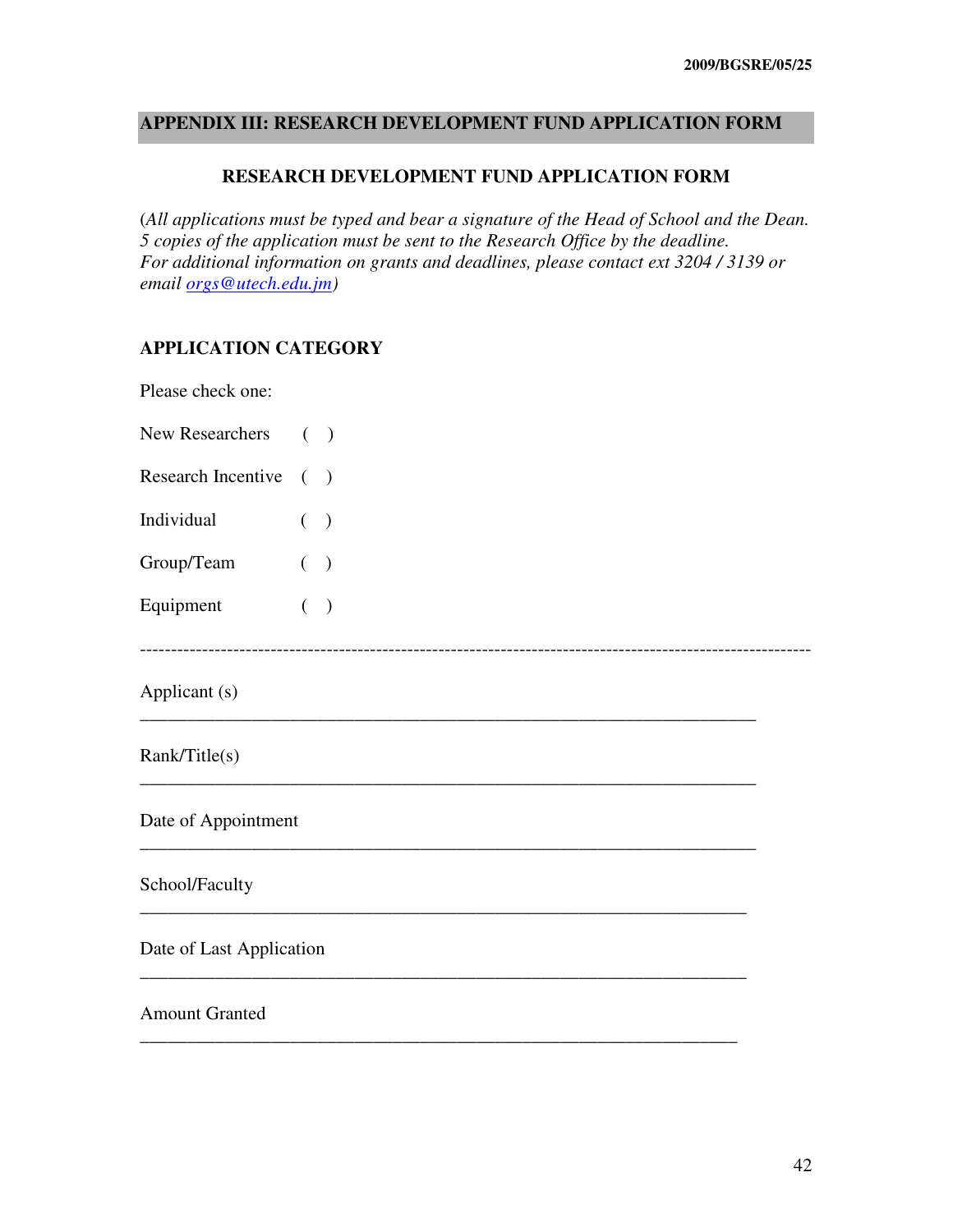# TO ALL APPLICANTS (attach not more than 5 pages)

# 1. **PROJECT DESCRIPTION**

- i) Project Title
- ii) List of Participating/Collaborating staff

#### **iii) Postgraduate Students involved**

- iv) Summary of project
- v) Research plan
- vi) Expected Outcomes
- vii) Ethical Clearances (Human / Animal Ethics): Applicable ()

Not Applicable ( )

If applicable, have you obtained one? Yes  $( )$  No  $( )$ 

# 2. **BUDGET OUTLINE**

# 3. **BUDGET JUSTIFICATION**

# 4. **EXPECTED FUNDS FROM OTHER SOURCES**

5. **SIGNATURES** 

# **Applicant:**

|                        | Signature |
|------------------------|-----------|
|                        |           |
| <b>Head of School:</b> |           |
| Name                   |           |
|                        |           |
| Dean:                  |           |
|                        |           |
| Signature              |           |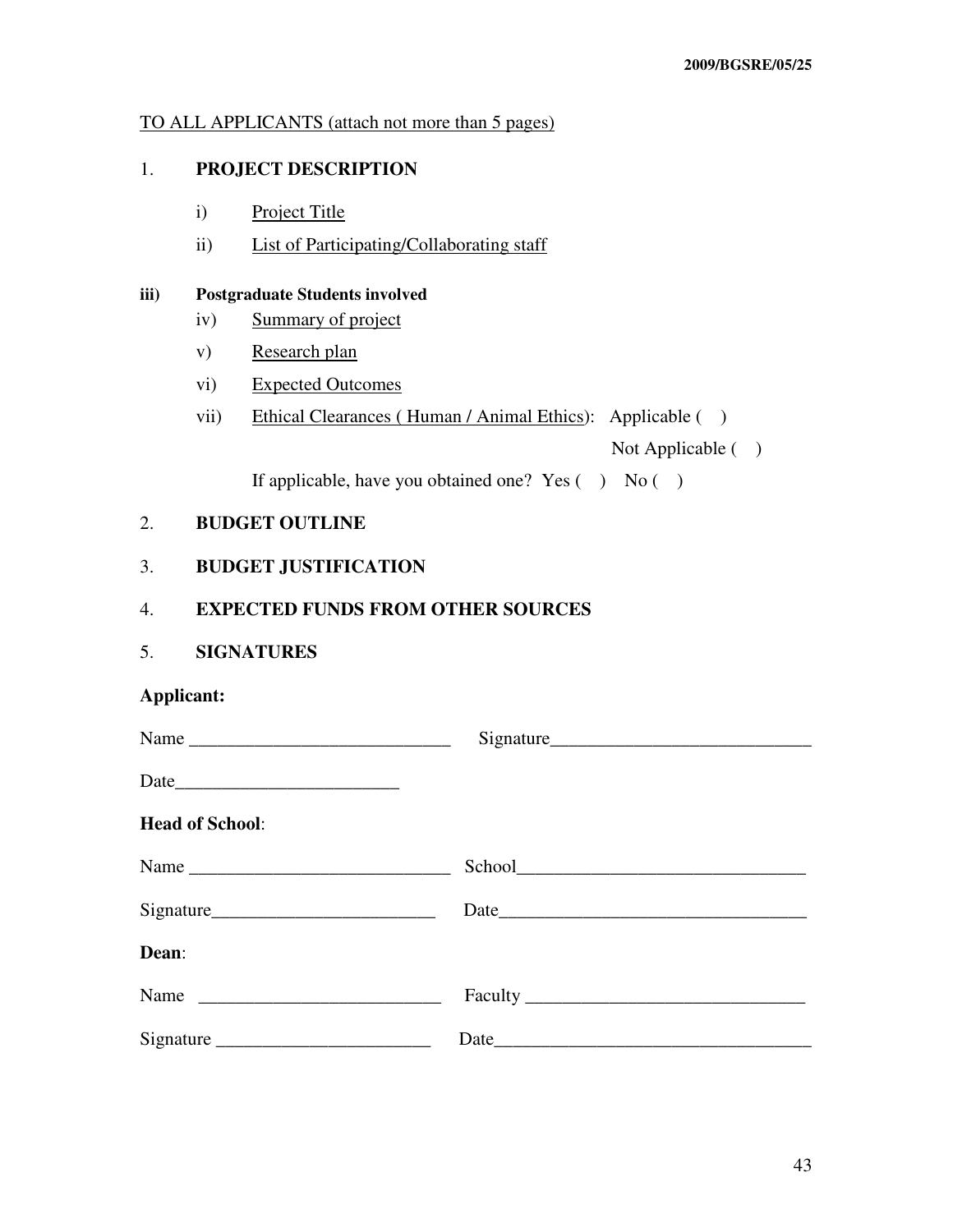# **APPENDIX IV: RESEARCH DEVELOPMENT FUND PROGRESS REPORT**

# **RESEARCH DEVELOPMENT FUND PROGRESS REPORT**

# **YEAR** \_\_\_\_\_\_\_\_\_\_\_\_\_\_\_\_

- 1. **Project Title: Applicant's Name: Job Title: Period Covered by Report:** 
	- **Reference Number:** (**For Official Use Only**)
- 2. **Goals and Objectives (as per project proposal)**

3. **Summary of work done to date (including outcomes) not more than 100 words** 

4. **Any other comments: (Problems / Hindrances etc)**.